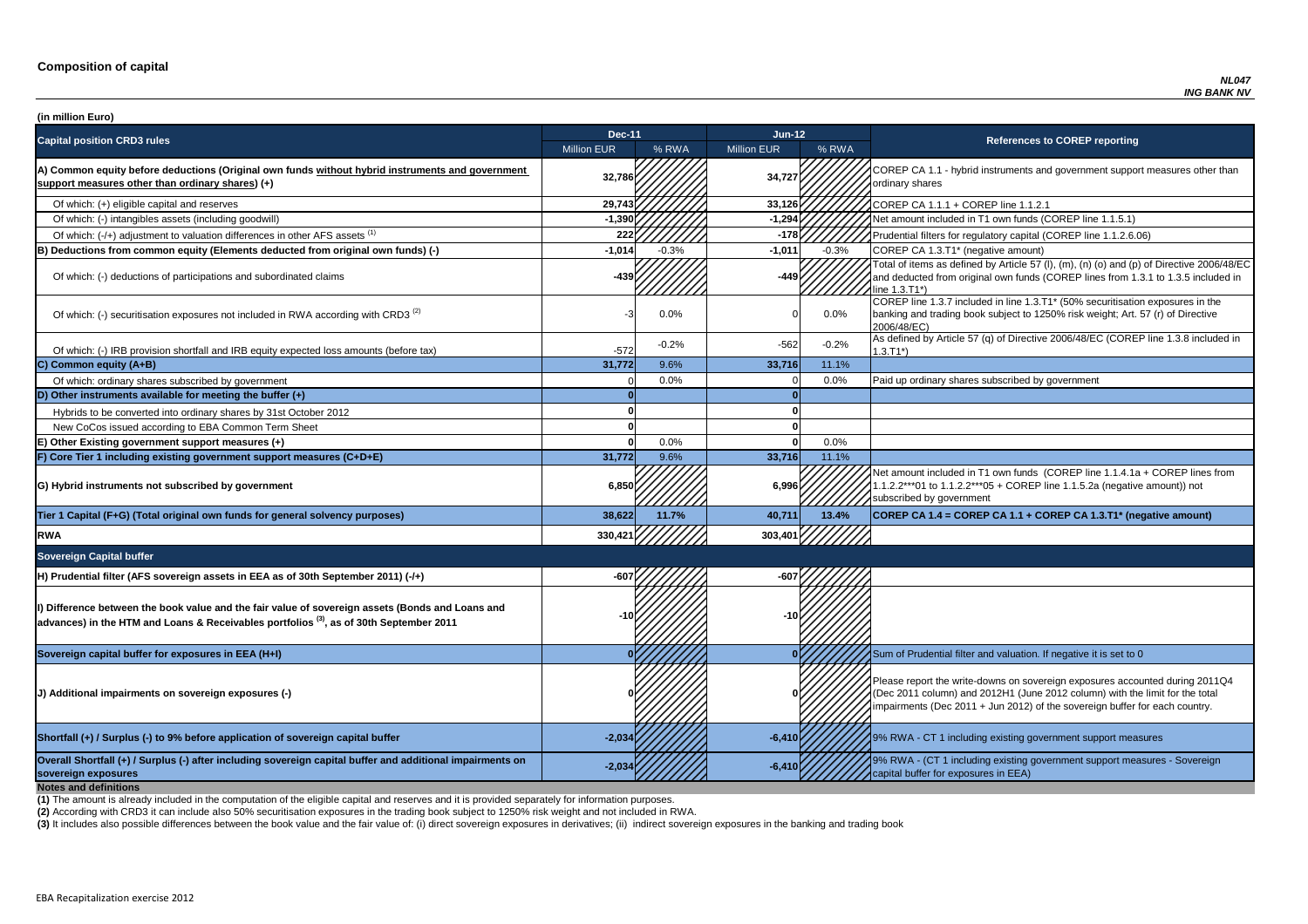### **Composition of RWA**

### **(in million Euro)**

|                                                  | <b>Dec-11</b> | $Jun-12$ |
|--------------------------------------------------|---------------|----------|
| Total RWA <sup>(1)</sup>                         | 330,421       | 303,401  |
| <b>RWA</b> for credit risk                       | 280,917       | 255,960  |
| <b>RWA Securitisation and re-securitisations</b> | 11,273        | 10,382   |
| <b>RWA Other credit risk</b>                     | 269,644       | 245,578  |
| <b>RWA</b> for market risk                       | 14,055        | 11,992   |
| <b>RWA</b> operational risk                      | 35,449        | 35,449   |
| <b>Transitional floors</b>                       | 0             | $\Omega$ |
| <b>RWA Other</b>                                 | 0             | $\Omega$ |

### **Notes and definitions**

**(1)** The RWA calculated according to CRD III can be based on models that have not yet been approved by the National Supervisory Authority.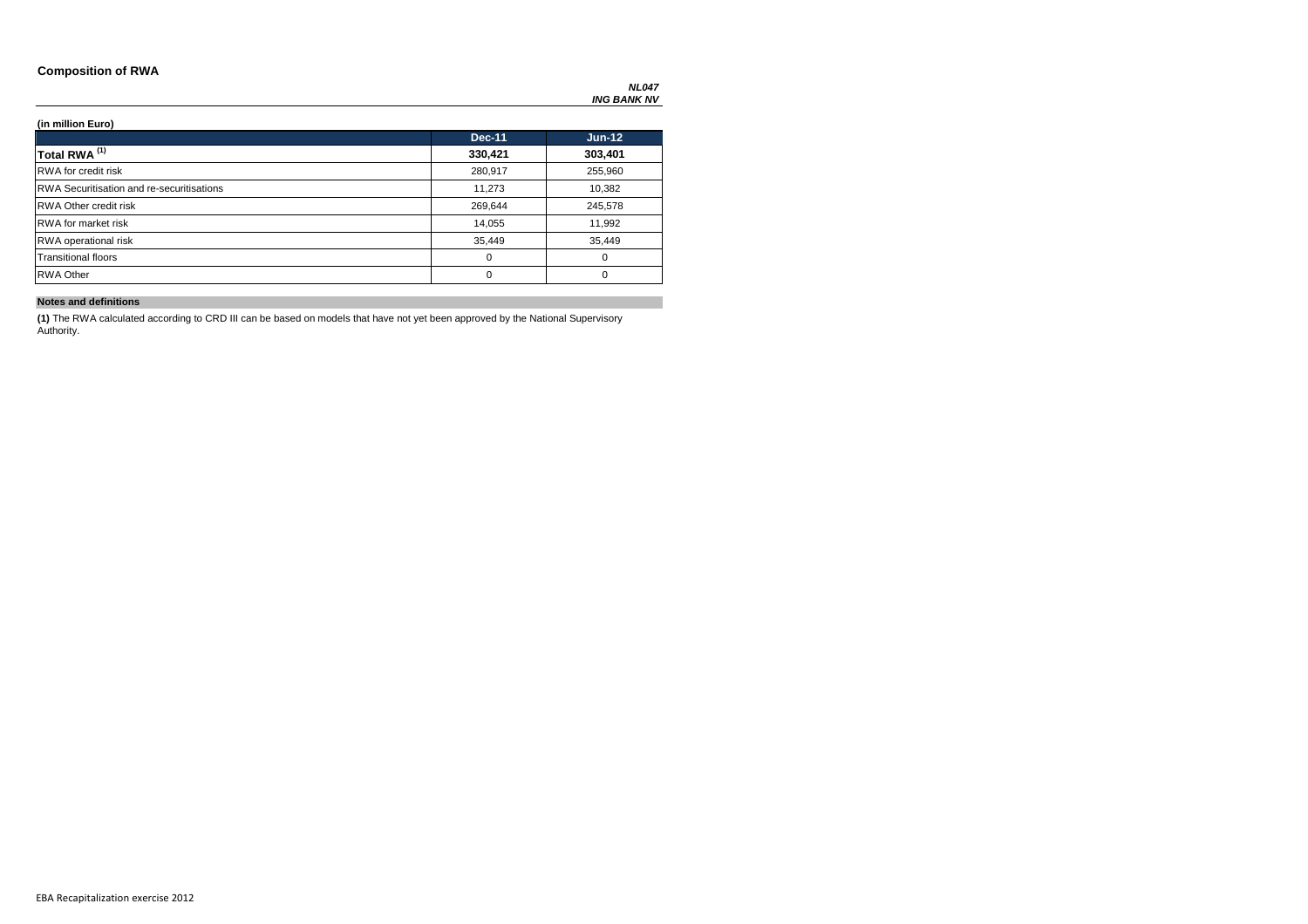#### *Dec-11 NL047 ING BANK NV*

| (in million Euro)             |                 |                      |                                                                                             |                                  |                                                                            |                                                                                              |                                                                                                     |                                                                                                                    |                                                                                                                    |                                                                                              |                                                                          |                                                                                                             |                                                                                                         |                                                                           |
|-------------------------------|-----------------|----------------------|---------------------------------------------------------------------------------------------|----------------------------------|----------------------------------------------------------------------------|----------------------------------------------------------------------------------------------|-----------------------------------------------------------------------------------------------------|--------------------------------------------------------------------------------------------------------------------|--------------------------------------------------------------------------------------------------------------------|----------------------------------------------------------------------------------------------|--------------------------------------------------------------------------|-------------------------------------------------------------------------------------------------------------|---------------------------------------------------------------------------------------------------------|---------------------------------------------------------------------------|
| <b>Residual Maturity</b>      |                 |                      | <b>GROSS DIRECT LONG EXPOSURES</b><br>(accounting value gross of provisions) <sup>(1)</sup> |                                  | other counterparties only where there is maturity matching) <sup>(1)</sup> | <b>NET DIRECT POSITIONS</b>                                                                  | (gross of provisions and write-off exposures (long) net of cash short position of sovereign debt to | <b>DIRECT SOVEREIGN</b><br><b>EXPOSURES IN</b><br><b>DERIVATIVES (1)</b>                                           | <b>INDIRECT SOVEREIGN</b><br>EXPOSURES <sup>(3)</sup><br>(on and off balance sheet)                                | <b>Memo Item</b>                                                                             | Provisions and<br>write-off on                                           | <b>Prudential filter</b><br>AFS sovereign assets                                                            | Reserve<br>AFS sovereign assets                                                                         | Fair value of Cash<br>flow and fair value                                 |
|                               | <b>Country</b>  |                      | of which: loans and<br>advances in the HTM<br>and Loans and<br>receivables portfolios       |                                  | of which: Available for<br>sale financial assets<br>(AFS)                  | of which: Financial<br>assets designated at fair<br>value through profit or<br>loss<br>(FVO) | of which: Financial assets<br>held for trading $(2)$                                                | Net position at fair values<br>(Derivatives with positive fair<br>value + Derivatives with<br>negative fair value) | Net position at fair values<br>(Derivatives with positive fair<br>value + Derivatives with<br>negative fair value) | <b>Nominal Value</b><br>Debt securities<br>in HTM and Loans<br>and Receivables<br>portfolios | Sovereign assets<br>(loans, advances<br>and debt<br>securities)<br>$(+)$ | (including the fair<br>value of Cash flow and<br>fair value hedging<br>contracts)<br>$(+/-)$ <sup>(4)</sup> | (gross the fair value of<br>Cash flow and fair<br>value hedging<br>contracts)<br>$(+/-)$ <sup>(4)</sup> | hedging contracts<br>on AFS sovereign<br>assets<br>$(+/-)$ <sup>(4)</sup> |
| $[0 - 3M]$<br>$\sqrt{3M-1Y}$  |                 | $\Omega$<br>$\Omega$ | $\overline{0}$                                                                              | $\Omega$<br>$\Omega$             | $\Omega$<br>$\Omega$                                                       | $\cap$<br>$\Omega$                                                                           | $\overline{0}$<br>$\Omega$                                                                          | $\Omega$<br>$\Omega$                                                                                               | $\Omega$<br>$\Omega$                                                                                               |                                                                                              | 7777777777                                                               | റ<br>$\Omega$                                                                                               | $\overline{0}$<br>$\Omega$                                                                              | $\overline{0}$<br>$\mathbf 0$                                             |
| $[1Y - 2Y]$                   |                 |                      | $\overline{0}$<br>$\overline{0}$                                                            |                                  | $\Omega$                                                                   | $\cap$                                                                                       | 6                                                                                                   | $\Omega$                                                                                                           | $\Omega$                                                                                                           |                                                                                              |                                                                          | $\Omega$                                                                                                    | $\Omega$                                                                                                | $\overline{0}$                                                            |
| $[2Y - 3Y]$                   |                 | $\mathcal{P}$        | $\Omega$                                                                                    | ົ                                | $\Omega$                                                                   | $\Omega$                                                                                     | $\overline{2}$                                                                                      | $\Omega$                                                                                                           | $\Omega$                                                                                                           |                                                                                              |                                                                          | $\Omega$                                                                                                    | $\Omega$                                                                                                | $\overline{0}$                                                            |
| $[3Y - 5Y]$                   | Austria         | 220                  | $\overline{0}$                                                                              | 215                              | 219                                                                        | $\Omega$                                                                                     | $-4$                                                                                                | $\Omega$                                                                                                           | $\Omega$                                                                                                           |                                                                                              | HAHAH<br>HAAHA                                                           | $\Omega$                                                                                                    | $\Omega$                                                                                                | $\overline{0}$                                                            |
| $[5Y - 10Y]$                  |                 | 1,002                | $\Omega$                                                                                    | 898                              | 774                                                                        | $\cap$                                                                                       | 124                                                                                                 | $\Omega$                                                                                                           | $\Omega$                                                                                                           | $\cap$                                                                                       |                                                                          | $\Omega$                                                                                                    | 16                                                                                                      | $-16$                                                                     |
| [10Y - more [<br><b>Total</b> |                 | റ<br>1,239           | $\Omega$<br>$\Omega$                                                                        | -61<br>1,061                     | $\Omega$<br>993                                                            | $\cap$                                                                                       | $-61$<br>68                                                                                         | $\cap$                                                                                                             | $\Omega$                                                                                                           | $\cap$                                                                                       |                                                                          | $\Omega$                                                                                                    | $\Omega$<br>16                                                                                          | $\overline{0}$<br>$-16$                                                   |
| $[0 - 3M]$                    |                 | 93                   |                                                                                             | 15 <sup>1</sup>                  | 80                                                                         | $\cap$                                                                                       | $-66$                                                                                               | 10 <sup>1</sup>                                                                                                    | $\Omega$                                                                                                           | $\cap$                                                                                       |                                                                          | $\Omega$                                                                                                    | $\overline{0}$                                                                                          | $\overline{0}$                                                            |
| $[3M - 1Y]$                   |                 | 2,046                | 135                                                                                         | 1,744                            | 1,805                                                                      | $\Omega$                                                                                     | $-196$                                                                                              | $\Omega$                                                                                                           | $\Omega$                                                                                                           | $\cap$                                                                                       |                                                                          | $-45$                                                                                                       | 45                                                                                                      | $\overline{0}$                                                            |
| $[1Y - 2Y]$                   |                 | 1,468                | $\overline{4}$                                                                              | 1,530                            | 1,457                                                                      | 65                                                                                           | $\overline{4}$                                                                                      | $\Omega$                                                                                                           | $\overline{0}$                                                                                                     | $\cap$                                                                                       |                                                                          | $-26$                                                                                                       | $\overline{26}$                                                                                         | $\overline{0}$                                                            |
| $[2Y - 3Y]$                   | Belgium         | 1,731                | $\overline{3}$                                                                              | 1,720                            | 1,520                                                                      | $\Omega$                                                                                     | 197                                                                                                 | $\Omega$                                                                                                           | $-12$                                                                                                              | $\cap$                                                                                       |                                                                          | $6^{\circ}$                                                                                                 | 13                                                                                                      | $-20$                                                                     |
| $[3Y - 5Y]$<br>$[5Y - 10Y]$   |                 | 2,157<br>3,621       | 10 <sup>°</sup><br>12                                                                       | 2,117<br>3,567                   | 1,967<br>3,155                                                             | $\Omega$<br>$\Omega$                                                                         | 140<br>400                                                                                          | $\Omega$<br>$\Omega$                                                                                               | $\mathbf{R}$<br>$\Omega$                                                                                           | $\Omega$                                                                                     |                                                                          | $\overline{2}$<br>43                                                                                        | 18<br>$-8$                                                                                              | $-20$<br>$-35$                                                            |
| [10Y - more [                 |                 | 441                  | 104                                                                                         | 48                               | 237                                                                        | $\Omega$                                                                                     | $-293$                                                                                              |                                                                                                                    | $\Omega$                                                                                                           |                                                                                              | <u> 277777777</u>                                                        | $\overline{7}$                                                                                              | $-8$                                                                                                    | $\overline{0}$                                                            |
| <b>Total</b>                  |                 | 11,556               | 268                                                                                         | 10,742                           | 10,221                                                                     | 65                                                                                           | 187                                                                                                 | $\overline{20}$                                                                                                    | $-4$                                                                                                               | $\Omega$                                                                                     |                                                                          | $-12$                                                                                                       | 86                                                                                                      | $-75$                                                                     |
| $[0 - 3M]$                    |                 | 10                   | $\Omega$                                                                                    | 10 <sup>1</sup>                  | $\Omega$                                                                   | $\cap$                                                                                       | 10 <sup>1</sup>                                                                                     | $\Omega$                                                                                                           | $\Omega$                                                                                                           |                                                                                              |                                                                          | $\cap$                                                                                                      | $\Omega$                                                                                                | $\overline{0}$                                                            |
| $[3M - 1Y]$                   |                 | $\Omega$             | $\Omega$                                                                                    | $\Omega$                         | $\Omega$                                                                   | $\cap$                                                                                       | $\overline{0}$                                                                                      | $\Omega$<br>$\cap$                                                                                                 | $\Omega$<br>$\Omega$                                                                                               |                                                                                              |                                                                          | $\Omega$<br>$\Omega$                                                                                        | $\Omega$                                                                                                | $\overline{0}$                                                            |
| $[1Y - 2Y]$<br>$[2Y - 3Y]$    |                 | 37<br>$\Omega$       | $\Omega$<br>$\Omega$                                                                        | 37<br>$\Omega$                   | $\Omega$<br>$\Omega$                                                       | $\Omega$<br>$\cap$                                                                           | 37<br>$\Omega$                                                                                      | $\cap$                                                                                                             | $\Omega$                                                                                                           | $\sqrt{ }$                                                                                   | <i>ШША</i>                                                               | $\cap$                                                                                                      | $\Omega$<br>$\Omega$                                                                                    | $\Omega$<br>$\overline{0}$                                                |
| <u>[3Y - 5Y </u>              | <b>Bulgaria</b> |                      |                                                                                             |                                  |                                                                            |                                                                                              | -11                                                                                                 |                                                                                                                    | -12                                                                                                                |                                                                                              |                                                                          |                                                                                                             |                                                                                                         |                                                                           |
| $[5Y - 10Y]$                  |                 |                      | $\Omega$                                                                                    |                                  | $\Omega$                                                                   | $\Omega$                                                                                     | $\overline{4}$                                                                                      | $\Omega$                                                                                                           | 0                                                                                                                  |                                                                                              | <i>ШШШ</i>                                                               | $\Omega$                                                                                                    | $\Omega$                                                                                                | $\Omega$                                                                  |
| [10Y - more [                 |                 | $\Omega$             | $\Omega$                                                                                    | $\Omega$                         | $\Omega$                                                                   | $\Omega$                                                                                     | $\Omega$                                                                                            | $\Omega$                                                                                                           | $\Omega$                                                                                                           | $\Omega$                                                                                     | <u>77777777</u>                                                          | $\Omega$                                                                                                    | $\Omega$                                                                                                | $\mathbf{0}$                                                              |
| <b>Total</b><br>$[0 - 3M]$    |                 | 62<br>$\Omega$       | $\Omega$<br>$\overline{0}$                                                                  | 62<br>$\Omega$                   | $\Omega$<br>$\Omega$                                                       | $\Omega$<br>$\Omega$                                                                         | 62<br>$\overline{0}$                                                                                | $\Omega$<br>$\Omega$                                                                                               | $-7$<br>$\overline{0}$                                                                                             | $\Omega$                                                                                     |                                                                          | $\Omega$<br>$\Omega$                                                                                        | $\Omega$<br>$\Omega$                                                                                    | $\overline{0}$<br>$\overline{0}$                                          |
| $[3M - 1Y]$                   |                 |                      | $\overline{0}$                                                                              | $\Omega$                         | $\Omega$                                                                   | $\Omega$                                                                                     | $\overline{0}$                                                                                      | $\Omega$                                                                                                           | $\mathbf 0$                                                                                                        |                                                                                              | <i>V7777777</i>                                                          | $\Omega$                                                                                                    | $\overline{0}$                                                                                          | $\mathbf 0$                                                               |
| $[1Y - 2Y]$                   |                 | $\Omega$             | $\Omega$                                                                                    | $\Omega$                         | $\Omega$                                                                   | $\Omega$                                                                                     | $\Omega$                                                                                            | $\Omega$                                                                                                           | $\Omega$                                                                                                           |                                                                                              |                                                                          | $\Omega$                                                                                                    | $\Omega$                                                                                                | $\mathbf 0$                                                               |
| [2Y - 3Y [                    | Cyprus          | 19                   | $\overline{0}$                                                                              | 19                               | 19                                                                         |                                                                                              | $\overline{0}$                                                                                      | $\Omega$                                                                                                           | $\mathbf 0$                                                                                                        |                                                                                              | 7777777                                                                  | 5                                                                                                           | $-5$                                                                                                    | $\mathbf 0$                                                               |
| $[3Y - 5Y]$                   |                 | - 0                  | $\Omega$<br>$\Omega$                                                                        | $\Omega$<br>$\Omega$             | <u>_0</u>                                                                  | $\Omega$<br>$\Omega$                                                                         | $\Omega$<br>$\Omega$                                                                                | $\Omega$<br>$\Omega$                                                                                               | $\Omega$<br>$\Omega$                                                                                               | $\cap$                                                                                       | 777777777                                                                | $\Omega$<br>$\Omega$                                                                                        | $\Omega$                                                                                                | $\Omega$                                                                  |
| [5Y - 10Y]<br>[10Y - more [   |                 | <u>n</u><br>. വ      | $\Omega$                                                                                    | $\Omega$                         | - 0<br>$\Omega$                                                            | $\cap$                                                                                       | $\Omega$                                                                                            | $\Omega$                                                                                                           | $\Omega$                                                                                                           | $\cap$                                                                                       | //////////                                                               | $\cap$                                                                                                      | $\Omega$<br>$\Omega$                                                                                    | $\Omega$<br>$\Omega$                                                      |
| <b>Total</b>                  |                 | 19                   | $\Omega$                                                                                    | 19                               | 19                                                                         |                                                                                              |                                                                                                     |                                                                                                                    |                                                                                                                    |                                                                                              |                                                                          |                                                                                                             | -5                                                                                                      |                                                                           |
| $[0 - 3M]$                    |                 | . വ                  | $\Omega$                                                                                    | $\Omega$                         | $\overline{0}$                                                             | $\cap$                                                                                       | $\Omega$                                                                                            | $\Omega$                                                                                                           | $\Omega$                                                                                                           | $\cap$                                                                                       |                                                                          | $\Omega$                                                                                                    | $\Omega$                                                                                                | - 0                                                                       |
| $\sqrt{3M-1Y}$                |                 | 123                  | $\overline{0}$                                                                              | 123                              | 123                                                                        | $\Omega$                                                                                     | $\Omega$                                                                                            | $\Omega$                                                                                                           | $\Omega$                                                                                                           | $\Omega$                                                                                     | <i>V77777777</i>                                                         | $\overline{0}$                                                                                              | $\overline{0}$                                                                                          | $\overline{0}$                                                            |
| $[1Y - 2Y]$<br>$[2Y - 3Y]$    |                 | $\Omega$<br>$\Omega$ | $\overline{0}$<br>$\overline{0}$                                                            | $\overline{0}$<br>$\overline{0}$ | $\overline{0}$<br>$\Omega$                                                 | $\Omega$<br>$\Omega$                                                                         | $\overline{0}$<br>$\overline{0}$                                                                    | $\Omega$<br>$\Omega$                                                                                               | -9<br>-5                                                                                                           | $\Omega$<br>$\Omega$                                                                         |                                                                          | $\overline{0}$<br>$\overline{0}$                                                                            | $\overline{0}$<br>$\overline{0}$                                                                        | $\overline{0}$<br>$\overline{0}$                                          |
| $[3Y - 5Y]$                   | Czech Republic  | 505                  | $\overline{0}$                                                                              | 505                              | 505                                                                        | $\Omega$                                                                                     | $\overline{0}$                                                                                      | $\Omega$                                                                                                           | $\overline{4}$                                                                                                     | $\Omega$                                                                                     |                                                                          | $5\overline{)}$                                                                                             | $-5$                                                                                                    | $\overline{0}$                                                            |
| $[5Y - 10Y]$                  |                 | $\Omega$             | $\overline{0}$                                                                              | $\Omega$                         | $\Omega$                                                                   | $\Omega$                                                                                     | $\Omega$                                                                                            | $\Omega$                                                                                                           | $\Omega$                                                                                                           | $\cap$                                                                                       |                                                                          | $\Omega$                                                                                                    | $\Omega$                                                                                                | $\overline{0}$                                                            |
| [10Y - more [                 |                 | $\Omega$             | $\Omega$                                                                                    | $\Omega$                         | $\Omega$                                                                   | $\Omega$                                                                                     | $\Omega$                                                                                            | $\Omega$                                                                                                           | $\Omega$                                                                                                           | $\cap$                                                                                       | <u> 77777777</u>                                                         | $\Omega$                                                                                                    | $\Omega$                                                                                                | $\Omega$                                                                  |
| <b>Total</b><br>$[0 - 3M]$    |                 | 629<br>$\Omega$      | $\overline{0}$<br>$\Omega$                                                                  | 629<br>$\Omega$                  | 628<br>$\Omega$                                                            | $\Omega$<br>$\Omega$                                                                         | $\Omega$                                                                                            | $\Omega$                                                                                                           | $\Omega$<br>$\Omega$                                                                                               | $\Omega$<br>$\cap$                                                                           |                                                                          | $\Omega$                                                                                                    | $-5$<br>$\Omega$                                                                                        | $\overline{0}$<br>$\Omega$                                                |
| $[3M - 1Y]$                   |                 | $\Omega$             | $\Omega$                                                                                    | $\Omega$                         | $\Omega$                                                                   | $\Omega$                                                                                     | $\Omega$                                                                                            | $\Omega$                                                                                                           | $\Omega$                                                                                                           | $\cap$                                                                                       |                                                                          | $\Omega$                                                                                                    | $\Omega$                                                                                                | $\Omega$                                                                  |
| $[1Y - 2Y]$                   |                 | $\Omega$             | $\overline{0}$                                                                              | $\Omega$                         | $\Omega$                                                                   | $\Omega$                                                                                     | $\overline{0}$                                                                                      | $\Omega$                                                                                                           | $\Omega$                                                                                                           | $\cap$                                                                                       |                                                                          | $\Omega$                                                                                                    | $\overline{0}$                                                                                          | $\Omega$                                                                  |
| $[2Y - 3Y]$                   | Denmark         | $\Omega$             | $\Omega$                                                                                    | $\Omega$                         | $\Omega$                                                                   | $\Omega$                                                                                     | $\overline{0}$                                                                                      | $\Omega$<br>$\Omega$                                                                                               | $\Omega$                                                                                                           | $\Omega$<br>$\cap$                                                                           |                                                                          | $\Omega$<br>$\cap$                                                                                          | $\overline{0}$                                                                                          | $\overline{0}$                                                            |
| $[3Y - 5Y]$<br>$[5Y - 10Y]$   |                 | $\cap$<br>$\Omega$   | $\Omega$<br>$\Omega$                                                                        | $\Omega$<br>$\Omega$             | $\Omega$<br>$\Omega$                                                       | $\Omega$<br>$\Omega$                                                                         | $\overline{0}$<br>$\Omega$                                                                          | $\Omega$                                                                                                           | $\Omega$<br>$\Omega$                                                                                               | $\cap$                                                                                       |                                                                          | $\Omega$                                                                                                    | $\Omega$<br>$\overline{0}$                                                                              | $\Omega$<br>$\overline{0}$                                                |
| [10Y - more [                 |                 | $\Omega$             | $\Omega$                                                                                    | $\Omega$                         | $\Omega$                                                                   | $\Omega$                                                                                     | $\Omega$                                                                                            | $\Omega$                                                                                                           | $\Omega$                                                                                                           | $\Omega$                                                                                     | UUUU                                                                     | $\Omega$                                                                                                    | $\Omega$                                                                                                | $\overline{0}$                                                            |
| <b>Total</b>                  |                 | - റ                  | $\overline{0}$                                                                              | $\Omega$                         | - 0                                                                        | $\Omega$                                                                                     | $\Omega$                                                                                            | $\Omega$                                                                                                           | $\Omega$                                                                                                           | $\Omega$                                                                                     |                                                                          | $\Omega$                                                                                                    | $\overline{0}$                                                                                          | $\overline{0}$                                                            |
| $[0 - 3M]$                    |                 | $\Omega$             | $\Omega$                                                                                    | $\Omega$                         | $\Omega$                                                                   | $\Omega$<br>$\Omega$                                                                         | $\Omega$                                                                                            | $\Omega$                                                                                                           | $\Omega$                                                                                                           | $\Omega$                                                                                     |                                                                          | $\Omega$<br>$\Omega$                                                                                        | $\Omega$                                                                                                | $\Omega$                                                                  |
| $[3M - 1Y]$<br>$[1Y - 2Y]$    |                 | $\Omega$<br>$\Omega$ | $\Omega$<br>$\Omega$                                                                        | $\Omega$<br>$\Omega$             | $\Omega$<br>$\Omega$                                                       | $\Omega$                                                                                     | $\Omega$<br>$\Omega$                                                                                | $\Omega$<br>$\Omega$                                                                                               | $\Omega$<br>$\Omega$                                                                                               |                                                                                              |                                                                          | $\Omega$                                                                                                    | $\Omega$<br>$\Omega$                                                                                    | $\Omega$<br>$\mathbf 0$                                                   |
| [2Y - 3Y [                    |                 |                      | $\Omega$                                                                                    | $\Omega$                         | $\Omega$                                                                   |                                                                                              | $\Omega$                                                                                            | $\Omega$                                                                                                           | -9                                                                                                                 |                                                                                              |                                                                          | ∩                                                                                                           | $\Omega$                                                                                                | $\mathbf 0$                                                               |
| $[3Y - 5Y]$                   | Estonia         |                      | $\cap$                                                                                      | $\Omega$                         | - ೧                                                                        |                                                                                              | $\Omega$                                                                                            | $\Omega$                                                                                                           | $\Omega$                                                                                                           |                                                                                              | 77777777                                                                 |                                                                                                             | $\Omega$                                                                                                | $\Omega$                                                                  |
| [5Y - 10Y]                    |                 | $\Omega$             | $\Omega$                                                                                    | $\Omega$                         | - ೧                                                                        | $\Omega$                                                                                     | $\Omega$                                                                                            | $\Omega$                                                                                                           | $\Omega$                                                                                                           |                                                                                              |                                                                          | $\Omega$                                                                                                    | $\Omega$                                                                                                | $\Omega$                                                                  |
| [10Y - more [<br><b>Total</b> |                 | $\Omega$             | $\Omega$<br>$\Omega$                                                                        | $\Omega$                         | $\Omega$<br>- 0                                                            | $\Omega$                                                                                     | $\Omega$<br>$\Omega$                                                                                | $\Omega$                                                                                                           | $\Omega$                                                                                                           |                                                                                              | 77777777                                                                 | $\Omega$                                                                                                    | $\Omega$<br>$\Omega$                                                                                    | $\Omega$<br>$\Omega$                                                      |
| $[0 - 3M]$                    |                 | $\Omega$             | $\Omega$                                                                                    | $\Omega$                         | $\Omega$                                                                   | $\Omega$                                                                                     | $\Omega$                                                                                            | $\cap$                                                                                                             | $\Omega$                                                                                                           |                                                                                              | 777777777                                                                | $\Omega$                                                                                                    | $\Omega$                                                                                                |                                                                           |
| $[3M - 1Y]$                   |                 | 10 <sup>°</sup>      | $\overline{0}$                                                                              | 10 <sup>°</sup>                  | $\overline{0}$                                                             | $\Omega$                                                                                     | 10 <sup>°</sup>                                                                                     | $\mathbf 0$                                                                                                        | $\overline{0}$                                                                                                     | $\Omega$                                                                                     |                                                                          | $\overline{0}$                                                                                              | $\mathbf 0$                                                                                             | $\Omega$                                                                  |
| $[1Y - 2Y]$                   |                 | $\Omega$             | $\overline{0}$                                                                              | $\overline{0}$                   | $\overline{0}$                                                             | $\Omega$                                                                                     | $\overline{0}$                                                                                      | $\overline{0}$                                                                                                     | $\overline{0}$                                                                                                     | - 0                                                                                          | $\left[\frac{\%}{\%}\right]$                                             | $\overline{0}$                                                                                              | $\Omega$                                                                                                | $\overline{0}$                                                            |
| $[2Y - 3Y]$                   | Finland         | $\Omega$             | $\overline{0}$                                                                              | $-7$                             | $\Omega$                                                                   | $\overline{0}$<br>$\overline{0}$                                                             | $-7$                                                                                                | $\overline{0}$                                                                                                     | $\Omega$<br>$\overline{0}$                                                                                         | $\Omega$<br>$\overline{0}$                                                                   | ШША<br>ШШШ                                                               | $\overline{0}$                                                                                              | $\overline{0}$                                                                                          | $\overline{0}$                                                            |
| $[3Y - 5Y]$<br>$[5Y - 10Y]$   |                 | 235<br>149           | $\overline{0}$<br>$\overline{0}$                                                            | 101<br>122                       | 210<br>33                                                                  | $\Omega$                                                                                     | $-110$<br>89                                                                                        | $\overline{0}$<br>$\overline{0}$                                                                                   | $\overline{0}$                                                                                                     | $\Omega$                                                                                     |                                                                          | $-2$<br>$\Omega$                                                                                            | $\overline{2}$<br>$\overline{0}$                                                                        | $\overline{0}$<br>$\overline{0}$                                          |
| $[10Y - more]$                |                 | 103                  | $\overline{0}$                                                                              | 103                              | $\Omega$                                                                   | $\Omega$                                                                                     | 103                                                                                                 | $\Omega$                                                                                                           | $\Omega$                                                                                                           | $\cap$                                                                                       | <u>VIIIIIII</u>                                                          | $\Omega$                                                                                                    | $\Omega$                                                                                                | $\Omega$                                                                  |
| <b>Total</b>                  |                 | 497                  | $\overline{0}$                                                                              | 329                              | 244                                                                        |                                                                                              | 85                                                                                                  |                                                                                                                    |                                                                                                                    |                                                                                              |                                                                          | $-2$                                                                                                        |                                                                                                         | $\overline{0}$                                                            |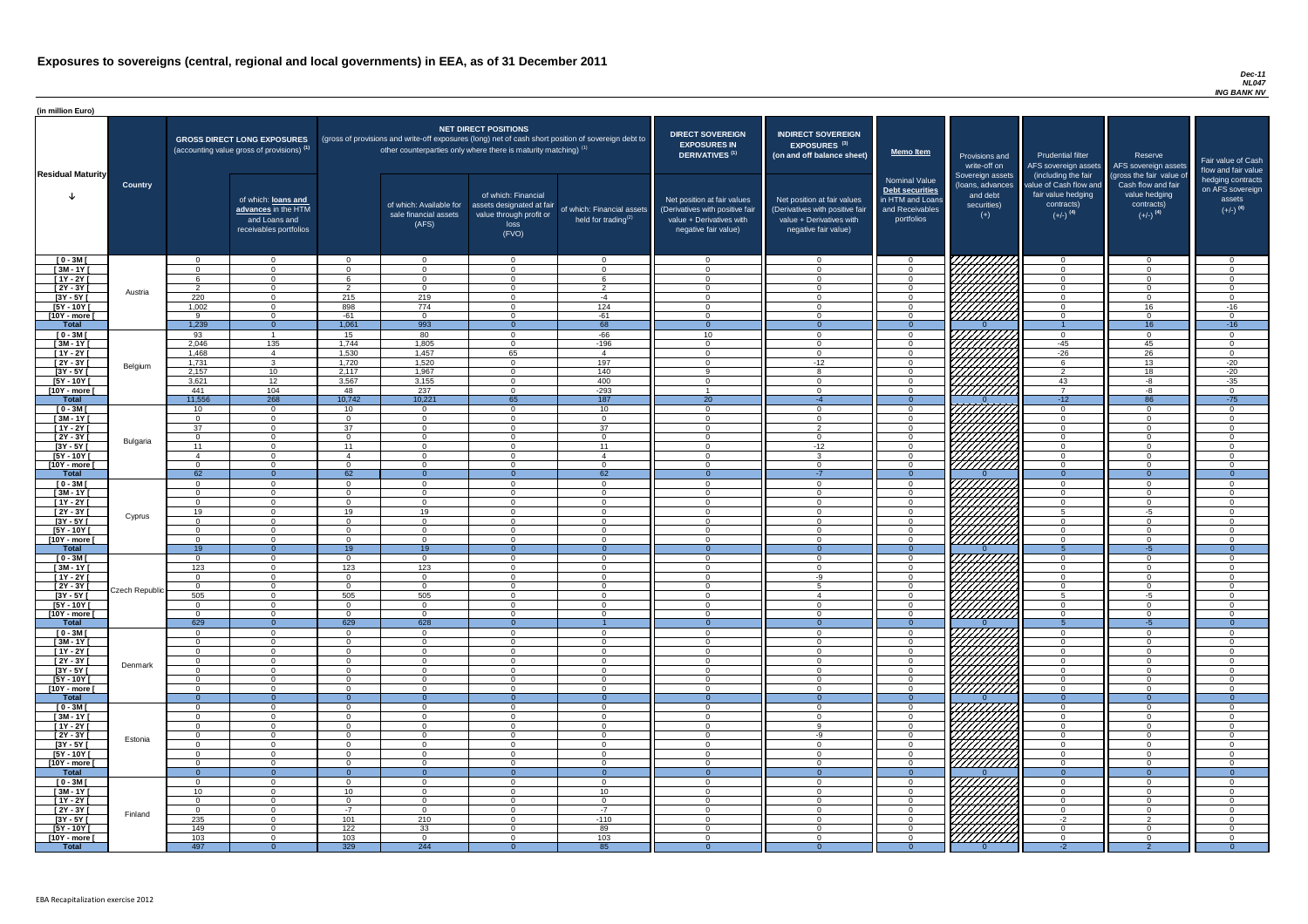#### *Dec-11 NL047 ING BANK NV*

| (in million Euro)             |                       |                                  |                                                                                             |                            |                                                           |                                                                                                                                                                                                                  |                                                      |                                                                                                                    |                                                                                                                    |                                                                                              |                                                                          |                                                                                                             |                                                                                                         |                                                                           |
|-------------------------------|-----------------------|----------------------------------|---------------------------------------------------------------------------------------------|----------------------------|-----------------------------------------------------------|------------------------------------------------------------------------------------------------------------------------------------------------------------------------------------------------------------------|------------------------------------------------------|--------------------------------------------------------------------------------------------------------------------|--------------------------------------------------------------------------------------------------------------------|----------------------------------------------------------------------------------------------|--------------------------------------------------------------------------|-------------------------------------------------------------------------------------------------------------|---------------------------------------------------------------------------------------------------------|---------------------------------------------------------------------------|
| <b>Residual Maturity</b>      |                       |                                  | <b>GROSS DIRECT LONG EXPOSURES</b><br>(accounting value gross of provisions) <sup>(1)</sup> |                            |                                                           | <b>NET DIRECT POSITIONS</b><br>(gross of provisions and write-off exposures (long) net of cash short position of sovereign debt to<br>other counterparties only where there is maturity matching) <sup>(1)</sup> |                                                      | <b>DIRECT SOVEREIGN</b><br><b>EXPOSURES IN</b><br>DERIVATIVES <sup>(1)</sup>                                       | <b>INDIRECT SOVEREIGN</b><br><b>EXPOSURES<sup>(3)</sup></b><br>(on and off balance sheet)                          | <b>Memo Item</b>                                                                             | Provisions and<br>write-off on                                           | <b>Prudential filter</b><br>AFS sovereign assets                                                            | Reserve<br>AFS sovereign assets                                                                         | Fair value of Cash<br>flow and fair value                                 |
|                               | <b>Country</b>        |                                  | of which: loans and<br>advances in the HTM<br>and Loans and<br>receivables portfolios       |                            | of which: Available for<br>sale financial assets<br>(AFS) | of which: Financial<br>assets designated at fair<br>value through profit or<br>loss<br>(FVO)                                                                                                                     | of which: Financial assets<br>held for trading $(2)$ | Net position at fair values<br>(Derivatives with positive fair<br>value + Derivatives with<br>negative fair value) | Net position at fair values<br>(Derivatives with positive fair<br>value + Derivatives with<br>negative fair value) | <b>Nominal Value</b><br>Debt securities<br>in HTM and Loans<br>and Receivables<br>portfolios | Sovereign assets<br>(Ioans, advances<br>and debt<br>securities)<br>$(+)$ | (including the fair<br>value of Cash flow and<br>fair value hedging<br>contracts)<br>$(+/-)$ <sup>(4)</sup> | (gross the fair value of<br>Cash flow and fair<br>value hedging<br>contracts)<br>$(+/-)$ <sup>(4)</sup> | hedging contracts<br>on AFS sovereign<br>assets<br>$(+/-)$ <sup>(4)</sup> |
| $[0 - 3M]$                    |                       | 22                               | $\Omega$                                                                                    | 22                         | $\overline{0}$                                            | $\Omega$                                                                                                                                                                                                         | 22                                                   | $\Omega$                                                                                                           | $\Omega$                                                                                                           | - 0                                                                                          | 777777777                                                                | $\overline{0}$                                                                                              | $\overline{0}$                                                                                          | $\overline{0}$                                                            |
| $[3M - 1Y]$<br>$[1Y - 2Y]$    |                       | 1,359<br>255                     | $\Omega$<br>$\Omega$                                                                        | 1,350<br>239               | 1,322<br>250                                              | $\cap$<br>$\cap$                                                                                                                                                                                                 | $\overline{28}$<br>$-12$                             | $\cap$<br>$\cap$                                                                                                   | 19<br>$\Omega$                                                                                                     | $\cap$<br>$\cap$                                                                             |                                                                          | $-19$<br>$-10$                                                                                              | 19<br>10 <sup>1</sup>                                                                                   | $\Omega$<br>$\overline{0}$                                                |
| $[2Y - 3Y]$                   |                       | 426                              | $\overline{0}$                                                                              | 413                        | 421                                                       | $\Omega$                                                                                                                                                                                                         | $-8$                                                 | $\Omega$                                                                                                           | $\Omega$                                                                                                           | $\Omega$                                                                                     |                                                                          | -4                                                                                                          | $\overline{22}$                                                                                         | $-17$                                                                     |
| $[3Y - 5Y]$                   | France                | 1,373                            | - 8                                                                                         | 1,347                      | 1,355                                                     | $\cap$                                                                                                                                                                                                           | $-16$                                                | $\Omega$                                                                                                           | $\Omega$                                                                                                           | $\Omega$                                                                                     |                                                                          | $-7$                                                                                                        | 68                                                                                                      | $-62$                                                                     |
| $[5Y - 10Y]$                  |                       | 2,674                            | $\overline{0}$                                                                              | 2,592                      | 2,650                                                     | $\Omega$                                                                                                                                                                                                         | $-57$                                                | $\Omega$                                                                                                           | $-29$                                                                                                              | $\Omega$                                                                                     |                                                                          | $-92$                                                                                                       | 145                                                                                                     | $-53$                                                                     |
| [10Y - more [                 |                       | 2,226<br>8,335                   | $\overline{0}$                                                                              | 1,983<br>7,945             | 1,980<br>7,978                                            | $\Omega$                                                                                                                                                                                                         | $\mathbf{3}$<br>$-40$                                | $\overline{0}$<br>- റ                                                                                              | $\overline{0}$                                                                                                     | $\Omega$                                                                                     | 77777777                                                                 | 98                                                                                                          | 47<br>311                                                                                               | $-145$<br>$-277$                                                          |
| <b>Total</b><br>$[0 - 3M]$    |                       | 1,570                            | 1,324                                                                                       | 1,570                      | $\overline{0}$                                            | $\Omega$                                                                                                                                                                                                         | 15                                                   | $-8$                                                                                                               | $-10$<br>$\Omega$                                                                                                  | $\overline{0}$<br>230                                                                        |                                                                          | $-33$<br>$\Omega$                                                                                           | $\overline{0}$                                                                                          | $\Omega$                                                                  |
| $[3M - 1Y]$                   |                       | 429                              | $\overline{0}$                                                                              | 409                        | 204                                                       | $\Omega$                                                                                                                                                                                                         | $\overline{4}$                                       | 17                                                                                                                 | $\Omega$                                                                                                           | 201                                                                                          |                                                                          | $-2$                                                                                                        | $\overline{2}$                                                                                          | $\overline{0}$                                                            |
| $[1Y - 2Y]$                   |                       | 1,947                            |                                                                                             | 1,873                      | 1,828                                                     | $\Omega$                                                                                                                                                                                                         | $-56$                                                | <u>റ</u>                                                                                                           | $\Omega$                                                                                                           | 100                                                                                          |                                                                          | $-26$                                                                                                       | 55                                                                                                      | $-29$                                                                     |
| [2Y - 3Y [                    | Germany               | 1,373                            |                                                                                             | 1,304                      | 1,340                                                     | $\Omega$                                                                                                                                                                                                         | $-37$                                                | $-11$                                                                                                              | 513                                                                                                                | $\cap$                                                                                       |                                                                          | $-38$                                                                                                       | 40                                                                                                      | $-2$                                                                      |
| $[3Y - 5Y]$<br>$[5Y - 10Y]$   |                       | 1,744<br>7,195                   | 35<br>2,526                                                                                 | 1,706<br>5,743             | 1,616<br>4,358                                            | $\Omega$<br>$\Omega$                                                                                                                                                                                             | 55<br>$-1,140$                                       | $-33$<br>$-97$                                                                                                     | $\overline{0}$<br>$-654$                                                                                           | $\cap$<br>റ                                                                                  |                                                                          | $-12$<br>$-253$                                                                                             | 12<br>309                                                                                               | $\overline{0}$                                                            |
| [10Y - more [                 |                       | 2,005                            | $\Omega$                                                                                    | 1,698                      | 477                                                       | $\cap$                                                                                                                                                                                                           | 1,222                                                | $-95$                                                                                                              | 110                                                                                                                | $\cap$                                                                                       | <u>Viitiitin</u>                                                         | $-18$                                                                                                       | 47                                                                                                      | $-56$<br>$-29$                                                            |
| <b>Total</b>                  |                       | 16,263                           | 3,887                                                                                       | 14,303                     | 9,823                                                     | $\Omega$                                                                                                                                                                                                         | 62                                                   | $-226$                                                                                                             | $-31$                                                                                                              | 530                                                                                          |                                                                          | $-350$                                                                                                      | 466                                                                                                     | $-116$                                                                    |
| $[0 - 3M]$                    |                       | $\Omega$                         | $\Omega$                                                                                    | $\Omega$                   | $\Omega$                                                  | $\Omega$                                                                                                                                                                                                         | $\Omega$                                             | $\Omega$                                                                                                           | $\Omega$                                                                                                           | $\cap$                                                                                       |                                                                          | $\cap$                                                                                                      | $\overline{0}$                                                                                          | $\Omega$                                                                  |
| $[3M - 1Y]$                   |                       | 10 <sup>1</sup>                  | $\overline{0}$                                                                              | 10 <sup>1</sup>            | 10                                                        | $\cap$                                                                                                                                                                                                           | $\Omega$                                             | $\Omega$                                                                                                           | $\Omega$                                                                                                           | $\Omega$                                                                                     |                                                                          | $\Omega$                                                                                                    | $\Omega$                                                                                                | $\Omega$                                                                  |
| $[1Y - 2Y]$<br>$[2Y - 3Y]$    |                       | 190<br>$\overline{27}$           | $\Omega$<br>$\cap$                                                                          | 190<br>27                  | 190<br>$\overline{27}$                                    | $\cap$                                                                                                                                                                                                           | $\Omega$<br>$\cap$                                   | $\cap$                                                                                                             | $\Omega$<br>$\Omega$                                                                                               |                                                                                              |                                                                          | $\Omega$<br>11                                                                                              | $\overline{0}$<br>$-11$                                                                                 | $\Omega$                                                                  |
| $[3Y - 5Y]$                   | Greece <sup>(5)</sup> | 265                              |                                                                                             | 265                        | 265                                                       |                                                                                                                                                                                                                  |                                                      |                                                                                                                    |                                                                                                                    |                                                                                              |                                                                          |                                                                                                             |                                                                                                         |                                                                           |
| $[5Y - 10Y]$                  |                       | - 0                              |                                                                                             | $\Omega$                   | $\Omega$                                                  |                                                                                                                                                                                                                  | $\Omega$                                             |                                                                                                                    | $\Omega$                                                                                                           |                                                                                              | <i>UHHH</i>                                                              |                                                                                                             | $\Omega$                                                                                                |                                                                           |
| [10Y - more [                 |                       | 241                              |                                                                                             | 241                        | 241                                                       | ∩                                                                                                                                                                                                                | $\Omega$                                             |                                                                                                                    | $\Omega$                                                                                                           |                                                                                              | ///////////                                                              | റ                                                                                                           | $\Omega$                                                                                                |                                                                           |
| <b>Total</b>                  |                       | 734<br>260                       | $\Omega$<br>$\Omega$                                                                        | 734<br>260                 | 734<br>$\Omega$                                           | $\Omega$                                                                                                                                                                                                         | $\Omega$<br>260                                      | $\Omega$                                                                                                           | $\Omega$<br>$\Omega$                                                                                               | $\Omega$<br>$\cap$                                                                           | 588                                                                      | 11<br>$\cap$                                                                                                | $-11$<br>$\Omega$                                                                                       | $\Omega$                                                                  |
| $[0 - 3M]$<br>$[3M - 1Y]$     |                       | 152                              | $\Omega$                                                                                    | 152                        | $\Omega$                                                  | $\cap$                                                                                                                                                                                                           | 152                                                  | $\cap$                                                                                                             | $\Omega$                                                                                                           | $\cap$                                                                                       |                                                                          | $\Omega$                                                                                                    | $\Omega$                                                                                                | $\cap$                                                                    |
| $[1Y - 2Y]$                   |                       | 147                              | $\Omega$                                                                                    | 147                        | $\overline{0}$                                            | $\Omega$                                                                                                                                                                                                         | 22                                                   | $-26$                                                                                                              | $-15$                                                                                                              | 125                                                                                          |                                                                          | $\Omega$                                                                                                    | $\Omega$                                                                                                | $\Omega$                                                                  |
| $[2Y - 3Y]$                   | Hungary               | - 2                              | $\Omega$                                                                                    | $\mathcal{D}$              | $\Omega$                                                  | $\Omega$                                                                                                                                                                                                         | $\overline{2}$                                       | $\Omega$                                                                                                           | ़                                                                                                                  | $\Omega$                                                                                     |                                                                          | $\Omega$                                                                                                    | $\Omega$                                                                                                | $\cap$                                                                    |
| $[3Y - 5Y]$                   |                       |                                  | $\Omega$                                                                                    | $\Omega$                   | $\Omega$                                                  | $\Omega$                                                                                                                                                                                                         | $\Omega$                                             | $\Omega$                                                                                                           | 5                                                                                                                  | $\Omega$                                                                                     |                                                                          | $\Omega$                                                                                                    | $\Omega$                                                                                                | $\Omega$                                                                  |
| $[5Y - 10Y]$<br>[10Y - more [ |                       | -4<br>$\Omega$                   | $\Omega$<br>$\Omega$                                                                        | 2<br>$\Omega$              | $\Omega$<br>$\Omega$                                      | $\Omega$<br>$\Omega$                                                                                                                                                                                             | $\overline{2}$<br>$\overline{0}$                     | $\Omega$<br>- 0                                                                                                    | $-3$<br>$\Omega$                                                                                                   | $\Omega$<br>$\Omega$                                                                         | //////////<br>777777777                                                  | $\Omega$<br>$\overline{0}$                                                                                  | $\Omega$<br>$\overline{0}$                                                                              | $\Omega$<br>$\Omega$                                                      |
| <b>Total</b>                  |                       | 568                              | $\overline{0}$                                                                              | 564                        | $\Omega$                                                  |                                                                                                                                                                                                                  | 439                                                  | $-27$                                                                                                              | $-10$                                                                                                              | 125                                                                                          |                                                                          | $\overline{0}$                                                                                              | $\Omega$                                                                                                | $\Omega$                                                                  |
| $[0 - 3M]$                    |                       | $\overline{0}$                   | $\Omega$                                                                                    | $\Omega$                   | $\Omega$                                                  | $\Omega$                                                                                                                                                                                                         | $\overline{0}$                                       | $\Omega$                                                                                                           | $\overline{0}$                                                                                                     | $\Omega$                                                                                     |                                                                          | $\overline{0}$                                                                                              | $\overline{0}$                                                                                          | $\Omega$                                                                  |
| $[3M - 1Y]$                   |                       | $\overline{0}$                   | $\Omega$                                                                                    | $\Omega$                   | $\Omega$                                                  | $\Omega$                                                                                                                                                                                                         | $\Omega$                                             | $\Omega$                                                                                                           | $\Omega$                                                                                                           | $\Omega$                                                                                     | 77777777                                                                 | - 0                                                                                                         | $\Omega$                                                                                                | $\Omega$                                                                  |
| $[1Y - 2Y]$<br>$[2Y - 3Y]$    |                       | $\overline{0}$<br>$\overline{0}$ | $\Omega$<br>$\Omega$                                                                        | $\Omega$<br>$\Omega$       | $\Omega$<br>$\Omega$                                      | $\Omega$<br>$\Omega$                                                                                                                                                                                             | $\Omega$<br>$\overline{0}$                           | $\Omega$<br>$\Omega$                                                                                               | $\Omega$<br>$\Omega$                                                                                               | $\Omega$<br>$\Omega$                                                                         |                                                                          | $\Omega$<br>- 0                                                                                             | $\Omega$<br>$\overline{0}$                                                                              | $\Omega$<br>$\Omega$                                                      |
| $[3Y - 5Y]$                   | Iceland               | $\Omega$                         | $\Omega$                                                                                    | $\Omega$                   | $\Omega$                                                  | - റ                                                                                                                                                                                                              | $\Omega$                                             | - റ                                                                                                                | $\Omega$                                                                                                           | - 0                                                                                          |                                                                          | $\Omega$                                                                                                    | $\overline{0}$                                                                                          | $\Omega$                                                                  |
| $[5Y - 10Y]$                  |                       | $\Omega$                         | $\Omega$                                                                                    | $\Omega$                   | $\Omega$                                                  | $\Omega$                                                                                                                                                                                                         | $\Omega$                                             | $\Omega$                                                                                                           | $\Omega$                                                                                                           | $\cap$                                                                                       |                                                                          | $\cap$                                                                                                      | $\Omega$                                                                                                | $\Omega$                                                                  |
| [10Y - more [                 |                       | $\Omega$                         | $\Omega$                                                                                    | - റ                        | $\Omega$                                                  | $\Omega$                                                                                                                                                                                                         | $\Omega$                                             | $\cap$                                                                                                             | $\Omega$                                                                                                           | റ                                                                                            | <u>////////</u>                                                          | $\Omega$                                                                                                    | $\Omega$                                                                                                | $\Omega$                                                                  |
| <b>Total</b><br>$[0 - 3M]$    |                       | - റ<br>$\Omega$                  | $\overline{0}$<br>$\Omega$                                                                  | $\Omega$<br>$\Omega$       | $\Omega$<br>$\Omega$                                      | $\cap$                                                                                                                                                                                                           | $\overline{0}$<br>$\Omega$                           | - 0<br>25                                                                                                          | $\Omega$                                                                                                           | $\Omega$<br>$\cap$                                                                           |                                                                          | $\Omega$<br>$\Omega$                                                                                        | $\overline{0}$<br>$\Omega$                                                                              | $\overline{0}$<br>$\cap$                                                  |
| $[3M - 1Y]$                   |                       | $\Omega$                         | $\Omega$                                                                                    | $\Omega$                   | $\Omega$                                                  | $\Omega$                                                                                                                                                                                                         | $\overline{0}$                                       | - 0                                                                                                                | $\Omega$                                                                                                           | $\cap$                                                                                       |                                                                          | $\Omega$                                                                                                    | $\overline{0}$                                                                                          | $\Omega$                                                                  |
| $[1Y - 2Y]$                   |                       | $\Omega$                         | $\Omega$                                                                                    | $-1$                       | $\Omega$                                                  | $\Omega$                                                                                                                                                                                                         | $-1$                                                 | ົ                                                                                                                  | $\Omega$                                                                                                           | $\Omega$                                                                                     |                                                                          | $\Omega$                                                                                                    | $\overline{0}$                                                                                          | $\Omega$                                                                  |
| $[2Y - 3Y]$                   | Ireland               | $\Omega$                         | $\Omega$                                                                                    | $\Omega$                   | $\Omega$                                                  | $\cap$                                                                                                                                                                                                           | $\Omega$                                             | $\Omega$                                                                                                           | $\Omega$                                                                                                           |                                                                                              |                                                                          |                                                                                                             | $\Omega$                                                                                                |                                                                           |
| $[3Y - 5Y]$<br>$[5Y - 10Y]$   |                       | $\Omega$<br>ົ                    | $\Omega$<br>$\cap$                                                                          | $-2$<br>ົາ                 | $\Omega$<br>$\Omega$                                      | $\Omega$<br>$\cap$                                                                                                                                                                                               | $-2$<br>$\overline{2}$                               | $\Omega$                                                                                                           | $\Omega$<br>$\Omega$                                                                                               |                                                                                              |                                                                          |                                                                                                             | $\Omega$<br>$\Omega$                                                                                    |                                                                           |
| [10Y - more [                 |                       | റ                                | $\cap$                                                                                      | $\Omega$                   | $\Omega$                                                  | $\cap$                                                                                                                                                                                                           | $\Omega$                                             | $\Omega$                                                                                                           | $\Omega$                                                                                                           |                                                                                              | Y <u>////////</u>                                                        | $\cap$                                                                                                      | $\Omega$                                                                                                |                                                                           |
| <b>Total</b>                  |                       | -2                               | $\overline{0}$                                                                              | $-1$                       | $\Omega$                                                  | $\Omega$                                                                                                                                                                                                         | $-1$                                                 | 34                                                                                                                 | $\Omega$                                                                                                           | $\Omega$                                                                                     |                                                                          | $\Omega$                                                                                                    | $\Omega$                                                                                                | $\theta$                                                                  |
| $[0 - 3M]$                    |                       | 484                              | 80                                                                                          | 476                        | $\Omega$                                                  | $\Omega$                                                                                                                                                                                                         | 395                                                  | $-34$                                                                                                              | $\Omega$                                                                                                           |                                                                                              | 777777777                                                                | റ                                                                                                           | $\Omega$                                                                                                |                                                                           |
| $[3M - 1Y]$<br>$[1Y - 2Y]$    |                       | 102<br>69                        | 19<br>26                                                                                    | 95                         | $\Omega$<br>$\overline{0}$                                | $\Omega$<br>$\Omega$                                                                                                                                                                                             | 75<br>$\overline{0}$                                 | $\Omega$<br>$\Omega$                                                                                               | $\Omega$<br>$\Omega$                                                                                               | $\Omega$                                                                                     | <u>V////////</u>                                                         | $\Omega$<br>$\Omega$                                                                                        | $\Omega$<br>$\Omega$                                                                                    | $\Omega$<br>$\Omega$                                                      |
| $[2Y - 3Y]$                   |                       | 29                               | 15                                                                                          | 26<br>20                   | 2                                                         | $\Omega$                                                                                                                                                                                                         | $\overline{4}$                                       | $\Omega$                                                                                                           | $\Omega$                                                                                                           | $\cap$                                                                                       | ///////////                                                              | $\Omega$                                                                                                    | $\overline{0}$                                                                                          | $\Omega$                                                                  |
| $[3Y - 5Y]$                   | Italy                 | 399                              | 27                                                                                          | 347                        | 293                                                       | $\Omega$                                                                                                                                                                                                         | 28                                                   | $\Omega$                                                                                                           | $\Omega$                                                                                                           | $\Omega$                                                                                     |                                                                          | 16                                                                                                          | $-16$                                                                                                   | $\Omega$                                                                  |
| $[5Y - 10Y]$                  |                       | 740                              | 10                                                                                          | 552                        | 602                                                       | $\Omega$                                                                                                                                                                                                         | $-60$                                                | 39                                                                                                                 | $-16$                                                                                                              | $\Omega$                                                                                     | 777777777                                                                | 118                                                                                                         | $-118$                                                                                                  | $\Omega$                                                                  |
| [10Y - more [                 |                       | 439                              | 17                                                                                          | 194                        | 132                                                       | $\Omega$                                                                                                                                                                                                         | 46                                                   | $\Omega$                                                                                                           | 50                                                                                                                 | $\cap$                                                                                       | ////////////                                                             | 28                                                                                                          | $-59$                                                                                                   | 32                                                                        |
| <b>Total</b><br>$[0 - 3M]$    |                       | 2,262<br>$\Omega$                | 194<br>$\Omega$                                                                             | 1,710<br>$\Omega$          | 1,029<br>$\Omega$                                         | $\Omega$                                                                                                                                                                                                         | 488<br>$\Omega$                                      | $\Omega$                                                                                                           | 42<br>$\Omega$                                                                                                     | $\Omega$<br>$\Omega$                                                                         | VIIIIIIIII                                                               | 161<br>$\Omega$                                                                                             | $-193$<br>$\Omega$                                                                                      | 32                                                                        |
| $[3M-1Y]$                     |                       | $\overline{0}$                   | - 0                                                                                         | $\Omega$                   | $\Omega$                                                  | $\Omega$                                                                                                                                                                                                         | $\Omega$                                             | $\Omega$                                                                                                           | $\Omega$                                                                                                           | $\Omega$                                                                                     |                                                                          | - 0                                                                                                         | $\overline{0}$                                                                                          | $\Omega$                                                                  |
| $[1Y - 2Y]$                   |                       | $\overline{0}$                   | $\Omega$                                                                                    | $\Omega$                   | $\Omega$                                                  | $\Omega$                                                                                                                                                                                                         | $\overline{0}$                                       | $\Omega$                                                                                                           | $\Omega$                                                                                                           | $\Omega$                                                                                     |                                                                          | $\Omega$                                                                                                    | $\overline{0}$                                                                                          | $\Omega$                                                                  |
| [2Y - 3Y [                    | Latvia                | $\overline{0}$                   | $\overline{0}$                                                                              | $\overline{0}$             | $\Omega$                                                  | $\Omega$                                                                                                                                                                                                         | $\overline{0}$                                       | $\overline{0}$                                                                                                     | $\overline{0}$                                                                                                     | - 0                                                                                          |                                                                          | $\overline{0}$                                                                                              | $\overline{0}$                                                                                          | $\Omega$                                                                  |
| $[3Y - 5Y]$<br>$[5Y - 10Y]$   |                       | $\Omega$<br>$\Omega$             | $\overline{0}$<br>$\overline{0}$                                                            | $\overline{0}$<br>$\Omega$ | $\Omega$<br>$\Omega$                                      | $\overline{0}$<br>$\Omega$                                                                                                                                                                                       | $\overline{0}$<br>$\overline{0}$                     | - 0<br>- 0                                                                                                         | $\Omega$<br>$\Omega$                                                                                               | $\Omega$<br>. റ                                                                              | HAAA<br>HAAA                                                             | $\overline{0}$<br>$\Omega$                                                                                  | $\overline{0}$<br>$\overline{0}$                                                                        | - 0<br>$\Omega$                                                           |
| [10Y - more [                 |                       | $\Omega$                         | $\overline{0}$                                                                              | $\Omega$                   | $\Omega$                                                  | $\overline{0}$                                                                                                                                                                                                   | $\overline{0}$                                       | - 0                                                                                                                | $\Omega$                                                                                                           | - റ                                                                                          |                                                                          | - 0                                                                                                         | $\overline{0}$                                                                                          | $\overline{0}$                                                            |
| <b>Total</b>                  |                       | - 0                              | $\Omega$                                                                                    |                            |                                                           |                                                                                                                                                                                                                  |                                                      |                                                                                                                    |                                                                                                                    |                                                                                              |                                                                          |                                                                                                             |                                                                                                         |                                                                           |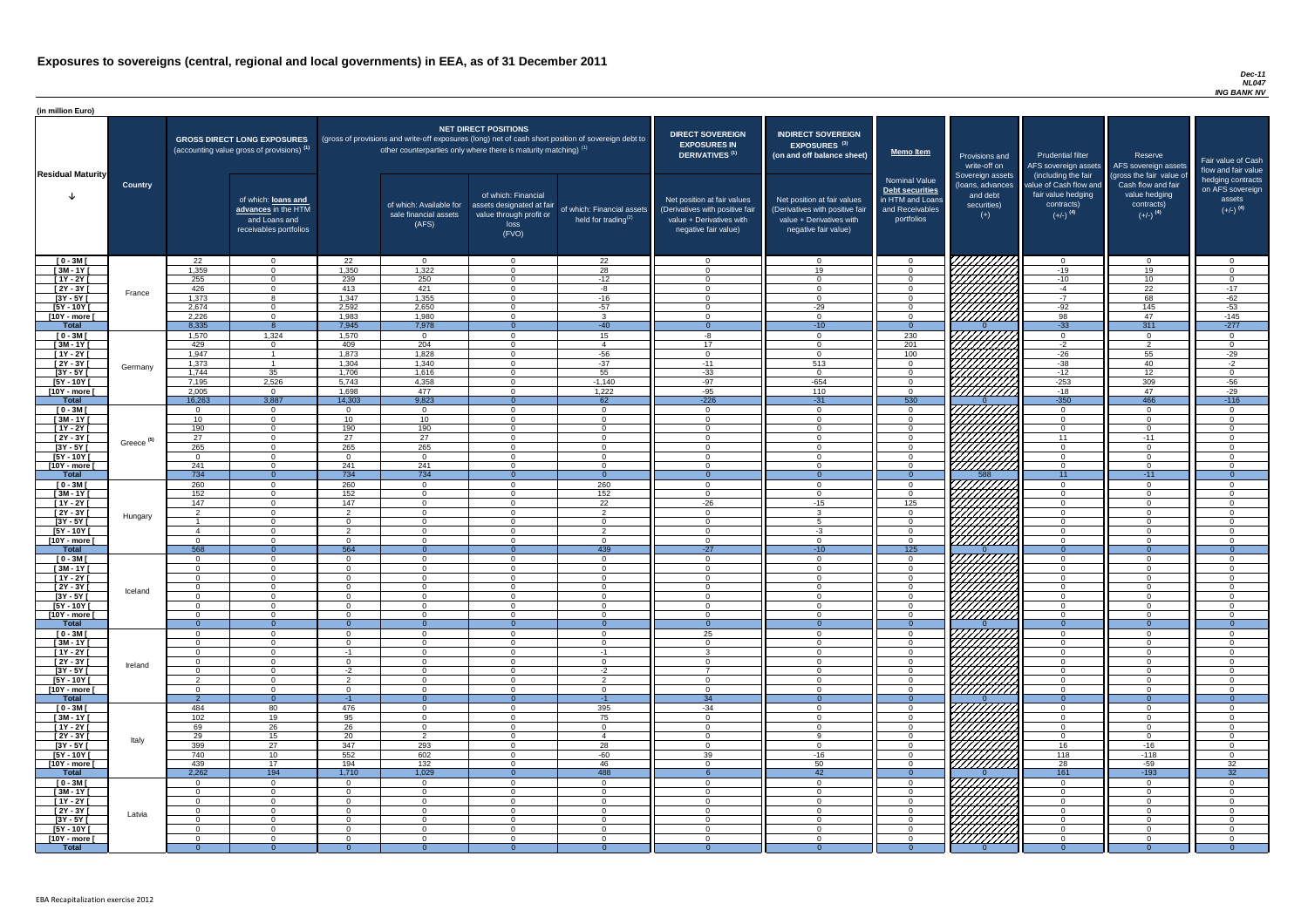#### *Dec-11 NL047 ING BANK NV*

| <b>DIRECT SOVEREIGN</b><br><b>EXPOSURES IN</b><br><b>DERIVATIVES</b> <sup>(1)</sup>                                | <b>INDIRECT SOVEREIGN</b><br>EXPOSURES <sup>(3)</sup><br>(on and off balance sheet)                                | <b>Memo Item</b>                                                                             | Provisions and<br>write-off on                                           | <b>Prudential filter</b><br>AFS sovereign assets                                                            | Reserve<br>AFS sovereign assets                                                                         | Fair value of Cash<br>flow and fair value                                 |
|--------------------------------------------------------------------------------------------------------------------|--------------------------------------------------------------------------------------------------------------------|----------------------------------------------------------------------------------------------|--------------------------------------------------------------------------|-------------------------------------------------------------------------------------------------------------|---------------------------------------------------------------------------------------------------------|---------------------------------------------------------------------------|
| Net position at fair values<br>(Derivatives with positive fair<br>value + Derivatives with<br>negative fair value) | Net position at fair values<br>(Derivatives with positive fair<br>value + Derivatives with<br>negative fair value) | <b>Nominal Value</b><br>Debt securities<br>in HTM and Loans<br>and Receivables<br>portfolios | Sovereign assets<br>(loans, advances<br>and debt<br>securities)<br>$(+)$ | (including the fair<br>value of Cash flow and<br>fair value hedging<br>contracts)<br>$(+/-)$ <sup>(4)</sup> | (gross the fair value of<br>Cash flow and fair<br>value hedging<br>contracts)<br>$(+/-)$ <sup>(4)</sup> | hedging contracts<br>on AFS sovereign<br>assets<br>$(+/-)$ <sup>(4)</sup> |
| $\mathbf 0$                                                                                                        | $\mathbf 0$                                                                                                        | 0                                                                                            |                                                                          | $\mathbf 0$                                                                                                 | $\mathbf 0$                                                                                             | 0                                                                         |
| $\mathbf 0$                                                                                                        | $\mathbf 0$                                                                                                        | $\mathbf 0$                                                                                  |                                                                          | $\mathbf 0$                                                                                                 | $\mathbf 0$                                                                                             | $\mathbf 0$                                                               |
| $\mathbf 0$                                                                                                        | 0                                                                                                                  | $\mathbf 0$                                                                                  |                                                                          | $\mathbf 0$                                                                                                 | $\mathbf 0$                                                                                             | $\mathbf 0$                                                               |
| $\mathbf 0$                                                                                                        | 0                                                                                                                  | $\mathbf 0$                                                                                  |                                                                          | $\mathbf 0$                                                                                                 | $\mathbf 0$                                                                                             | $\mathbf 0$                                                               |
| $\pmb{0}$                                                                                                          | $\mathbf 0$                                                                                                        | $\pmb{0}$                                                                                    |                                                                          | $\pmb{0}$                                                                                                   | $\mathbf 0$                                                                                             | $\mathbf 0$                                                               |
| $\pmb{0}$<br>$\pmb{0}$                                                                                             | $\mathbf 0$<br>0                                                                                                   | $\mathbf 0$<br>$\mathbf 0$                                                                   |                                                                          | $\mathbf 0$<br>$\mathbf 0$                                                                                  | $\mathbf 0$<br>$\mathbf 0$                                                                              | $\mathbf 0$<br>$\mathbf 0$                                                |
| $\overline{0}$                                                                                                     | $\overline{0}$                                                                                                     | $\overline{0}$                                                                               | $\Omega$                                                                 | $\overline{0}$                                                                                              | $\overline{0}$                                                                                          | $\overline{0}$                                                            |
| $\mathbf 0$                                                                                                        | $\mathbf 0$                                                                                                        | $\mathbf 0$                                                                                  |                                                                          | $\mathbf 0$                                                                                                 | $\mathbf 0$                                                                                             | $\mathbf 0$                                                               |
| $\mathbf 0$                                                                                                        | $\mathbf 0$                                                                                                        | $\mathbf 0$                                                                                  |                                                                          | $\mathbf 0$                                                                                                 | $\mathbf 0$                                                                                             | $\mathbf 0$                                                               |
| $\pmb{0}$                                                                                                          | $\mathbf 0$                                                                                                        | $\pmb{0}$                                                                                    |                                                                          | $\pmb{0}$                                                                                                   | $\mathbf 0$                                                                                             | $\mathbf 0$                                                               |
| $\mathbf 0$                                                                                                        | $\mathbf 0$                                                                                                        | $\mathbf 0$                                                                                  |                                                                          | $\mathbf 0$                                                                                                 | $\mathbf 0$                                                                                             | $\mathbf 0$                                                               |
| $\mathbf 0$<br>$\mathbf 0$                                                                                         | $\pmb{0}$<br>$\mathbf 0$                                                                                           | $\mathbf 0$<br>$\mathbf 0$                                                                   |                                                                          | $\mathbf 0$<br>$\mathbf 0$                                                                                  | $\mathbf 0$<br>$\mathbf 0$                                                                              | $\mathbf 0$<br>$\mathbf 0$                                                |
| $\mathbf 0$                                                                                                        | $\mathbf 0$                                                                                                        | $\mathbf 0$                                                                                  |                                                                          | $\mathbf 0$                                                                                                 | $\mathbf 0$                                                                                             | $\mathbf 0$                                                               |
| $\mathbf{0}$                                                                                                       | $\overline{0}$                                                                                                     | $\overline{0}$                                                                               | $\Omega$                                                                 | $\mathbf 0$                                                                                                 | $\overline{0}$                                                                                          | $\overline{0}$                                                            |
| $\mathbf 0$                                                                                                        | $\mathbf 0$                                                                                                        | $\mathbf 0$                                                                                  |                                                                          | $\pmb{0}$                                                                                                   | $\mathbf 0$                                                                                             | $\mathbf 0$                                                               |
| $\mathbf 0$                                                                                                        | 0                                                                                                                  | $\mathbf 0$                                                                                  |                                                                          | $\mathbf 0$                                                                                                 | $\mathbf 0$                                                                                             | $\mathbf 0$                                                               |
| $\mathbf 0$                                                                                                        | $\mathbf 0$                                                                                                        | $\pmb{0}$                                                                                    |                                                                          | $\mathbf 0$                                                                                                 | $\mathbf 0$                                                                                             | $\mathbf 0$                                                               |
| $\mathbf 0$<br>$\Omega$                                                                                            | $\mathbf 0$<br>$\Omega$                                                                                            | $\pmb{0}$<br>$\Omega$                                                                        |                                                                          | $\mathbf 0$<br>$\Omega$                                                                                     | $\mathbf 0$<br>$\Omega$                                                                                 | $\mathbf 0$<br>$\Omega$                                                   |
| $\mathbf 0$                                                                                                        | 0                                                                                                                  | 0                                                                                            |                                                                          | $-1$                                                                                                        | 1                                                                                                       | 0                                                                         |
| $\mathbf 0$                                                                                                        | 0                                                                                                                  | 0                                                                                            |                                                                          | $\mathbf 0$                                                                                                 | 0                                                                                                       | 0                                                                         |
| $\mathbf{0}$                                                                                                       | $\overline{O}$                                                                                                     | $\overline{0}$                                                                               | $\Omega$                                                                 | $-1$                                                                                                        |                                                                                                         | $\overline{0}$                                                            |
| $\mathbf 0$                                                                                                        | 0                                                                                                                  | 0                                                                                            |                                                                          | 0                                                                                                           | 0                                                                                                       | 0                                                                         |
| $\mathbf 0$                                                                                                        | 0                                                                                                                  | 0                                                                                            |                                                                          | 0                                                                                                           | 0                                                                                                       | 0                                                                         |
| $\mathbf 0$<br>0                                                                                                   | 0<br>0                                                                                                             | $\mathbf 0$<br>0                                                                             |                                                                          | $\mathbf 0$<br>0                                                                                            | 0<br>$\Omega$                                                                                           | $\mathbf 0$<br>0                                                          |
| $\mathbf 0$                                                                                                        | 0                                                                                                                  | 0                                                                                            |                                                                          | $\mathbf 0$                                                                                                 | 0                                                                                                       | $\mathbf 0$                                                               |
| $\pmb{0}$                                                                                                          | 0                                                                                                                  | $\pmb{0}$                                                                                    |                                                                          | $\mathbf 0$                                                                                                 | 0                                                                                                       | $\mathbf 0$                                                               |
| $\pmb{0}$                                                                                                          | 0                                                                                                                  | $\pmb{0}$                                                                                    |                                                                          | $\mathbf 0$                                                                                                 | $\mathbf 0$                                                                                             | $\mathbf 0$                                                               |
| $\overline{0}$                                                                                                     | $\overline{0}$                                                                                                     | $\mathbf 0$                                                                                  | 0                                                                        | $\overline{0}$                                                                                              | $\overline{0}$                                                                                          | $\overline{0}$                                                            |
| 89                                                                                                                 | 3<br>$-116$                                                                                                        | 0<br>0                                                                                       |                                                                          | $\mathbf 0$<br>$-16$                                                                                        | 0<br>16                                                                                                 | $\mathbf 0$<br>$\mathbf 0$                                                |
| $-24$<br>170                                                                                                       | $-4$                                                                                                               | 0                                                                                            |                                                                          | $-42$                                                                                                       | 43                                                                                                      | $-1$                                                                      |
| 702                                                                                                                | $\overline{12}$                                                                                                    | $\mathbf 0$                                                                                  |                                                                          | $-5$                                                                                                        | 15                                                                                                      | $-10$                                                                     |
| 428                                                                                                                | 16                                                                                                                 | 0                                                                                            |                                                                          | $-9$                                                                                                        | $\boldsymbol{9}$                                                                                        | 0                                                                         |
| $-510$                                                                                                             | 12                                                                                                                 | 0                                                                                            |                                                                          | $-77$                                                                                                       | 132                                                                                                     | $-55$                                                                     |
| $-1,865$                                                                                                           | $\mathbf 0$                                                                                                        | $\mathbf 0$                                                                                  |                                                                          | $\mathbf 0$                                                                                                 | $\mathbf 0$                                                                                             | $\mathbf 0$                                                               |
| $-1,009$                                                                                                           | $-77$                                                                                                              | $\boldsymbol{0}$                                                                             | $\overline{0}$                                                           | $-148$                                                                                                      | 214                                                                                                     | $-66$                                                                     |
| $\mathbf 0$<br>$\mathbf 0$                                                                                         | $\mathbf 0$<br>$\mathbf 0$                                                                                         | $\,0\,$<br>$\pmb{0}$                                                                         |                                                                          | 0<br>$\mathbf 0$                                                                                            | $\mathbf 0$<br>$\mathbf 0$                                                                              | 0<br>$\mathbf 0$                                                          |
| $\pmb{0}$                                                                                                          | $\mathbf 0$                                                                                                        | $\pmb{0}$                                                                                    |                                                                          | $\pmb{0}$                                                                                                   | 0                                                                                                       | $\mathbf 0$                                                               |
| $\mathbf 0$                                                                                                        | 0                                                                                                                  | $\pmb{0}$                                                                                    |                                                                          | $\mathbf 0$                                                                                                 | 0                                                                                                       | $\mathsf 0$                                                               |
| $\mathbf 0$                                                                                                        | $\mathbf 0$                                                                                                        | 0                                                                                            |                                                                          | $\mathbf 0$                                                                                                 | 0                                                                                                       | $\mathbf 0$                                                               |
| $\mathbf 0$                                                                                                        | 0                                                                                                                  | 0                                                                                            |                                                                          | $\mathbf 0$                                                                                                 | 0                                                                                                       | $\mathbf 0$                                                               |
| $\mathbf 0$<br>$\mathbf{0}$                                                                                        | 0<br>$\overline{O}$                                                                                                | 0<br>$\overline{0}$                                                                          | $\overline{0}$                                                           | $\mathbf 0$<br>$\overline{0}$                                                                               | 0<br>$\overline{0}$                                                                                     | 0<br>$\overline{0}$                                                       |
| $\mathbf 0$                                                                                                        | 0                                                                                                                  | 0                                                                                            |                                                                          | 0                                                                                                           | 0                                                                                                       | 0                                                                         |
| $\mathbf 0$                                                                                                        | 8                                                                                                                  | 0                                                                                            |                                                                          | $-1$                                                                                                        | $-2$                                                                                                    | 3                                                                         |
| $\mathbf 0$                                                                                                        | $\overline{2}$                                                                                                     | 0                                                                                            |                                                                          | $-5$                                                                                                        | 6                                                                                                       | 0                                                                         |
| 0                                                                                                                  | $\overline{7}$                                                                                                     | 0                                                                                            |                                                                          | $\mathbf 0$                                                                                                 | 0                                                                                                       | $\mathbf 0$                                                               |
| $\mathbf 0$                                                                                                        | $-7$                                                                                                               | 0                                                                                            |                                                                          | $-5$                                                                                                        | 5                                                                                                       | $\mathbf 0$                                                               |
| $\mathbf 0$<br>$\pmb{0}$                                                                                           | 0<br>0                                                                                                             | $\mathbf 0$<br>0                                                                             |                                                                          | $-5$<br>$\mathbf 0$                                                                                         | 4<br>1                                                                                                  | $\mathbf 0$                                                               |
| $\overline{0}$                                                                                                     | 10                                                                                                                 | $\overline{0}$                                                                               | 0                                                                        | $-17$                                                                                                       | 14                                                                                                      | $\overline{3}$                                                            |
| $\pmb{0}$                                                                                                          | 0                                                                                                                  | 0                                                                                            |                                                                          | 0                                                                                                           | 0                                                                                                       | $\mathbf 0$                                                               |
| $\pmb{0}$                                                                                                          | $\mathbf 0$                                                                                                        | $\,0\,$                                                                                      | <u>VIIIIIIII</u>                                                         | $\pmb{0}$                                                                                                   | $\mathbf 0$                                                                                             | 0                                                                         |
| $\mathbf 0$                                                                                                        | $\overline{0}$                                                                                                     | $\mathbf 0$                                                                                  |                                                                          | $\overline{0}$                                                                                              | $\overline{0}$                                                                                          | $\mathbf 0$                                                               |
| $\mathsf 0$                                                                                                        | $\mathbf 0$                                                                                                        | $\mathbf 0$                                                                                  |                                                                          | $\overline{0}$                                                                                              | $\overline{0}$                                                                                          | $\boldsymbol{0}$                                                          |
| $\mathbf 0$                                                                                                        | $\mathbf 0$                                                                                                        | $\pmb{0}$                                                                                    |                                                                          | 155                                                                                                         | $-155$                                                                                                  | $\mathbf 0$                                                               |
| $\mathbf 0$<br>$\overline{0}$                                                                                      | $\mathbf 0$<br>$\overline{0}$                                                                                      | $\mathbf 0$<br>$\mathbf 0$                                                                   |                                                                          | $\mathbf{3}$<br>$\overline{0}$                                                                              | $-3$<br>$\overline{0}$                                                                                  | $\mathbf 0$<br>$\mathbf 0$                                                |
| $\overline{0}$                                                                                                     | $\overline{0}$                                                                                                     | $\overline{0}$                                                                               | 0                                                                        | 158                                                                                                         | $-158$                                                                                                  | $\overline{0}$                                                            |

| (in million Euro)                 |                |                       |                                                                                             |                                |                                                                                                                                                                          |                                                                                              |                                                               |                                                                                                                    |                                                                                                                    |                                                                                              |                                                                          |                                                                                                             |                                                                                                         |                                            |
|-----------------------------------|----------------|-----------------------|---------------------------------------------------------------------------------------------|--------------------------------|--------------------------------------------------------------------------------------------------------------------------------------------------------------------------|----------------------------------------------------------------------------------------------|---------------------------------------------------------------|--------------------------------------------------------------------------------------------------------------------|--------------------------------------------------------------------------------------------------------------------|----------------------------------------------------------------------------------------------|--------------------------------------------------------------------------|-------------------------------------------------------------------------------------------------------------|---------------------------------------------------------------------------------------------------------|--------------------------------------------|
| <b>Residual Maturity</b>          |                |                       | <b>GROSS DIRECT LONG EXPOSURES</b><br>(accounting value gross of provisions) <sup>(1)</sup> |                                | (gross of provisions and write-off exposures (long) net of cash short position of sovereign debt to<br>other counterparties only where there is maturity matching) $(1)$ | <b>NET DIRECT POSITIONS</b>                                                                  |                                                               | <b>DIRECT SOVEREIGN</b><br><b>EXPOSURES IN</b><br><b>DERIVATIVES<sup>(1)</sup></b>                                 | <b>INDIRECT SOVEREIGN</b><br>EXPOSURES <sup>(3)</sup><br>(on and off balance sheet)                                | <b>Memo Item</b>                                                                             | Provisions and<br>write-off on                                           | <b>Prudential filter</b><br>AFS sovereign assets                                                            | Reserve<br>AFS sovereign assets                                                                         | Fair value<br>flow and fa                  |
|                                   | <b>Country</b> |                       | of which: loans and<br>advances in the HTM<br>and Loans and<br>receivables portfolios       |                                | of which: Available for<br>sale financial assets<br>(AFS)                                                                                                                | of which: Financial<br>assets designated at fair<br>value through profit or<br>loss<br>(FVO) | of which: Financial assets<br>held for trading <sup>(2)</sup> | Net position at fair values<br>(Derivatives with positive fair<br>value + Derivatives with<br>negative fair value) | Net position at fair values<br>(Derivatives with positive fair<br>value + Derivatives with<br>negative fair value) | <b>Nominal Value</b><br>Debt securities<br>in HTM and Loans<br>and Receivables<br>portfolios | Sovereign assets<br>(loans, advances<br>and debt<br>securities)<br>$(+)$ | (including the fair<br>value of Cash flow and<br>fair value hedging<br>contracts)<br>$(+/-)$ <sup>(4)</sup> | (gross the fair value of<br>Cash flow and fair<br>value hedging<br>contracts)<br>$(+/-)$ <sup>(4)</sup> | hedging co<br>on AFS sc<br>asse<br>$(+/-)$ |
| $[0 - 3M]$                        |                | റ                     | $\Omega$                                                                                    | റ                              | $\overline{0}$                                                                                                                                                           | - 0                                                                                          | $\overline{0}$                                                | - റ                                                                                                                | $\overline{0}$                                                                                                     | - 0                                                                                          | THUR SHIPPING                                                            |                                                                                                             | $\overline{0}$                                                                                          |                                            |
| $[3M - 1Y]$                       |                | $\cap$<br>$\cap$      | $\Omega$                                                                                    | റ<br>$\Omega$                  | $\Omega$<br>$\Omega$                                                                                                                                                     | $\cap$<br>$\cap$                                                                             | $\Omega$                                                      | റ<br>$\cap$                                                                                                        | $\Omega$                                                                                                           | - 0<br>$\cap$                                                                                |                                                                          | $\Omega$                                                                                                    | $\Omega$<br>$\Omega$                                                                                    |                                            |
| $[1Y - 2Y]$<br>$[2Y - 3Y]$        |                | $\cap$                | $\Omega$<br>$\Omega$                                                                        | $\bigcap$                      | $\overline{0}$                                                                                                                                                           | $\Omega$                                                                                     | $\Omega$<br>$\Omega$                                          | $\cap$                                                                                                             | $\Omega$<br>$\overline{0}$                                                                                         | $\Omega$                                                                                     |                                                                          | $\cap$                                                                                                      | $\Omega$                                                                                                |                                            |
| $\overline{[3Y - 5Y]}$            | Liechtenstein  | $\cap$                | $\Omega$                                                                                    | $\Omega$                       | $\Omega$                                                                                                                                                                 | $\cap$                                                                                       | $\Omega$                                                      | $\cap$                                                                                                             | $\Omega$                                                                                                           | $\Omega$                                                                                     |                                                                          | $\Omega$                                                                                                    | $\cap$                                                                                                  |                                            |
| [5Y - 10Y [                       |                | $\Omega$              | $\Omega$                                                                                    | $\bigcap$                      | $\Omega$                                                                                                                                                                 | $\cap$                                                                                       | $\overline{0}$                                                | $\Omega$                                                                                                           | $\Omega$                                                                                                           | $\Omega$                                                                                     |                                                                          | $\cap$                                                                                                      | $\Omega$                                                                                                |                                            |
| [10Y - more [                     |                | $\Omega$              | $\Omega$                                                                                    | $\cap$                         | $\overline{0}$                                                                                                                                                           | $\Omega$                                                                                     | $\overline{0}$                                                | $\Omega$                                                                                                           | $\overline{0}$                                                                                                     | $\overline{0}$                                                                               |                                                                          | $\Omega$                                                                                                    | $\Omega$                                                                                                |                                            |
| <b>Total</b><br>$[0 - 3M]$        |                | $\Omega$<br>$\Omega$  | $\Omega$<br>$\Omega$                                                                        | $\Omega$<br>$\bigcap$          | $\Omega$<br>$\overline{0}$                                                                                                                                               | - 0<br>$\Omega$                                                                              | $\Omega$<br>$\Omega$                                          | $\Omega$<br>$\cap$                                                                                                 | $\Omega$<br>$\Omega$                                                                                               | $\Omega$<br>$\Omega$                                                                         |                                                                          | $\Omega$<br>$\Omega$                                                                                        | $\Omega$<br>$\Omega$                                                                                    |                                            |
| $[3M - 1Y]$                       |                | $\Omega$              | $\Omega$                                                                                    | റ                              | $\Omega$                                                                                                                                                                 | $\cap$                                                                                       | $\Omega$                                                      | റ                                                                                                                  | $\Omega$                                                                                                           | $\cap$                                                                                       | <i>WHAHA</i>                                                             | $\cap$                                                                                                      | $\Omega$                                                                                                | $\cap$                                     |
| $[1Y - 2Y]$                       |                |                       | $\Omega$                                                                                    |                                | $\Omega$                                                                                                                                                                 | _റ                                                                                           | $\Omega$                                                      |                                                                                                                    | $\Omega$                                                                                                           | $\Omega$                                                                                     | HAAAN<br>HAAAN                                                           |                                                                                                             | $\Omega$                                                                                                |                                            |
| $[2Y - 3Y]$                       | Lithuania      | $\Omega$              | $\Omega$                                                                                    |                                | $\Omega$                                                                                                                                                                 | $\cap$                                                                                       | $\Omega$                                                      |                                                                                                                    | $\Omega$                                                                                                           | $\Omega$                                                                                     |                                                                          |                                                                                                             | $\Omega$                                                                                                |                                            |
| $[3Y - 5Y]$<br>$[5Y - 10Y]$       |                | $\cap$<br>$\cap$      | $\Omega$<br>$\Omega$                                                                        | റ                              | $\Omega$<br>$\Omega$                                                                                                                                                     | $\cap$<br>$\cap$                                                                             | $\Omega$<br>$\Omega$                                          | $\cap$<br>$\cap$                                                                                                   | $\overline{0}$<br>$\Omega$                                                                                         | $\Omega$<br>$\cap$                                                                           | HATA S                                                                   |                                                                                                             | $\Omega$<br>$\Omega$                                                                                    | $\Omega$                                   |
| [10Y - more [                     |                | $\cap$                | $\Omega$                                                                                    | $\Omega$                       | $\Omega$                                                                                                                                                                 | $\cap$                                                                                       | $\Omega$                                                      | $\cap$                                                                                                             | $\Omega$                                                                                                           | $\cap$                                                                                       | ZZZZZZZAI                                                                | $\Omega$                                                                                                    | $\cap$                                                                                                  | $\Omega$                                   |
| <b>Total</b>                      |                | $\Omega$              | $\Omega$                                                                                    |                                | $\Omega$                                                                                                                                                                 | - വ                                                                                          | $\Omega$                                                      | $\Omega$                                                                                                           | $\Omega$                                                                                                           | $\Omega$                                                                                     |                                                                          |                                                                                                             | $\Omega$                                                                                                | $\Omega$                                   |
| $[0 - 3M]$                        |                | $\cap$                | $\Omega$                                                                                    | റ                              | $\Omega$                                                                                                                                                                 | $\cap$                                                                                       | $\Omega$                                                      | $\cap$                                                                                                             | $\Omega$                                                                                                           | $\cap$                                                                                       | HAAN SAAHAS                                                              | $\cap$                                                                                                      | $\cap$                                                                                                  | $\cap$                                     |
| $[3M - 1Y]$<br>$[1Y - 2Y]$        |                | $\cap$                | $\Omega$                                                                                    | $\Omega$                       | $\Omega$<br>$\overline{ }$                                                                                                                                               | $\bigcap$<br>$\cap$                                                                          | $\Omega$<br>$\Omega$                                          | $\Omega$<br>$\cap$                                                                                                 | $\Omega$<br>$\Omega$                                                                                               | $\cap$<br>$\Omega$                                                                           |                                                                          | $\Omega$<br>$\Omega$                                                                                        | $\Omega$<br>$\Omega$                                                                                    | $\Omega$<br>$\Omega$                       |
| $[2Y - 3Y]$                       |                | $\overline{1}$        |                                                                                             | $\overline{ }$                 | $\Omega$                                                                                                                                                                 | $\cap$                                                                                       | $\Omega$                                                      | $\cap$                                                                                                             | $\Omega$                                                                                                           | $\Omega$                                                                                     |                                                                          | $\Omega$                                                                                                    | $\cap$                                                                                                  | $\cap$                                     |
| [3Y - 5Y                          | Luxembourg     |                       |                                                                                             |                                |                                                                                                                                                                          |                                                                                              |                                                               |                                                                                                                    |                                                                                                                    |                                                                                              |                                                                          |                                                                                                             |                                                                                                         |                                            |
| $[5Y - 10Y]$                      |                | 31                    | $\Omega$                                                                                    | 31                             | 31                                                                                                                                                                       | $\cap$                                                                                       | $\Omega$                                                      |                                                                                                                    | $\Omega$                                                                                                           |                                                                                              | HHHH                                                                     | $-1$                                                                                                        |                                                                                                         |                                            |
| $[10Y - more]$<br><b>Total</b>    |                | $\cap$<br>43          | $\Omega$                                                                                    | $\cap$<br>43                   | $\Omega$<br>$\overline{38}$                                                                                                                                              | റ<br>$\Omega$                                                                                | $\Omega$<br>$\Omega$                                          |                                                                                                                    | $\Omega$<br>$\Omega$                                                                                               | $\cap$<br>$\Omega$                                                                           | 777777777                                                                | $-1$                                                                                                        |                                                                                                         |                                            |
| $[0 - 3M]$                        |                | $\cap$                | $\Omega$                                                                                    | $\cap$                         | $\Omega$                                                                                                                                                                 | - വ                                                                                          | $\Omega$                                                      |                                                                                                                    | $\Omega$                                                                                                           | $\cap$                                                                                       |                                                                          |                                                                                                             | $\Omega$                                                                                                |                                            |
| $[3M - 1Y]$                       |                | $\cap$                | $\Omega$                                                                                    | $\cap$                         | $\Omega$                                                                                                                                                                 | - വ                                                                                          | $\Omega$                                                      |                                                                                                                    | $\Omega$                                                                                                           | $\Omega$                                                                                     | HAANAS<br>HAAANAS                                                        |                                                                                                             | $\Omega$                                                                                                |                                            |
| $[1Y - 2Y]$                       |                | റ<br>റ                | $\Omega$                                                                                    | $\Omega$<br>$\cap$             | $\Omega$<br>$\Omega$                                                                                                                                                     | $\cap$<br>$\cap$                                                                             | $\Omega$                                                      | $\Omega$<br>റ                                                                                                      | $\Omega$                                                                                                           | $\Omega$<br>$\cap$                                                                           |                                                                          | $\cap$                                                                                                      | $\Omega$                                                                                                |                                            |
| $[2Y - 3Y]$<br>$[3Y - 5Y]$        | Malta          |                       | റ -<br>$\Omega$                                                                             | $\cap$                         | $\Omega$                                                                                                                                                                 | $\Omega$                                                                                     | $\Omega$<br>$\overline{0}$                                    | $\Omega$                                                                                                           | $\Omega$<br>$\Omega$                                                                                               | $\cap$                                                                                       |                                                                          | ∩                                                                                                           | <u>റ</u><br>$\Omega$                                                                                    |                                            |
| [5Y - 10Y [                       |                | $\cap$                | $\overline{0}$                                                                              | $\Omega$                       | $\Omega$                                                                                                                                                                 | $\Omega$                                                                                     | $\overline{0}$                                                | $\cap$                                                                                                             | $\overline{0}$                                                                                                     | $\Omega$                                                                                     |                                                                          | $\Omega$                                                                                                    | $\Omega$                                                                                                |                                            |
| [10Y - more [                     |                | $\cap$                | $\Omega$                                                                                    | $\cap$                         | $\Omega$                                                                                                                                                                 | $\cap$                                                                                       | $\overline{0}$                                                | $\cap$                                                                                                             | $\Omega$                                                                                                           | $\Omega$                                                                                     | HAHA<br>HAHA                                                             | - വ                                                                                                         | $\Omega$                                                                                                |                                            |
| <b>Total</b><br>$[0 - 3M]$        |                | $\overline{0}$<br>819 | $\Omega$<br>53                                                                              | $\overline{\mathbf{0}}$<br>819 | $\overline{0}$<br>750                                                                                                                                                    | $\Omega$<br>$\Omega$                                                                         | $\Omega$<br>16                                                | $\Omega$<br>89                                                                                                     | $\Omega$<br>$\mathbf{3}$                                                                                           | $\Omega$<br>$\Omega$                                                                         |                                                                          | $\Omega$<br>$\Omega$                                                                                        | $\Omega$<br>$\overline{0}$                                                                              |                                            |
| $[3M - 1Y]$                       |                | 1,043                 | 76                                                                                          | 1,036                          | 879                                                                                                                                                                      | $\cap$                                                                                       | 81                                                            | $-24$                                                                                                              | $-116$                                                                                                             | $\Omega$                                                                                     | Ø                                                                        | $-16$                                                                                                       | 16                                                                                                      |                                            |
| $[1Y - 2Y]$                       |                | 2,827                 | 5                                                                                           | 2,717                          | 2,808                                                                                                                                                                    | $\cap$                                                                                       | $-96$                                                         | 170                                                                                                                | $-4$                                                                                                               | $\Omega$                                                                                     | HAAN.                                                                    | $-42$                                                                                                       | 43                                                                                                      | -1                                         |
| [2Y - 3Y [                        | Netherlands    | 433                   | 12                                                                                          | $-103$                         | 285                                                                                                                                                                      | - 0                                                                                          | $-401$                                                        | 702                                                                                                                | 12                                                                                                                 | $\cap$                                                                                       | $\neg \sharp \mathscr{G}$                                                | $-5$                                                                                                        | 15                                                                                                      | $-10$                                      |
| $[3Y - 5Y]$<br><b>[5Y - 10Y [</b> |                | 289<br>5,403          | 16<br>49                                                                                    | $-82$<br>4,694                 | 253<br>2,666                                                                                                                                                             | - 0<br>- വ                                                                                   | $-351$<br>1,979                                               | 428<br>$-510$                                                                                                      | 16<br>12 <sup>2</sup>                                                                                              |                                                                                              | 777771<br>$\sim$                                                         | -9<br>$-77$                                                                                                 | Q<br>132                                                                                                | $-55$                                      |
| [10Y - more [                     |                | 9,619                 | 9,618                                                                                       | 8,611                          | $\Omega$                                                                                                                                                                 | റ                                                                                            | $-1,007$                                                      | $-1,865$                                                                                                           | $\Omega$                                                                                                           | $\cap$                                                                                       | HHHA                                                                     | $\cap$                                                                                                      | $\Omega$                                                                                                | - റ                                        |
| <b>Total</b>                      |                | 20,433                | 9,829                                                                                       | 17,691                         | 7,641                                                                                                                                                                    | - ೧                                                                                          | 222                                                           | $-1,009$                                                                                                           | $-77$                                                                                                              | - ೧                                                                                          |                                                                          | $-148$                                                                                                      | 214                                                                                                     | $-66$                                      |
| $[0 - 3M]$                        |                | $\cap$                | $\overline{0}$                                                                              | റ                              | $\overline{0}$                                                                                                                                                           | $\cap$                                                                                       | $\overline{0}$                                                | $\cap$                                                                                                             | $\Omega$                                                                                                           | $\Omega$                                                                                     |                                                                          | $\cap$                                                                                                      | $\Omega$                                                                                                |                                            |
| $[3M - 1Y]$<br>$[1Y - 2Y]$        |                | $\Omega$<br>$\Omega$  | $\overline{0}$<br>$\Omega$                                                                  | - 0<br>$\cap$                  | $\overline{0}$<br>$\Omega$                                                                                                                                               | $\cap$<br>$\cap$                                                                             | $\overline{0}$<br>$\Omega$                                    | $\Omega$<br>$\cap$                                                                                                 | $\Omega$<br>$\Omega$                                                                                               | - 0<br>- 0                                                                                   | HA<br>HA                                                                 | $\Omega$<br>$\cap$                                                                                          | $\Omega$<br>$\Omega$                                                                                    |                                            |
| $[2Y - 3Y]$                       |                | $\Omega$              | $\Omega$                                                                                    | $\cap$                         | $\Omega$                                                                                                                                                                 | $\cap$                                                                                       | $\Omega$                                                      | $\cap$                                                                                                             | $\Omega$                                                                                                           | - 0                                                                                          |                                                                          | $\Omega$                                                                                                    | $\Omega$                                                                                                |                                            |
| $[3Y - 5Y]$                       | Norway         | $\cap$                | $\Omega$                                                                                    | $\cap$                         | $\overline{0}$                                                                                                                                                           | $\Omega$                                                                                     | $\Omega$                                                      | $\Omega$                                                                                                           | $\Omega$                                                                                                           | - 0                                                                                          |                                                                          | $\Omega$                                                                                                    | $\Omega$                                                                                                |                                            |
| $[5Y - 10Y]$                      |                |                       | $\Omega$                                                                                    | $\cap$                         | $\Omega$                                                                                                                                                                 | റ                                                                                            | $\Omega$                                                      |                                                                                                                    | $\Omega$                                                                                                           | $\cap$                                                                                       | $\not\!\!\!\!/$                                                          | $\cap$                                                                                                      | $\Omega$                                                                                                |                                            |
| [10Y - more  <br><b>Total</b>     |                | $\Omega$              | $\Omega$<br>$\Omega$                                                                        | $\cap$<br>- 0                  | $\Omega$<br>$\Omega$                                                                                                                                                     | റ                                                                                            | $\Omega$<br>$\Omega$                                          |                                                                                                                    | $\Omega$<br>$\Omega$                                                                                               | $\cap$<br>$\Omega$                                                                           |                                                                          |                                                                                                             | $\Omega$                                                                                                |                                            |
| $[0 - 3M]$                        |                | 41                    | - 7                                                                                         | 41                             | $\Omega$                                                                                                                                                                 | - വ                                                                                          | 35                                                            |                                                                                                                    | $\Omega$                                                                                                           | $\cap$                                                                                       |                                                                          |                                                                                                             | $\Omega$                                                                                                |                                            |
| $[3M - 1Y]$                       |                | 339                   | 10 <sup>1</sup>                                                                             | 322                            | 322                                                                                                                                                                      | - 0                                                                                          | $-10$                                                         |                                                                                                                    | 8                                                                                                                  | $\cap$                                                                                       | THIRA<br>MANA                                                            | $-1$                                                                                                        | $-2$                                                                                                    |                                            |
| [ 1Y - 2Y [                       |                | 570                   | 42                                                                                          | 554                            | 514                                                                                                                                                                      | $\Omega$                                                                                     | $-3$                                                          |                                                                                                                    | $\overline{2}$                                                                                                     | $\Omega$                                                                                     |                                                                          | $-5$                                                                                                        |                                                                                                         |                                            |
| $[2Y - 3Y]$<br>$[3Y - 5Y]$        | Poland         | 68<br>1,681           | 66<br>161                                                                                   | 57<br>1,675                    | $\overline{0}$<br>1,511                                                                                                                                                  | $\cap$<br>$\cap$                                                                             | -9<br>$\mathcal{R}$                                           | റ                                                                                                                  | 7<br>$-7$                                                                                                          | $\Omega$<br>$\cap$                                                                           |                                                                          | $\cap$<br>-5                                                                                                | $\Omega$                                                                                                |                                            |
| $[5Y - 10Y]$                      |                | 915                   | 391                                                                                         | 876                            | 505                                                                                                                                                                      | $\Omega$                                                                                     | $-20$                                                         |                                                                                                                    | $\Omega$                                                                                                           | $\Omega$                                                                                     |                                                                          | $-5$                                                                                                        |                                                                                                         |                                            |
| [10Y - more ]                     |                | 73                    | 44                                                                                          | 72                             | 16                                                                                                                                                                       | $\Omega$                                                                                     | 12 <sup>7</sup>                                               |                                                                                                                    | $\Omega$                                                                                                           | $\cap$                                                                                       |                                                                          | $\Omega$                                                                                                    |                                                                                                         |                                            |
| <b>Total</b>                      |                | 3,688                 | 720                                                                                         | 3,598                          | 2,870                                                                                                                                                                    | $\Omega$                                                                                     |                                                               | $\Omega$                                                                                                           | 10 <sup>°</sup>                                                                                                    | $\Omega$                                                                                     |                                                                          | $-17$                                                                                                       | 14                                                                                                      |                                            |
| $[0 - 3M]$<br>$[3M - 1Y]$         |                | $\Omega$              | $\Omega$<br>0                                                                               | $\cap$                         | $\overline{0}$<br>$\Omega$                                                                                                                                               | $\Omega$<br>- 0                                                                              | $\Omega$<br>$\overline{0}$                                    |                                                                                                                    | $\Omega$<br>- 0                                                                                                    | $\cap$<br>$\Omega$                                                                           | <i>VIIIIIII</i> I                                                        | $\Omega$                                                                                                    | $\Omega$<br>$\Omega$                                                                                    |                                            |
| $[1Y - 2Y]$                       |                | $\Omega$              | $\Omega$                                                                                    | $\Omega$                       | $\mathbf 0$                                                                                                                                                              | $\Omega$                                                                                     | $\overline{0}$                                                |                                                                                                                    | $\Omega$                                                                                                           | $\Omega$                                                                                     |                                                                          | $\Omega$                                                                                                    | $\Omega$                                                                                                | $\Omega$                                   |
| $[2Y - 3Y]$                       | Portugal       | $\mathcal{D}$         | $\overline{0}$                                                                              | $\overline{2}$                 | $\overline{0}$                                                                                                                                                           | - 0                                                                                          | $\overline{2}$                                                | റ                                                                                                                  | $\overline{0}$                                                                                                     | - 0                                                                                          |                                                                          | $\Omega$                                                                                                    | $\Omega$                                                                                                | $\Omega$                                   |
| $[3Y - 5Y]$                       |                | 528                   | $\Omega$                                                                                    | 526                            | 528                                                                                                                                                                      | - ೧                                                                                          | $-2$                                                          |                                                                                                                    | $\overline{0}$                                                                                                     | $\Omega$                                                                                     |                                                                          | 155                                                                                                         | $-155$                                                                                                  | $\Omega$                                   |
| $[5Y - 10Y]$<br>[10Y - more [     |                | 10<br>$\Omega$        | $\Omega$<br>$\Omega$                                                                        | 10<br>റ                        | -9<br>$\overline{0}$                                                                                                                                                     | $\Omega$<br>$\cap$                                                                           | $\Omega$                                                      | - 0<br>റ                                                                                                           | $\overline{0}$<br>$\Omega$                                                                                         | $\Omega$<br>$\cap$                                                                           | William                                                                  | $\mathbf{B}$<br>- റ                                                                                         | $-3$<br>$\Omega$                                                                                        | $\Omega$<br>$\Omega$                       |
| <b>Total</b>                      |                | 540                   | -0                                                                                          | 538                            | 537                                                                                                                                                                      |                                                                                              |                                                               |                                                                                                                    | $\Omega$                                                                                                           | - 0                                                                                          |                                                                          | 158                                                                                                         | $-158$                                                                                                  | $\overline{0}$                             |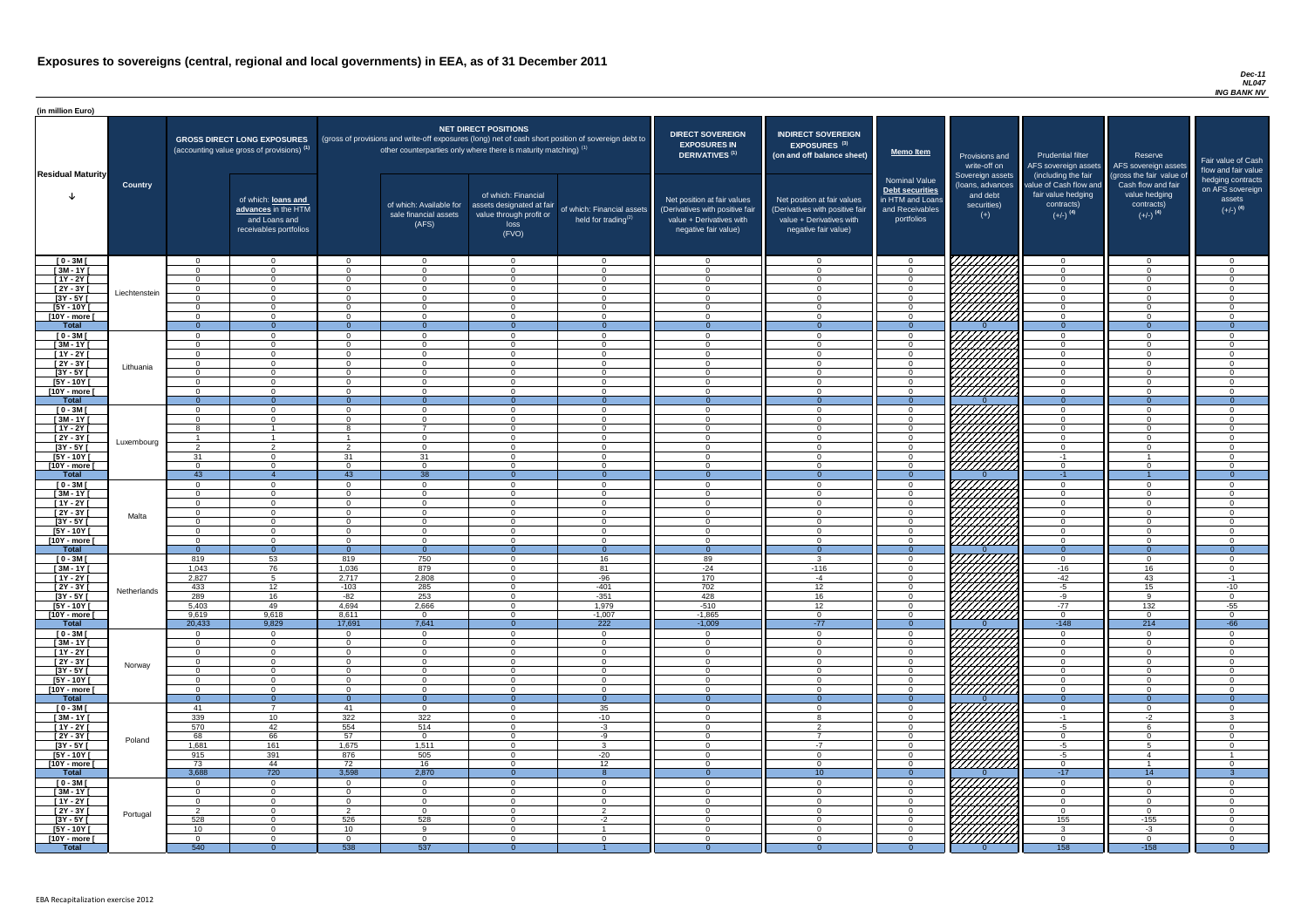#### *Dec-11 NL047 ING BANK NV*

(4) According with CEBS Guidelines on prudential filters it is required a consistent treatment of gains and losses resulting from a transaction whereby a cash flow hedge is created for an available for sale instrument: i.e item are recognised in additional own funds, so should the results of the corresponding cash flow hedging derivative. Moreover if fair-value hedging contracts on sovereign assets are taken in consideration for the computat (before their removal), the FV of such contracts must be reported in the column AB.

| (in million Euro)             |                     |                      |                                                                                             |                      |                                                                            |                                                                                              |                                                                                                     |                                                                                                                    |                                                                                                                    |                                                                                              |                                                                          |                                                                                      |                                                                             |                                                                           |
|-------------------------------|---------------------|----------------------|---------------------------------------------------------------------------------------------|----------------------|----------------------------------------------------------------------------|----------------------------------------------------------------------------------------------|-----------------------------------------------------------------------------------------------------|--------------------------------------------------------------------------------------------------------------------|--------------------------------------------------------------------------------------------------------------------|----------------------------------------------------------------------------------------------|--------------------------------------------------------------------------|--------------------------------------------------------------------------------------|-----------------------------------------------------------------------------|---------------------------------------------------------------------------|
| <b>Residual Maturity</b>      |                     |                      | <b>GROSS DIRECT LONG EXPOSURES</b><br>(accounting value gross of provisions) <sup>(1)</sup> |                      | other counterparties only where there is maturity matching) <sup>(1)</sup> | <b>NET DIRECT POSITIONS</b>                                                                  | (gross of provisions and write-off exposures (long) net of cash short position of sovereign debt to | <b>DIRECT SOVEREIGN</b><br><b>EXPOSURES IN</b><br><b>DERIVATIVES (1)</b>                                           | <b>INDIRECT SOVEREIGN</b><br>EXPOSURES <sup>(3)</sup><br>(on and off balance sheet)                                | <b>Memo Item</b>                                                                             | Provisions and<br>write-off on                                           | <b>Prudential filter</b><br>AFS sovereign assets<br>(including the fair              | Reserve<br>AFS sovereign assets<br>(gross the fair value of                 | Fair value of Cash<br>flow and fair value                                 |
|                               | <b>Country</b>      |                      | of which: loans and<br>advances in the HTM<br>and Loans and<br>receivables portfolios       |                      | of which: Available for<br>sale financial assets<br>(AFS)                  | of which: Financial<br>assets designated at fair<br>value through profit or<br>loss<br>(FVO) | of which: Financial assets<br>held for trading $(2)$                                                | Net position at fair values<br>(Derivatives with positive fair<br>value + Derivatives with<br>negative fair value) | Net position at fair values<br>(Derivatives with positive fair<br>value + Derivatives with<br>negative fair value) | <b>Nominal Value</b><br>Debt securities<br>in HTM and Loans<br>and Receivables<br>portfolios | Sovereign assets<br>(loans, advances<br>and debt<br>securities)<br>$(+)$ | value of Cash flow and<br>fair value hedging<br>contracts)<br>$(+/-)$ <sup>(4)</sup> | Cash flow and fair<br>value hedging<br>contracts)<br>$(+/-)$ <sup>(4)</sup> | hedging contracts<br>on AFS sovereign<br>assets<br>$(+/-)$ <sup>(4)</sup> |
| $[0 - 3M]$                    |                     | 14                   | $\Omega$                                                                                    | 14                   | - 9                                                                        | $\Omega$                                                                                     | 4                                                                                                   | $\overline{0}$                                                                                                     | $-15$                                                                                                              | $\cap$                                                                                       | VIIIIIIII                                                                | $\overline{\mathbf{0}}$                                                              | $\overline{0}$                                                              | $\Omega$                                                                  |
| $[3M - 1Y]$                   |                     | 354                  | $\Omega$                                                                                    | 354                  | 192                                                                        | $\Omega$                                                                                     | 162                                                                                                 | $\overline{0}$                                                                                                     | $\Omega$                                                                                                           | $\cap$                                                                                       |                                                                          | $\Omega$                                                                             | $\overline{0}$                                                              | $\Omega$                                                                  |
| $[1Y - 2Y]$                   |                     | 2                    | $\Omega$                                                                                    | $\mathcal{D}$        | $\Omega$                                                                   | $\Omega$                                                                                     | 2                                                                                                   | $\Omega$                                                                                                           | $\Omega$                                                                                                           | $\cap$                                                                                       |                                                                          | $\Omega$                                                                             | $\Omega$                                                                    | $\Omega$                                                                  |
| [2Y - 3Y [                    | Romania             | 2                    | $\Omega$                                                                                    | $\overline{2}$       | $\Omega$                                                                   | $\Omega$                                                                                     | 2                                                                                                   | $\overline{0}$                                                                                                     | -6                                                                                                                 | $\cap$<br>$\cap$                                                                             |                                                                          | $\overline{0}$                                                                       | $\overline{0}$                                                              | $\overline{0}$                                                            |
| $[3Y - 5Y]$<br>$[5Y - 10Y]$   |                     | $\Omega$<br>$\Omega$ | $\Omega$<br>$\Omega$                                                                        | $\Omega$<br>$\cap$   | $\Omega$<br>$\Omega$                                                       | $\Omega$<br>$\Omega$                                                                         | $\Omega$<br>$\Omega$                                                                                | $\Omega$<br>$\Omega$                                                                                               | $\overline{4}$<br>$-3$                                                                                             | $\Omega$                                                                                     |                                                                          | $\Omega$<br>$\Omega$                                                                 | $\Omega$<br>$\Omega$                                                        | $\Omega$<br>$\overline{0}$                                                |
| [10Y - more [                 |                     | $\Omega$             | $\Omega$                                                                                    | $\cap$               | $\Omega$                                                                   | $\cap$                                                                                       | $\Omega$                                                                                            | $\Omega$                                                                                                           | $\Omega$                                                                                                           |                                                                                              | 977777777                                                                | $\Omega$                                                                             | $\Omega$                                                                    | $\Omega$                                                                  |
| <b>Total</b>                  |                     | 371                  | $\Omega$                                                                                    | 371                  | 201                                                                        |                                                                                              | 170                                                                                                 |                                                                                                                    | $-8$                                                                                                               |                                                                                              |                                                                          |                                                                                      | $\Omega$                                                                    |                                                                           |
| $[0 - 3M]$                    |                     | $\Omega$             | $\Omega$                                                                                    | $\cap$               | $\Omega$                                                                   | $\Omega$                                                                                     | $\overline{0}$                                                                                      | - റ                                                                                                                | $\Omega$                                                                                                           |                                                                                              |                                                                          | $\cap$                                                                               | $\Omega$                                                                    | $\Omega$                                                                  |
| $[3M - 1Y]$                   |                     | $\mathcal{P}$        | $\Omega$                                                                                    | $\mathcal{P}$        | $\Omega$                                                                   | $\Omega$                                                                                     | $\overline{2}$                                                                                      | $\overline{0}$                                                                                                     | $\overline{0}$                                                                                                     |                                                                                              |                                                                          | $\cap$                                                                               | $\Omega$                                                                    | $\Omega$                                                                  |
| $[1Y - 2Y]$                   |                     | 89                   | $\Omega$                                                                                    | 89                   | $\Omega$                                                                   | $\cap$                                                                                       | 89                                                                                                  | $\Omega$                                                                                                           | $\mathsf{R}$                                                                                                       |                                                                                              |                                                                          | $\cap$                                                                               | $\Omega$                                                                    | $\Omega$                                                                  |
| $[2Y - 3Y]$                   | Slovakia            | $\Omega$             | $\Omega$                                                                                    | $\Omega$             | $\Omega$                                                                   | $\cap$                                                                                       | $\Omega$                                                                                            | $\Omega$                                                                                                           | $-3$                                                                                                               |                                                                                              |                                                                          | $\Omega$                                                                             | $\Omega$                                                                    | $\Omega$                                                                  |
| $[3Y - 5Y]$                   |                     | $\mathcal{D}$        | $\Omega$                                                                                    | $\overline{2}$       | $\cap$                                                                     | $\Omega$                                                                                     | $\overline{2}$                                                                                      | $\Omega$                                                                                                           | $-4$                                                                                                               |                                                                                              | HAAA                                                                     | $\cap$                                                                               | $\overline{0}$                                                              | $\Omega$                                                                  |
| [5Y - 10Y [                   |                     | $\Omega$             | $\Omega$                                                                                    | $\Omega$             | $\Omega$                                                                   | $\Omega$                                                                                     | $\overline{0}$                                                                                      | $\Omega$                                                                                                           | $-2$                                                                                                               | $\Omega$                                                                                     |                                                                          | $\cap$                                                                               | $\overline{0}$                                                              | $\Omega$                                                                  |
| [10Y - more [                 |                     | $\Omega$             | $\Omega$                                                                                    | $\Omega$             | $\Omega$                                                                   | $\Omega$                                                                                     | $\Omega$                                                                                            | - റ                                                                                                                | $\Omega$                                                                                                           | $\sqrt{ }$                                                                                   | ////////////                                                             | $\cap$                                                                               | $\Omega$                                                                    | $\Omega$                                                                  |
| Total                         |                     | $\overline{93}$      | $\Omega$                                                                                    | $\overline{93}$      | $\Omega$                                                                   | $\Omega$                                                                                     | 93                                                                                                  | - 0                                                                                                                | $-1$                                                                                                               | $\Omega$                                                                                     |                                                                          | $\Omega$                                                                             | $\Omega$                                                                    | $\overline{0}$                                                            |
| $[0 - 3M]$                    |                     | $\Omega$             | $\Omega$                                                                                    | $\Omega$             | <u>റ</u>                                                                   | $\Omega$                                                                                     | $\overline{0}$                                                                                      | $\Omega$                                                                                                           | $\Omega$                                                                                                           | $\cap$                                                                                       |                                                                          | $\cap$                                                                               | $\overline{0}$                                                              | $\Omega$                                                                  |
| $[3M - 1Y]$                   |                     | - 0                  | $\Omega$                                                                                    | $\cap$               | $\Omega$                                                                   | $\Omega$                                                                                     | $\overline{0}$                                                                                      | $\Omega$                                                                                                           | $\Omega$                                                                                                           |                                                                                              |                                                                          | $\Omega$                                                                             | $\Omega$                                                                    | $\Omega$                                                                  |
| $[1Y - 2Y]$                   |                     | $\Omega$             |                                                                                             |                      | $\Omega$                                                                   | $\Omega$                                                                                     | $\overline{0}$                                                                                      | $\Omega$                                                                                                           | $\Omega$                                                                                                           |                                                                                              |                                                                          | $\Omega$                                                                             | $\Omega$                                                                    | $\Omega$                                                                  |
| $[2Y - 3Y]$                   | Slovenia            | 13                   |                                                                                             | 13 <sup>7</sup>      | 13                                                                         | $\Omega$                                                                                     | $\Omega$                                                                                            | - 0                                                                                                                | $\Omega$                                                                                                           |                                                                                              |                                                                          |                                                                                      | $\Omega$                                                                    |                                                                           |
| $[3Y - 5Y]$<br>$[5Y - 10Y]$   |                     |                      |                                                                                             |                      | - ( )<br>$\cap$                                                            |                                                                                              |                                                                                                     | - 0<br>- 0                                                                                                         | $\Omega$<br>$\Omega$                                                                                               |                                                                                              | <i>Chillib</i>                                                           | $\Omega$                                                                             | $\overline{0}$                                                              |                                                                           |
|                               |                     | 11                   | $\Omega$                                                                                    | 11                   | $\Omega$                                                                   | $\Omega$                                                                                     |                                                                                                     | $\overline{0}$                                                                                                     | $\Omega$                                                                                                           | $\cap$                                                                                       |                                                                          | $\cap$                                                                               | $\overline{0}$<br>$\Omega$                                                  | $\Omega$                                                                  |
| [10Y - more [<br><b>Total</b> |                     | -40<br>65            | $\Omega$                                                                                    | 30 <sup>°</sup>      | 13 <sup>°</sup>                                                            |                                                                                              | 11<br>17                                                                                            | -0                                                                                                                 |                                                                                                                    |                                                                                              | 7777777777                                                               | $\Omega$                                                                             | $\Omega$                                                                    | $\Omega$                                                                  |
| $[0 - 3M]$                    |                     | 157                  |                                                                                             | 157                  | $\Omega$                                                                   | $\Omega$                                                                                     | 151                                                                                                 | $\overline{0}$                                                                                                     | $\Omega$                                                                                                           | $\Omega$                                                                                     | 777777777                                                                | $\Omega$                                                                             | $\overline{0}$                                                              | $\Omega$                                                                  |
| $[3M - 1Y]$                   |                     | 163                  | $\Omega$                                                                                    | 160                  | 35                                                                         | $\Omega$                                                                                     | 5                                                                                                   | $\overline{0}$                                                                                                     | $\Omega$                                                                                                           | 120                                                                                          | 777777777                                                                | $\Omega$                                                                             | $\overline{0}$                                                              | $\Omega$                                                                  |
| $[1Y - 2Y]$                   |                     | - 1                  | $\Omega$                                                                                    | $-2$                 | $\Omega$                                                                   | $\Omega$                                                                                     | $-2$                                                                                                | $\overline{0}$                                                                                                     | $\Omega$                                                                                                           | $\Omega$                                                                                     |                                                                          | $\overline{0}$                                                                       | $\overline{0}$                                                              | $\overline{0}$                                                            |
| $[2Y - 3Y]$                   |                     | 52                   | $\Omega$                                                                                    | 50                   | $\Omega$                                                                   | $\Omega$                                                                                     | $\overline{0}$                                                                                      | $\overline{0}$                                                                                                     | $\Omega$                                                                                                           | 50                                                                                           |                                                                          | $\Omega$                                                                             | $\overline{0}$                                                              | $\Omega$                                                                  |
| $[3Y - 5Y]$                   | Spain               | -41                  | 15                                                                                          | 11                   | 25                                                                         | $\Omega$                                                                                     | $-29$                                                                                               | $\overline{0}$                                                                                                     | $\Omega$                                                                                                           | $\Omega$                                                                                     |                                                                          | 2                                                                                    | $-2$                                                                        | $\Omega$                                                                  |
| $[5Y - 10Y]$                  |                     | 37                   | 28                                                                                          | 31                   | $\overline{0}$                                                             | $\Omega$                                                                                     | $\mathbf{3}$                                                                                        | $\overline{0}$                                                                                                     | $-13$                                                                                                              | $\Omega$                                                                                     |                                                                          | $\overline{0}$                                                                       | $\overline{0}$                                                              | $\overline{0}$                                                            |
| [10Y - more ]                 |                     | 353                  | $\Omega$                                                                                    | 352                  | 348                                                                        | $\Omega$                                                                                     | $\overline{4}$                                                                                      | $\overline{0}$                                                                                                     | $\overline{0}$                                                                                                     | $\Omega$                                                                                     | <u>777777777</u>                                                         | 61                                                                                   | $-12$                                                                       | $-50$                                                                     |
| <b>Total</b>                  |                     | 802                  | 49                                                                                          | 759                  | 408                                                                        |                                                                                              | $\overline{131}$                                                                                    | $\Omega$                                                                                                           | $-13$                                                                                                              | 170                                                                                          |                                                                          | 64                                                                                   | $-14$                                                                       | $-50$                                                                     |
| $[0 - 3M]$                    |                     | $\Omega$             | $\Omega$                                                                                    | $\Omega$             | $\Omega$                                                                   | $\Omega$                                                                                     | $\overline{0}$                                                                                      | $\Omega$                                                                                                           | $\overline{0}$                                                                                                     | $\Omega$                                                                                     | UNITA<br>UNITA                                                           | $\Omega$                                                                             | $\overline{0}$                                                              | $\mathbf{0}$                                                              |
| $[3M-1Y]$                     |                     | $\Omega$             | $\Omega$                                                                                    | $\Omega$             | $\Omega$                                                                   | $\Omega$                                                                                     | $\overline{0}$                                                                                      | $\overline{0}$                                                                                                     | $\overline{0}$                                                                                                     | $\Omega$                                                                                     |                                                                          | $\Omega$                                                                             | $\overline{0}$                                                              | $\Omega$                                                                  |
| $[1Y - 2Y]$                   |                     | $\Omega$             | $\Omega$                                                                                    | $\Omega$             | $\Omega$                                                                   | $\Omega$                                                                                     | $\overline{0}$                                                                                      | $\overline{0}$                                                                                                     | $\Omega$                                                                                                           | $\Omega$                                                                                     |                                                                          | $\Omega$                                                                             | $\overline{0}$                                                              | $\Omega$                                                                  |
| $[2Y - 3Y]$                   | Sweden              | $\Omega$             | $\Omega$                                                                                    | $\Omega$             | $\Omega$                                                                   | $\Omega$                                                                                     | $\overline{0}$                                                                                      | $\overline{0}$                                                                                                     | $\overline{0}$                                                                                                     | $\Omega$                                                                                     |                                                                          | $\overline{0}$                                                                       | $\overline{0}$                                                              | $\overline{0}$                                                            |
| [3Y - 5Y]                     |                     | $\Omega$             | $\Omega$                                                                                    | - റ                  | $\Omega$                                                                   | $\Omega$                                                                                     | $\Omega$                                                                                            | $\overline{0}$                                                                                                     | $\overline{0}$                                                                                                     | റ                                                                                            |                                                                          | $\Omega$                                                                             | $\overline{0}$                                                              | $\overline{0}$                                                            |
| [5Y - 10Y [                   |                     | $\Omega$             | $\Omega$<br>$\Omega$                                                                        | $\Omega$             | $\Omega$                                                                   | $\Omega$                                                                                     | $\overline{0}$                                                                                      | $\Omega$                                                                                                           | $\Omega$                                                                                                           | $\Omega$<br>$\cap$                                                                           |                                                                          | $\Omega$                                                                             | $\overline{0}$                                                              | $\Omega$                                                                  |
| [10Y - more [<br><b>Total</b> |                     | $\Omega$<br>- 0      | $\Omega$                                                                                    | $\Omega$<br>$\Omega$ | $\Omega$<br>-0                                                             | $\Omega$                                                                                     | $\overline{0}$<br>$\Omega$                                                                          | - റ                                                                                                                | $\Omega$                                                                                                           |                                                                                              |                                                                          | $\Omega$<br>$\Omega$                                                                 | $\overline{0}$<br>$\Omega$                                                  | $\Omega$<br>$\overline{0}$                                                |
|                               |                     | -6                   |                                                                                             | -6                   | $\Omega$                                                                   | $\Omega$                                                                                     | $\overline{0}$                                                                                      | $\Omega$<br>$\overline{0}$                                                                                         | $\Omega$                                                                                                           | $\Omega$                                                                                     |                                                                          | $\Omega$                                                                             | $\overline{0}$                                                              | $\Omega$                                                                  |
| $[0 - 3M]$<br>$[3M - 1Y]$     |                     | 10 <sup>1</sup>      | 10 <sup>°</sup>                                                                             | 10 <sup>°</sup>      | $\Omega$                                                                   | $\Omega$                                                                                     | $\overline{0}$                                                                                      | $\overline{0}$                                                                                                     | $\Omega$                                                                                                           | $\Omega$                                                                                     |                                                                          | $\Omega$                                                                             | $\overline{0}$                                                              | $\Omega$                                                                  |
| $[1Y - 2Y]$                   |                     | 20                   | 20                                                                                          | 20                   | $\Omega$                                                                   | $\Omega$                                                                                     | $\Omega$                                                                                            | $\overline{0}$                                                                                                     | $\Omega$                                                                                                           |                                                                                              | HAAHA<br>HAAHAA                                                          | $\Omega$                                                                             | $\overline{0}$                                                              | $\Omega$                                                                  |
| [2Y - 3Y]                     |                     | 28                   | 28                                                                                          | 28                   | $\Omega$                                                                   | $\Omega$                                                                                     | $\Omega$                                                                                            | $\Omega$                                                                                                           | $\Omega$                                                                                                           |                                                                                              |                                                                          | $\cap$                                                                               | $\Omega$                                                                    | $\Omega$                                                                  |
| $[3Y - 5Y]$                   | United Kingdom      | 15                   | 15                                                                                          | 15 <sub>1</sub>      | $\Omega$                                                                   | $\Omega$                                                                                     | $\overline{0}$                                                                                      | $\Omega$                                                                                                           | $\Omega$                                                                                                           |                                                                                              |                                                                          | $\Omega$                                                                             | $\Omega$                                                                    | $\Omega$                                                                  |
| [5Y - 10Y [                   |                     | $\Omega$             | $\Omega$                                                                                    | $\Omega$             | $\cap$                                                                     | $\Omega$                                                                                     | $\Omega$                                                                                            | - 0                                                                                                                | $\Omega$                                                                                                           |                                                                                              | ШША<br>ШША                                                               |                                                                                      | $\Omega$                                                                    | $\Omega$                                                                  |
| [10Y - more [                 |                     | $\mathcal{R}$        |                                                                                             | $\mathcal{R}$        | $\cap$                                                                     | $\Omega$                                                                                     | $\Omega$                                                                                            | $\cap$                                                                                                             |                                                                                                                    |                                                                                              | 77777777                                                                 | $\cap$                                                                               | $\cap$                                                                      | $\Omega$                                                                  |
| <b>Total</b>                  |                     | 83                   | 83                                                                                          | 83                   |                                                                            |                                                                                              |                                                                                                     |                                                                                                                    |                                                                                                                    |                                                                                              |                                                                          |                                                                                      |                                                                             |                                                                           |
|                               |                     |                      |                                                                                             |                      |                                                                            |                                                                                              |                                                                                                     |                                                                                                                    |                                                                                                                    |                                                                                              |                                                                          |                                                                                      |                                                                             |                                                                           |
|                               | <b>TOTAL EEA 30</b> | 68,284               | 15,041                                                                                      | 61,302               | 43,377                                                                     | 65                                                                                           | 1,993                                                                                               | $-1,203$                                                                                                           | $-103$                                                                                                             | 826                                                                                          | 589                                                                      | $-159$                                                                               | 724                                                                         | $-565$                                                                    |

(3) The exposures reported include the positions towards counterparts (other than sovereign) on sovereign credit risk (i.e. CDS, financial guarantees) booked in all the accounting portfolio (on-off balance sheet). Irrespec or accounting classification of the positions the economic substance over the form must be used as a criteria for the identification of the exposures to be included in this column. This item does not include exposures to c sovereign) with full or partial government guarantees by central, regional and local governments

**(5)** Please report gross and net direct positions before eventual write-off (PSI); in the column provisions must be included eventual write-off (PSI).

#### **Notes and definitions**

**(1)** The exposures reported cover only exposures to central, regional and local governments on immediate borrower basis, and do not include exposures to other counterparts with full or partial government guarantees **(2)** The banks disclose the exposures in the "Financial assets held for trading" portfolio after offsetting the cash short positions having the same maturities.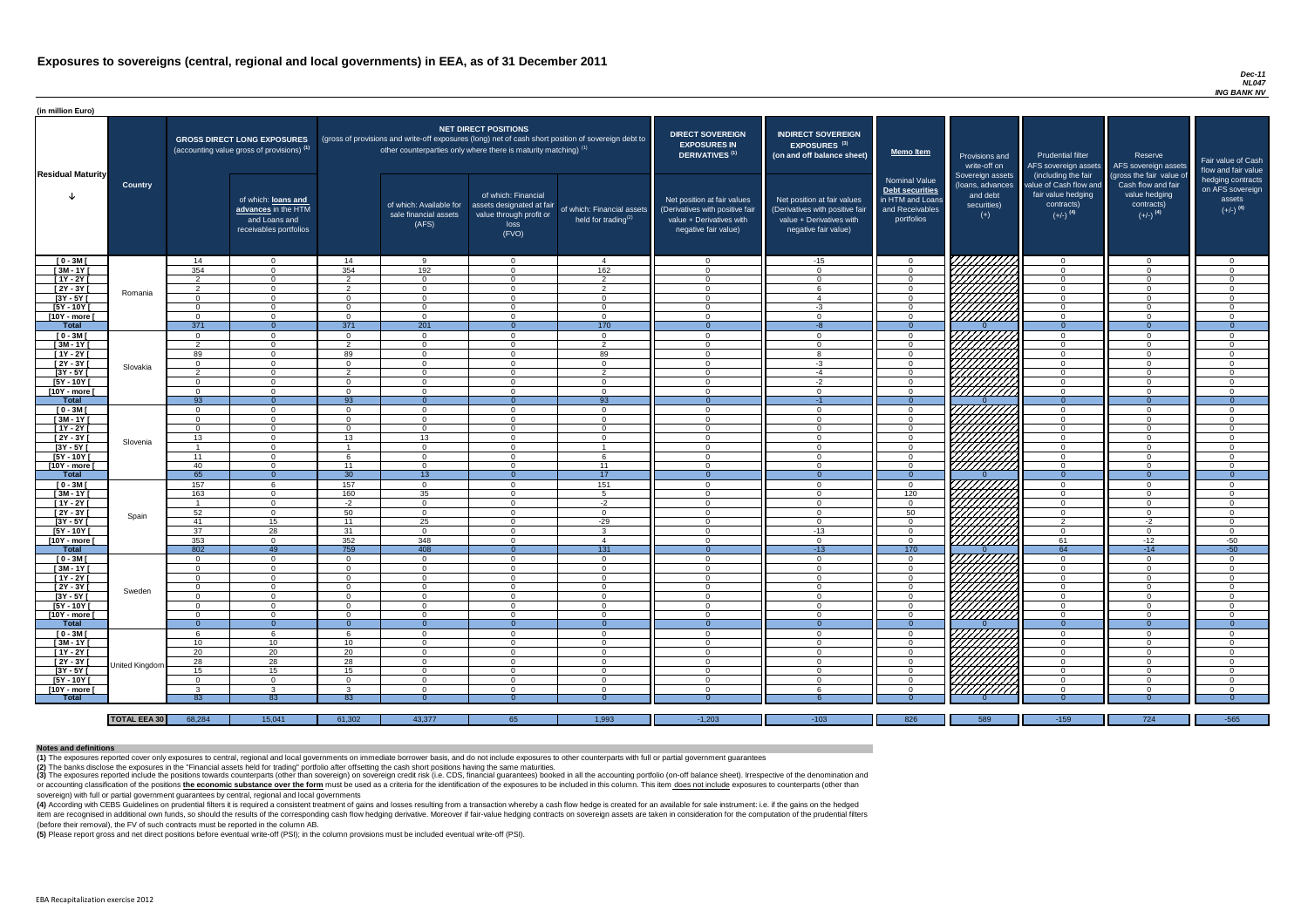#### *Jun-12 NL047 ING BANK NV*

| (in million Euro)             |                 |                      |                                                                                             |                      |                                                                                                                                                                                   |                                                                                              |                                                      |                                                                                                                    |                                                                                                                    |                                                                                                     |                                                                          |                                                                                      |                                                                                  |                                                                           |
|-------------------------------|-----------------|----------------------|---------------------------------------------------------------------------------------------|----------------------|-----------------------------------------------------------------------------------------------------------------------------------------------------------------------------------|----------------------------------------------------------------------------------------------|------------------------------------------------------|--------------------------------------------------------------------------------------------------------------------|--------------------------------------------------------------------------------------------------------------------|-----------------------------------------------------------------------------------------------------|--------------------------------------------------------------------------|--------------------------------------------------------------------------------------|----------------------------------------------------------------------------------|---------------------------------------------------------------------------|
| <b>Residual Maturity</b>      |                 |                      | <b>GROSS DIRECT LONG EXPOSURES</b><br>(accounting value gross of provisions) <sup>(1)</sup> |                      | (gross of provisions and write-off exposures (long) net of cash short position of sovereign debt to<br>other counterparties only where there is maturity matching) <sup>(1)</sup> | <b>NET DIRECT POSITIONS</b>                                                                  |                                                      | <b>DIRECT SOVEREIGN</b><br><b>EXPOSURES IN</b><br><b>DERIVATIVES (1)</b>                                           | <b>INDIRECT SOVEREIGN</b><br><b>EXPOSURES<sup>(3)</sup></b><br>(on and off balance sheet)                          | Memo Item                                                                                           | Provisions and<br>write-off on                                           | <b>Prudential filter</b><br>(including the fair                                      | Reserve<br>AFS sovereign assets AFS sovereign assets<br>(gross the fair value of | Fair value of Cash<br>flow and fair value                                 |
|                               | <b>Country</b>  |                      | of which: loans and<br>advances in the HTM<br>and Loans and<br>receivables portfolios       |                      | of which: Available for<br>sale financial assets<br>(AFS)                                                                                                                         | of which: Financial<br>assets designated at fair<br>value through profit or<br>loss<br>(FVO) | of which: Financial assets<br>held for trading $(2)$ | Net position at fair values<br>(Derivatives with positive fair<br>value + Derivatives with<br>negative fair value) | Net position at fair values<br>(Derivatives with positive fair<br>value + Derivatives with<br>negative fair value) | <b>Nominal Value</b><br><b>Debt securities</b><br>in HTM and Loans<br>and Receivables<br>portfolios | Sovereign assets<br>(loans, advances<br>and debt<br>securities)<br>$(+)$ | value of Cash flow and<br>fair value hedging<br>contracts)<br>$(+/-)$ <sup>(4)</sup> | Cash flow and fair<br>value hedging<br>contracts)<br>$(+/-)$ <sup>(4)</sup>      | hedging contracts<br>on AFS sovereign<br>assets<br>$(+/-)$ <sup>(4)</sup> |
| $[0 - 3M]$                    |                 | $\cap$<br>$\cap$     | $\overline{0}$<br>$\Omega$                                                                  | $\cap$<br>$\Omega$   | $\Omega$<br>$\Omega$                                                                                                                                                              | $\Omega$<br>$\Omega$                                                                         | $\Omega$<br>$\Omega$                                 | . വ<br>$\Omega$                                                                                                    | $\Omega$<br>$\Omega$                                                                                               | റ<br>$\Omega$                                                                                       | 777777777                                                                | - റ<br>റ                                                                             | $\overline{0}$<br>$\overline{0}$                                                 | . വ<br>$\Omega$                                                           |
| $[3M - 1Y]$<br>$[1Y - 2Y]$    |                 | ູ                    | $\Omega$                                                                                    | ્ર                   | $\Omega$                                                                                                                                                                          | $\Omega$                                                                                     | $\mathbf{3}$                                         | $\cap$                                                                                                             | $\Omega$                                                                                                           | $\cap$                                                                                              | УННН                                                                     | $\cap$                                                                               | $\overline{0}$                                                                   | $\Omega$                                                                  |
| $[2Y - 3Y]$                   | Austria         |                      | $\Omega$                                                                                    | -8                   | $\Omega$                                                                                                                                                                          | $\Omega$                                                                                     | -8                                                   | $\cap$                                                                                                             | $\Omega$                                                                                                           | $\Omega$                                                                                            |                                                                          | $\Omega$                                                                             | $\Omega$                                                                         | $\Omega$                                                                  |
| $[3Y - 5Y]$                   |                 | 790                  | $\Omega$                                                                                    | 789                  | 787                                                                                                                                                                               | $\Omega$                                                                                     | $\overline{2}$                                       | $\Omega$                                                                                                           | $-1$                                                                                                               |                                                                                                     | HAAAA<br>HAAAAA                                                          | $-10$                                                                                | 10 <sup>°</sup>                                                                  | $\Omega$                                                                  |
| $[5Y - 10Y]$<br>[10Y - more [ |                 | 1,244                | $\Omega$<br>$\Omega$                                                                        | 1,149<br>$-22$       | 1,076<br>$\Omega$                                                                                                                                                                 | $\Omega$<br>$\Omega$                                                                         | 73<br>$-22$                                          | $\cap$                                                                                                             | $\Omega$<br>$\Omega$                                                                                               |                                                                                                     |                                                                          | $-29$<br>- റ                                                                         | 53<br>$\Omega$                                                                   | $-24$<br>$\Omega$                                                         |
| <b>Total</b>                  |                 | 2,043                | $\Omega$                                                                                    | 1,910                | 1,862                                                                                                                                                                             | $\Omega$                                                                                     | 48                                                   | - റ                                                                                                                | $-1$                                                                                                               | $\Omega$                                                                                            |                                                                          | $-39$                                                                                | 63                                                                               | $-24$                                                                     |
| $[0 - 3M]$                    |                 | 964                  | $\Omega$                                                                                    | 964                  | 761                                                                                                                                                                               | $\Omega$                                                                                     | 203                                                  | $\cap$                                                                                                             | $\Omega$                                                                                                           | $\Omega$                                                                                            | <u>VIIIIIII</u>                                                          | $-5$                                                                                 | -5                                                                               | $\Omega$                                                                  |
| $\sqrt{3M-1Y}$                |                 | 1,223                |                                                                                             | 956                  | 1,199                                                                                                                                                                             | 65                                                                                           | $-309$                                               | $\cap$                                                                                                             | $\Omega$                                                                                                           | $\cap$                                                                                              | ,,,,,,,,,,,,                                                             | $-17$                                                                                | 17                                                                               | $\Omega$                                                                  |
| $[1Y - 2Y]$<br>$[2Y - 3Y]$    |                 | 2,593<br>1,499       | 1,047<br>17                                                                                 | 2,571<br>1,487       | 1,546<br>1,436                                                                                                                                                                    | $\Omega$<br>$\Omega$                                                                         | $-22$<br>34                                          | $\Omega$<br>$\Omega$                                                                                               | $-2$<br>$-41$                                                                                                      | $\cap$<br>$\cap$                                                                                    | 777777777                                                                | $-39$<br>-8                                                                          | 39<br>42                                                                         | $\overline{0}$<br>$-34$                                                   |
| $[3Y - 5Y]$                   | Belgium         | 2,823                | 16                                                                                          | 2,822                | 2,503                                                                                                                                                                             | $\Omega$                                                                                     | 302                                                  | $\cap$                                                                                                             | 5                                                                                                                  | $\Omega$                                                                                            |                                                                          | $-56$                                                                                | 96                                                                               | $-39$                                                                     |
| $[5Y - 10Y]$                  |                 | 3,156                | 73                                                                                          | 3,017                | 2,933                                                                                                                                                                             | $\Omega$                                                                                     | 12                                                   | 26                                                                                                                 | $-2$                                                                                                               | $\Omega$                                                                                            |                                                                          | $-69$                                                                                | 129                                                                              | $-60$                                                                     |
| [10Y - more [                 |                 | 556                  | 130                                                                                         | 433                  | 379                                                                                                                                                                               | $\Omega$                                                                                     | $-77$                                                | 27                                                                                                                 | $\Omega$                                                                                                           | $\overline{0}$                                                                                      |                                                                          | $-2$                                                                                 | 14                                                                               | $-12$                                                                     |
| <b>Total</b><br>$[0 - 3M]$    |                 | 12,813<br>$\Omega$   | 1,284<br>$\overline{0}$                                                                     | 12,250<br>$\Omega$   | 10,758<br>$\overline{0}$                                                                                                                                                          | 65<br>$\Omega$                                                                               | $\overline{143}$<br>$\overline{0}$                   | 53<br>$\Omega$                                                                                                     | $-39$<br>$\Omega$                                                                                                  | $\Omega$<br>$\overline{0}$                                                                          | 7777777777                                                               | $-197$<br>$\overline{0}$                                                             | $\overline{342}$<br>$\overline{0}$                                               | $-145$<br>$\Omega$                                                        |
| $[3M - 1Y]$                   |                 | ົາ                   | $\overline{0}$                                                                              | $\mathcal{D}$        | $\Omega$                                                                                                                                                                          | $\Omega$                                                                                     | $\overline{2}$                                       | $\Omega$                                                                                                           | $\Omega$                                                                                                           | $\Omega$                                                                                            | <u>777777777</u>                                                         | $\Omega$                                                                             | $\Omega$                                                                         | $\Omega$                                                                  |
| $[1Y - 2Y]$                   |                 | 10                   | $\Omega$                                                                                    | 10 <sup>1</sup>      | $\Omega$                                                                                                                                                                          | $\Omega$                                                                                     | 10 <sup>1</sup>                                      | $\Omega$                                                                                                           |                                                                                                                    | $\Omega$                                                                                            |                                                                          | $\Omega$                                                                             | $\Omega$                                                                         | $\Omega$                                                                  |
| $[2Y - 3Y]$                   | <b>Bulgaria</b> |                      | $\overline{0}$                                                                              |                      | $\Omega$                                                                                                                                                                          | $\Omega$                                                                                     | -8                                                   | - 0                                                                                                                | -5                                                                                                                 | $\Omega$                                                                                            | <i>ЧННН</i> А                                                            | $\Omega$                                                                             | $\overline{0}$                                                                   | $\Omega$                                                                  |
| $[3Y - 5Y]$<br>$[5Y - 10Y]$   |                 | ാ                    | $\Omega$                                                                                    | ્વ                   | - 0<br>$\Omega$                                                                                                                                                                   | $\Omega$                                                                                     | $\Omega$<br>3 <sup>5</sup>                           | $\cap$                                                                                                             | -12                                                                                                                | $\cap$                                                                                              | 177777777                                                                | $\Omega$                                                                             | 0<br>$\Omega$                                                                    | $\cap$                                                                    |
| $[10Y - more]$                |                 | <u>__</u>            | $\Omega$                                                                                    | $\Omega$             | $\Omega$                                                                                                                                                                          | $\Omega$                                                                                     | $\overline{0}$                                       | $\cap$                                                                                                             | $\Omega$                                                                                                           | റ                                                                                                   | <u>UMMA</u>                                                              | $\Omega$                                                                             | $\Omega$                                                                         | $\cap$                                                                    |
| <b>Total</b>                  |                 | 24                   | $\Omega$                                                                                    | 24                   |                                                                                                                                                                                   |                                                                                              | 24                                                   |                                                                                                                    |                                                                                                                    |                                                                                                     |                                                                          | $\Omega$                                                                             |                                                                                  |                                                                           |
| $[0 - 3M]$                    |                 | $\cap$<br>$\Omega$   | $\Omega$                                                                                    | $\Omega$             | $\Omega$                                                                                                                                                                          | $\Omega$                                                                                     | $\overline{0}$                                       | $\cap$<br>$\Omega$                                                                                                 | $\Omega$<br>$\Omega$                                                                                               | $\cap$<br>$\Omega$                                                                                  |                                                                          | $\cap$<br>$\Omega$                                                                   | $\overline{0}$                                                                   | $\Omega$<br>$\Omega$                                                      |
| $[3M - 1Y]$<br>$[1Y - 2Y]$    |                 | $\Omega$             | $\overline{0}$<br>$\overline{0}$                                                            | $\Omega$<br>$\Omega$ | $\overline{0}$<br>$\Omega$                                                                                                                                                        | $\Omega$<br>$\Omega$                                                                         | $\overline{0}$<br>$\overline{0}$                     | $\cap$                                                                                                             | $\Omega$                                                                                                           | $\Omega$                                                                                            |                                                                          | $\Omega$                                                                             | $\overline{0}$<br>$\overline{0}$                                                 | $\Omega$                                                                  |
| [2Y - 3Y [                    | Cyprus          | 19                   | $\overline{0}$                                                                              | 19                   | 19                                                                                                                                                                                | $\Omega$                                                                                     | $\overline{0}$                                       | $\Omega$                                                                                                           | $\Omega$                                                                                                           | $\Omega$                                                                                            |                                                                          | -3                                                                                   | $-3$                                                                             | $\Omega$                                                                  |
| $[3Y - 5Y]$                   |                 |                      | $\Omega$                                                                                    | $\Omega$             | $\Omega$                                                                                                                                                                          | $\Omega$                                                                                     | $\Omega$                                             | $\cap$                                                                                                             | $\Omega$                                                                                                           | $\cap$                                                                                              |                                                                          | $\cap$                                                                               | $\Omega$                                                                         | $\cap$                                                                    |
| [5Y - 10Y]<br>[10Y - more [   |                 | $\Omega$<br>$\Omega$ | $\Omega$<br>$\Omega$                                                                        | $\Omega$<br>$\Omega$ | $\Omega$<br>$\Omega$                                                                                                                                                              | $\Omega$<br>$\cap$                                                                           | $\Omega$<br>$\Omega$                                 |                                                                                                                    | $\Omega$<br>$\Omega$                                                                                               | $\cap$<br>$\Omega$                                                                                  | <u>//////////</u>                                                        | $\cap$                                                                               | $\Omega$<br>$\Omega$                                                             |                                                                           |
| <b>Total</b>                  |                 | 19                   | $\Omega$                                                                                    | 19                   | 19                                                                                                                                                                                | $\Omega$                                                                                     | $\Omega$                                             |                                                                                                                    | $\Omega$                                                                                                           | $\Omega$                                                                                            |                                                                          | -3                                                                                   | $-3$                                                                             | $\Omega$                                                                  |
| $[0 - 3M]$                    |                 | 43                   | $\Omega$                                                                                    | 43                   | 43                                                                                                                                                                                | $\Omega$                                                                                     | $\Omega$                                             | $\cap$                                                                                                             | $\Omega$                                                                                                           | $\cap$                                                                                              |                                                                          | $\cap$                                                                               | $\Omega$                                                                         |                                                                           |
| $[3M - 1Y]$                   |                 | 59                   | $\Omega$                                                                                    | 59                   | 58                                                                                                                                                                                | $\Omega$                                                                                     | $\overline{0}$                                       | $\Omega$                                                                                                           | $\Omega$                                                                                                           | $\Omega$                                                                                            |                                                                          | $\Omega$                                                                             | $\overline{0}$                                                                   | $\Omega$                                                                  |
| $[1Y - 2Y]$<br>$[2Y - 3Y]$    |                 | $\Omega$<br>$\Omega$ | $\Omega$<br>$\Omega$                                                                        | $\Omega$<br>$\Omega$ | $\Omega$<br>$\Omega$                                                                                                                                                              | $\Omega$<br>$\Omega$                                                                         | $\Omega$<br>$\Omega$                                 | $\Omega$<br>$\Omega$                                                                                               | 12<br>$-12$                                                                                                        | $\Omega$<br>$\Omega$                                                                                |                                                                          | $\Omega$<br>$\Omega$                                                                 | $\Omega$<br>$\Omega$                                                             | $\Omega$<br>$\Omega$                                                      |
| $[3Y - 5Y]$                   | Czech Republic  | 510                  | $\overline{0}$                                                                              | 510                  | 510                                                                                                                                                                               | $\Omega$                                                                                     | $\Omega$                                             | $\Omega$                                                                                                           | $\Omega$                                                                                                           | $\Omega$                                                                                            |                                                                          | $-3$                                                                                 | $\mathbf{3}$                                                                     | $\Omega$                                                                  |
| $[5Y - 10Y]$                  |                 | $\cap$               | $\Omega$                                                                                    | $\Omega$             | $\overline{0}$                                                                                                                                                                    | $\Omega$                                                                                     | $\overline{0}$                                       | $\Omega$                                                                                                           | $\Omega$                                                                                                           | $\Omega$                                                                                            | 777777777                                                                | $\Omega$                                                                             | $\Omega$                                                                         | $\Omega$                                                                  |
| [10Y - more [<br><b>Total</b> |                 | $\Omega$<br>612      | $\Omega$<br>$\Omega$                                                                        | $\Omega$             | $\Omega$<br>611                                                                                                                                                                   | $\Omega$                                                                                     | $\Omega$<br>$\Omega$                                 | $\Omega$                                                                                                           | $\Omega$                                                                                                           | $\Omega$<br>$\Omega$                                                                                | ,,,,,,,,,,                                                               | $\Omega$<br>$-3$                                                                     | $\Omega$<br>3                                                                    | $\Omega$                                                                  |
| $[0 - 3M]$                    |                 | $\Omega$             | $\overline{0}$                                                                              | 612<br>$\Omega$      | $\Omega$                                                                                                                                                                          | $\Omega$                                                                                     | $\overline{0}$                                       | $\Omega$                                                                                                           | $\Omega$                                                                                                           | $\Omega$                                                                                            | 777777777                                                                | $\Omega$                                                                             | $\overline{0}$                                                                   |                                                                           |
| $1$ 3M - 1Y I                 |                 | - 0                  | $\Omega$                                                                                    | $\Omega$             | $\Omega$                                                                                                                                                                          | $\Omega$                                                                                     | $\overline{0}$                                       | $\Omega$                                                                                                           | ∩                                                                                                                  | $\Omega$                                                                                            |                                                                          | $\Omega$                                                                             | $\Omega$                                                                         |                                                                           |
| $[1Y - 2Y]$                   |                 | $\Omega$             | $\overline{0}$                                                                              | 0                    | $\Omega$                                                                                                                                                                          | $\Omega$                                                                                     | $\overline{0}$                                       |                                                                                                                    |                                                                                                                    | $\Omega$                                                                                            | 777777777                                                                | $\overline{0}$                                                                       | $\overline{0}$                                                                   |                                                                           |
| $[2Y - 3Y]$<br>$[3Y - 5Y]$    | Denmark         | - 0                  | $\Omega$<br>$\Omega$                                                                        | $\Omega$             | <u>_ ೧</u><br>- 0                                                                                                                                                                 | $\Omega$<br>$\Omega$                                                                         | $\Omega$<br>4                                        | $\cap$                                                                                                             |                                                                                                                    | $\Omega$                                                                                            |                                                                          | $\Omega$<br>$\Omega$                                                                 | $\Omega$<br>$\Omega$                                                             |                                                                           |
| [5Y - 10Y]                    |                 | <u>n</u>             | $\Omega$                                                                                    | $\Omega$             | $\Omega$                                                                                                                                                                          | $\Omega$                                                                                     | $\overline{0}$                                       | $\Omega$                                                                                                           | $\Omega$                                                                                                           | $\Omega$                                                                                            | 7777777777                                                               | - 0                                                                                  | $\overline{0}$                                                                   | $\Omega$                                                                  |
| [10Y - more [                 |                 | . വ                  | $\Omega$                                                                                    | $\cap$               | $\Omega$                                                                                                                                                                          | $\Omega$                                                                                     | $\Omega$                                             | $\cap$                                                                                                             | $\Omega$                                                                                                           | റ                                                                                                   | ////////////                                                             | $\overline{0}$                                                                       | $\Omega$                                                                         | $\Omega$                                                                  |
| <b>Total</b>                  |                 |                      | $\Omega$                                                                                    |                      | - 0                                                                                                                                                                               |                                                                                              |                                                      |                                                                                                                    |                                                                                                                    | $\Omega$                                                                                            |                                                                          | $\Omega$                                                                             | $\Omega$                                                                         |                                                                           |
| $[0 - 3M]$<br>$[3M - 1Y]$     |                 | . വ<br>$\Omega$      | $\overline{0}$<br>$\overline{0}$                                                            | $\Omega$<br>$\Omega$ | $\Omega$<br>$\Omega$                                                                                                                                                              | $\Omega$<br>$\Omega$                                                                         | $\overline{0}$<br>$\overline{0}$                     | $\Omega$<br>$\Omega$                                                                                               | $\Omega$<br><b>Q</b>                                                                                               | $\Omega$<br>$\Omega$                                                                                |                                                                          | $\overline{0}$<br>$\overline{0}$                                                     | $\overline{0}$<br>$\overline{0}$                                                 | $\Omega$<br>$\Omega$                                                      |
| $[1Y - 2Y]$                   |                 | $\Omega$             | $\Omega$                                                                                    | $\Omega$             | $\Omega$                                                                                                                                                                          | $\Omega$                                                                                     | $\Omega$                                             | $\Omega$                                                                                                           | -9                                                                                                                 | $\Omega$                                                                                            | 777777777                                                                | $\Omega$                                                                             | $\overline{0}$                                                                   | $\Omega$                                                                  |
| $[2Y - 3Y]$                   | Estonia         | $\Omega$             | $\overline{0}$                                                                              | $\Omega$             | $\Omega$                                                                                                                                                                          | $\Omega$                                                                                     | $\overline{0}$                                       | $\Omega$                                                                                                           | $\Omega$                                                                                                           | $\Omega$                                                                                            |                                                                          | $\Omega$                                                                             | $\overline{0}$                                                                   | $\Omega$                                                                  |
| $[3Y - 5Y]$                   |                 | $\Omega$             | $\Omega$                                                                                    | $\Omega$             | - 0                                                                                                                                                                               | $\Omega$                                                                                     | $\Omega$                                             | $\Omega$                                                                                                           | $\Omega$                                                                                                           | $\Omega$                                                                                            |                                                                          | $\Omega$                                                                             | $\Omega$                                                                         | $\Omega$                                                                  |
| $[5Y - 10Y]$<br>[10Y - more [ |                 | $\Omega$<br>$\Omega$ | $\Omega$<br>$\Omega$                                                                        | $\Omega$<br>$\Omega$ | $\Omega$<br>$\Omega$                                                                                                                                                              | $\Omega$<br>$\Omega$                                                                         | $\Omega$<br>$\Omega$                                 | $\cap$<br>$\cap$                                                                                                   | $\Omega$<br>$\Omega$                                                                                               | $\Omega$<br>$\Omega$                                                                                |                                                                          | $\cap$<br>$\Omega$                                                                   | $\Omega$<br>$\Omega$                                                             | $\Omega$<br>$\Omega$                                                      |
| <b>Total</b>                  |                 |                      | $\Omega$                                                                                    |                      |                                                                                                                                                                                   |                                                                                              | $\Omega$                                             |                                                                                                                    |                                                                                                                    |                                                                                                     | <u>////////</u>                                                          |                                                                                      | $\overline{0}$                                                                   |                                                                           |
| $[0 - 3M]$                    |                 |                      | $\Omega$                                                                                    |                      | $\Omega$                                                                                                                                                                          |                                                                                              | $\mathcal{L}$                                        |                                                                                                                    |                                                                                                                    |                                                                                                     | VIIIIII                                                                  |                                                                                      | $\Omega$                                                                         |                                                                           |
| $[3M - 1Y]$                   |                 | $\Omega$             | $\Omega$                                                                                    | $\Omega$             | $\Omega$                                                                                                                                                                          | $\Omega$                                                                                     | $\overline{0}$                                       | $\Omega$                                                                                                           | $\Omega$                                                                                                           |                                                                                                     | $\left \frac{\mathcal{L}}{\mathcal{L}}\right $                           | $\Omega$                                                                             | $\overline{0}$                                                                   |                                                                           |
| $[1Y - 2Y]$<br>$[2Y - 3Y]$    |                 | - 0                  | $\overline{0}$<br>$\overline{0}$                                                            | $\Omega$             | $\Omega$<br>$\overline{0}$                                                                                                                                                        | $\overline{0}$<br>$\overline{0}$                                                             | $\overline{1}$<br>$\overline{0}$                     | $\Omega$<br>$\Omega$                                                                                               | $\Omega$<br>$\Omega$                                                                                               | $\Omega$<br>$\Omega$                                                                                |                                                                          | $\Omega$<br>$\Omega$                                                                 | $\overline{0}$<br>$\overline{0}$                                                 | $\overline{0}$<br>$\Omega$                                                |
| $[3Y - 5Y]$                   | Finland         | 103                  | $\overline{0}$                                                                              | 73                   | 101                                                                                                                                                                               | $\overline{0}$                                                                               | $-27$                                                | $\Omega$                                                                                                           | $\Omega$                                                                                                           | $\overline{0}$                                                                                      |                                                                          | $-2$                                                                                 | $\overline{2}$                                                                   | $\overline{0}$                                                            |
| [5Y - 10Y [                   |                 | 17                   | $\overline{0}$                                                                              | 14                   | $\overline{0}$                                                                                                                                                                    | $\overline{0}$                                                                               | 14                                                   | $\Omega$                                                                                                           | $\Omega$                                                                                                           | $\Omega$                                                                                            | HHHA.                                                                    | $\Omega$                                                                             | $\overline{0}$                                                                   | $\Omega$                                                                  |
| [10Y - more [                 |                 |                      | $\overline{0}$                                                                              |                      | $\overline{0}$                                                                                                                                                                    | $\Omega$                                                                                     |                                                      | $\Omega$                                                                                                           | $\Omega$                                                                                                           | $\Omega$                                                                                            |                                                                          | $\Omega$                                                                             | $\Omega$                                                                         | $\Omega$                                                                  |
| <b>Total</b>                  |                 | 123                  | $\overline{0}$                                                                              | 90                   | 101                                                                                                                                                                               | $\overline{0}$                                                                               | $-10$                                                |                                                                                                                    | $\overline{0}$                                                                                                     | $\Omega$                                                                                            |                                                                          | $-2$                                                                                 | $\overline{2}$                                                                   | $\overline{0}$                                                            |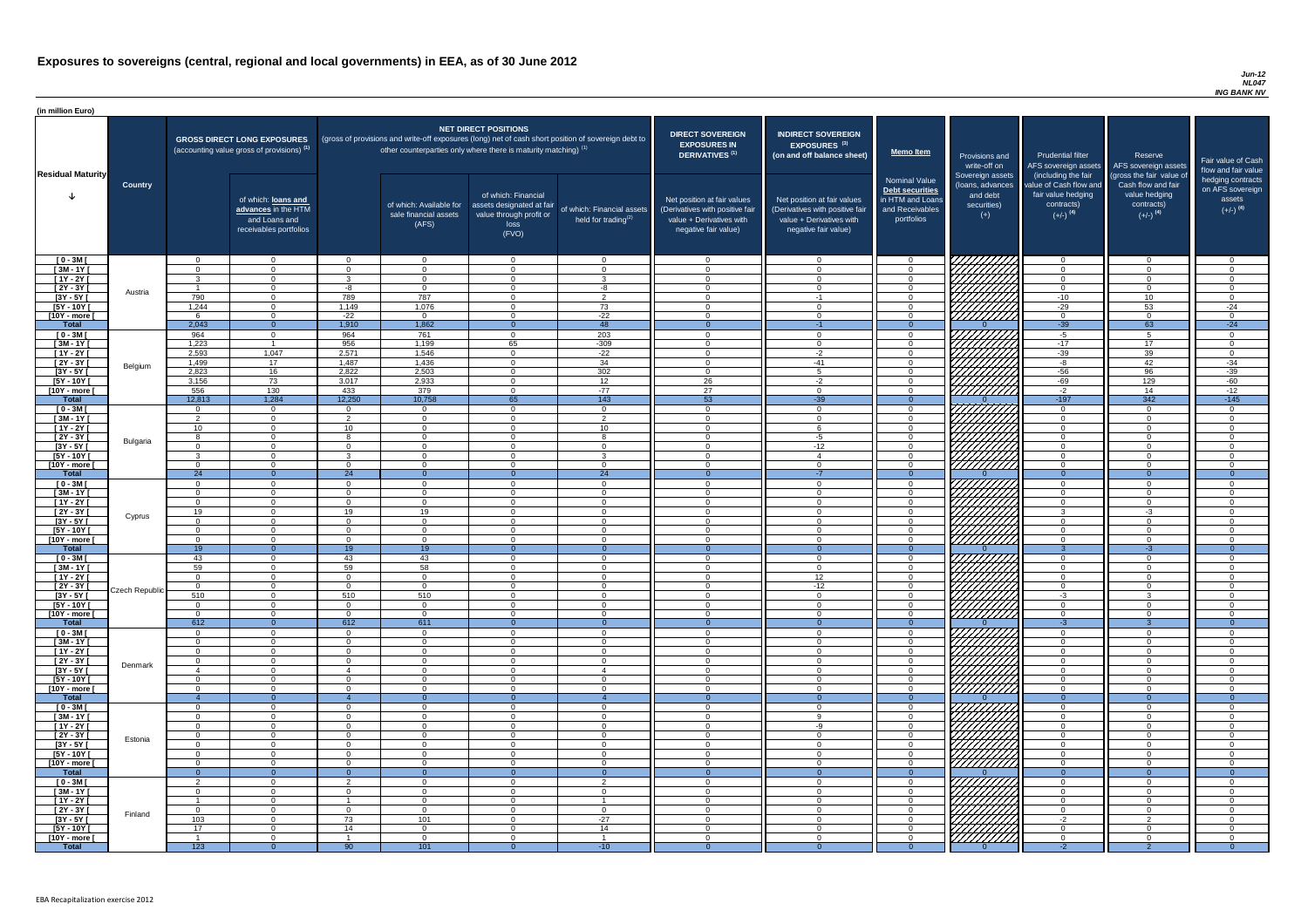#### *Jun-12 NL047 ING BANK NV*

| (in million Euro)                |                       |                 |                                                                                             |                          |                                                                            |                                                                                              |                                                                                                     |                                                                                                                    |                                                                                                                    |                                                                                              |                                                                                                                |                                                                                      |                                                                                  |                                                                           |
|----------------------------------|-----------------------|-----------------|---------------------------------------------------------------------------------------------|--------------------------|----------------------------------------------------------------------------|----------------------------------------------------------------------------------------------|-----------------------------------------------------------------------------------------------------|--------------------------------------------------------------------------------------------------------------------|--------------------------------------------------------------------------------------------------------------------|----------------------------------------------------------------------------------------------|----------------------------------------------------------------------------------------------------------------|--------------------------------------------------------------------------------------|----------------------------------------------------------------------------------|---------------------------------------------------------------------------|
| <b>Residual Maturity</b>         |                       |                 | <b>GROSS DIRECT LONG EXPOSURES</b><br>(accounting value gross of provisions) <sup>(1)</sup> |                          | other counterparties only where there is maturity matching) <sup>(1)</sup> | <b>NET DIRECT POSITIONS</b>                                                                  | (gross of provisions and write-off exposures (long) net of cash short position of sovereign debt to | <b>DIRECT SOVEREIGN</b><br><b>EXPOSURES IN</b><br>DERIVATIVES <sup>(1)</sup>                                       | <b>INDIRECT SOVEREIGN</b><br><b>EXPOSURES<sup>(3)</sup></b><br>(on and off balance sheet)                          | Memo Item                                                                                    | Provisions and<br>write-off on                                                                                 | <b>Prudential filter</b><br>(including the fair                                      | Reserve<br>AFS sovereign assets AFS sovereign assets<br>(gross the fair value of | Fair value of Cash<br>flow and fair value                                 |
|                                  | <b>Country</b>        |                 | of which: loans and<br>advances in the HTM<br>and Loans and<br>receivables portfolios       |                          | of which: Available for<br>sale financial assets<br>(AFS)                  | of which: Financial<br>assets designated at fair<br>value through profit or<br>loss<br>(FVO) | of which: Financial assets<br>held for trading <sup>(2)</sup>                                       | Net position at fair values<br>(Derivatives with positive fair<br>value + Derivatives with<br>negative fair value) | Net position at fair values<br>(Derivatives with positive fair<br>value + Derivatives with<br>negative fair value) | <b>Nominal Value</b><br>Debt securities<br>in HTM and Loans<br>and Receivables<br>portfolios | Sovereign assets<br>(loans, advances<br>and debt<br>securities)<br>$(+)$                                       | value of Cash flow and<br>fair value hedging<br>contracts)<br>$(+/-)$ <sup>(4)</sup> | Cash flow and fair<br>value hedging<br>contracts)<br>$(+/-)$ <sup>(4)</sup>      | hedging contracts<br>on AFS sovereign<br>assets<br>$(+/-)$ <sup>(4)</sup> |
| $[0 - 3M]$                       |                       | 464             | $\overline{0}$                                                                              | 464                      | 450                                                                        | $\overline{0}$                                                                               | 14                                                                                                  | - 0                                                                                                                | റ                                                                                                                  | $\Omega$                                                                                     |                                                                                                                | $\overline{0}$                                                                       | $\overline{0}$                                                                   | റ                                                                         |
| $[3M - 1Y]$<br>$[1Y - 2Y]$       |                       | 183<br>503      | $\Omega$<br>$\Omega$                                                                        | 176<br>503               | 175<br>495                                                                 | $\Omega$<br>$\Omega$                                                                         | 8                                                                                                   | - 0<br>- 0                                                                                                         | 20<br>$\Omega$                                                                                                     | $\Omega$<br>$\Omega$                                                                         |                                                                                                                | $-4$<br>$-4$                                                                         | $\Lambda$<br>21                                                                  | $\Omega$<br>$-17$                                                         |
| $[2Y - 3Y]$                      |                       | 1,113           | $\overline{0}$                                                                              | 1,094                    | 1,110                                                                      | $\Omega$                                                                                     | $-16$                                                                                               | $\overline{0}$                                                                                                     | $\Omega$                                                                                                           | $\Omega$                                                                                     |                                                                                                                | $-13$                                                                                | 62                                                                               | $-49$                                                                     |
| $[3Y - 5Y]$                      | France                | 652             | $\overline{7}$                                                                              | 622                      | 604                                                                        | $\Omega$                                                                                     | 12                                                                                                  | $\Omega$                                                                                                           | $\cap$                                                                                                             | $\Omega$                                                                                     |                                                                                                                | $-33$                                                                                | 49                                                                               | $-16$                                                                     |
| $[5Y - 10Y]$                     |                       | 1,691           | $\Omega$                                                                                    | 1,651                    | 1,659                                                                      | $\Omega$                                                                                     | -9                                                                                                  | $\cap$                                                                                                             | $-31$                                                                                                              | $\Omega$                                                                                     |                                                                                                                | $-27$                                                                                | 113                                                                              | $-86$                                                                     |
| [10Y - more [<br><b>Total</b>    |                       | 1,076<br>5,683  | $\Omega$                                                                                    | 1,052                    | 1,041<br>5,535                                                             | $\cap$                                                                                       | 10 <sup>1</sup><br>$\overline{20}$                                                                  | $\cap$                                                                                                             | -6                                                                                                                 | $\Omega$                                                                                     | <u>VIIIIIII</u> II                                                                                             | $\overline{132}$<br>50                                                               | 52                                                                               | $-183$<br>$-351$                                                          |
| $[0 - 3M]$                       |                       | 10 <sup>1</sup> | $\Omega$                                                                                    | 5,562<br>10 <sup>1</sup> | $\overline{0}$                                                             | $\cap$                                                                                       | 10 <sup>1</sup>                                                                                     | - ೧<br>$\cap$                                                                                                      | $-17$<br>$\Omega$                                                                                                  | $\Omega$<br>$\Omega$                                                                         |                                                                                                                | $\Omega$                                                                             | 301<br>$\Omega$                                                                  | $\cap$                                                                    |
| $[3M - 1Y]$                      |                       | 3,353           | 2,803                                                                                       | 3,298                    | 517                                                                        | $\Omega$                                                                                     | $-22$                                                                                               | $\overline{4}$                                                                                                     | $\cap$                                                                                                             | $\Omega$                                                                                     |                                                                                                                | $-1$                                                                                 | $-2$                                                                             | 3 <sup>5</sup>                                                            |
| $[1Y - 2Y]$                      |                       | 2,877           | $\overline{0}$                                                                              | 2,765                    | 2,777                                                                      | $\Omega$                                                                                     | $-13$                                                                                               | $\sqrt{ }$                                                                                                         | $\sqrt{ }$                                                                                                         | $\Omega$                                                                                     |                                                                                                                | $-34$                                                                                | 51                                                                               | $-16$                                                                     |
| $[2Y - 3Y]$                      | Germany               | 510             | $\overline{0}$                                                                              | 449                      | 485                                                                        | $\Omega$                                                                                     | $-36$                                                                                               | $-12$                                                                                                              | $-10$                                                                                                              | $\Omega$                                                                                     |                                                                                                                | $-10$<br>$-26$                                                                       | 10 <sup>1</sup>                                                                  | $\Omega$<br>$\cap$                                                        |
| $[3Y - 5Y]$<br>$[5Y - 10Y]$      |                       | 1,718<br>5,655  | $\overline{0}$<br>1,301                                                                     | 1,661<br>5,344           | 1,650<br>4,222                                                             | $\Omega$<br>$\Omega$                                                                         | 12<br>$-178$                                                                                        | $-45$<br>$-139$                                                                                                    | 19<br>$-155$                                                                                                       | $\Omega$<br>$\Omega$                                                                         |                                                                                                                | $-268$                                                                               | 26<br>356                                                                        | $-88$                                                                     |
| [10Y - more [                    |                       | 3,061           | 1,110                                                                                       | 2,611                    | 715                                                                        | $\Omega$                                                                                     | 486                                                                                                 | 57                                                                                                                 | $-236$                                                                                                             | 300                                                                                          | 7777777777                                                                                                     | $-14$                                                                                | 56                                                                               | $-42$                                                                     |
| <b>Total</b>                     |                       | 17,184          | 5,214                                                                                       | 16,139                   | 10,367                                                                     | 0                                                                                            | 259                                                                                                 | $-134$                                                                                                             | $-382$                                                                                                             | 300                                                                                          |                                                                                                                | $-354$                                                                               | 498                                                                              | $-144$                                                                    |
| $[0 - 3M]$                       |                       |                 | $\overline{0}$                                                                              |                          | $\Omega$                                                                   | $\Omega$                                                                                     | $\overline{0}$                                                                                      | $\cap$                                                                                                             |                                                                                                                    | $\Omega$                                                                                     |                                                                                                                | $\Omega$                                                                             | $\Omega$                                                                         | $\cap$                                                                    |
| $[3M - 1Y]$<br>$[1Y - 2Y]$       |                       | 10<br>190       | $\overline{0}$<br>$\Omega$                                                                  | 10<br>190                | 10<br>190                                                                  | $\Omega$<br>$\Omega$                                                                         | $\Omega$<br>$\Omega$                                                                                | $\cap$<br>$\cap$                                                                                                   |                                                                                                                    | $\Omega$<br>$\Omega$                                                                         |                                                                                                                | $\Omega$<br>$\overline{0}$                                                           | $\Omega$<br>$\Omega$                                                             | $\cap$<br>$\cap$                                                          |
| $[2Y - 3Y]$                      |                       | 27              | $\Omega$                                                                                    | 27                       | $\overline{27}$                                                            | $\Omega$                                                                                     | $\Omega$                                                                                            | $\cap$                                                                                                             | $\cap$                                                                                                             | $\Omega$                                                                                     | <i>ЧНННА</i>                                                                                                   | $\overline{0}$                                                                       | $\Omega$                                                                         | $\cap$                                                                    |
| [3Y - 5Y                         | Greece <sup>(5)</sup> | 265             |                                                                                             | 265                      | 265                                                                        |                                                                                              |                                                                                                     |                                                                                                                    |                                                                                                                    |                                                                                              |                                                                                                                |                                                                                      |                                                                                  |                                                                           |
| $[5Y - 10Y]$                     |                       | $\sqrt{ }$      | $\Omega$                                                                                    | $\Omega$                 | $\overline{0}$                                                             | $\Omega$                                                                                     | $\Omega$                                                                                            | - വ                                                                                                                |                                                                                                                    | $\Omega$                                                                                     | HHHH                                                                                                           | $\overline{0}$                                                                       | $\Omega$                                                                         |                                                                           |
| [10Y - more ]<br><b>Total</b>    |                       | 241<br>734      | $\Omega$<br>$\overline{0}$                                                                  | 241<br>734               | 241<br>734                                                                 | $\Omega$                                                                                     | $\Omega$<br>$\Omega$                                                                                | $\cap$<br>$\Omega$                                                                                                 | $\cap$                                                                                                             | $\Omega$<br>$\Omega$                                                                         | /////////////<br>588                                                                                           | -6                                                                                   | -6<br>$-6$                                                                       | $\Omega$                                                                  |
| $[0 - 3M]$                       |                       | 1,106           | $\overline{0}$                                                                              | 1,106                    | $\overline{0}$                                                             | $\Omega$                                                                                     | 1,106                                                                                               | - റ                                                                                                                | $\cap$                                                                                                             | $\overline{0}$                                                                               |                                                                                                                | $\Omega$                                                                             | $\mathbf{0}$                                                                     |                                                                           |
| $[3M - 1Y]$                      |                       | 46              | $\Omega$                                                                                    | 46                       | $\overline{0}$                                                             | $\Omega$                                                                                     | 46                                                                                                  | - 0                                                                                                                | $\overline{2}$                                                                                                     | $\Omega$                                                                                     | 777777777                                                                                                      | $\Omega$                                                                             | $\Omega$                                                                         |                                                                           |
| $[1Y - 2Y]$                      |                       | 2               | $\overline{0}$                                                                              | 2                        | $\Omega$                                                                   | $\Omega$                                                                                     | $\overline{2}$                                                                                      | $-19$                                                                                                              | $-11$                                                                                                              | $\Omega$                                                                                     |                                                                                                                | $\overline{0}$                                                                       | $\mathbf 0$                                                                      |                                                                           |
| $[2Y - 3Y]$<br>$[3Y - 5Y]$       | Hungary               |                 | $\Omega$<br>$\Omega$                                                                        | $\mathcal{P}$            | $\Omega$<br>$\Omega$                                                       | $\Omega$<br>$\Omega$                                                                         | $\overline{2}$<br>-5                                                                                | $-1$<br>$\cap$                                                                                                     | $-4$                                                                                                               | $\Omega$<br>$\Omega$                                                                         |                                                                                                                | $\Omega$<br>$\Omega$                                                                 | $\Omega$<br>$\Omega$                                                             | $\cap$                                                                    |
| $[5Y - 10Y]$                     |                       | - 2             | $\overline{0}$                                                                              | -5                       | $\Omega$                                                                   | $\Omega$                                                                                     | -5                                                                                                  | $\overline{0}$                                                                                                     | -4                                                                                                                 | $\overline{0}$                                                                               |                                                                                                                | $\overline{0}$                                                                       | $\Omega$                                                                         | $\Omega$                                                                  |
| [10Y - more [                    |                       | 131             | $\Omega$                                                                                    | 131                      | $\Omega$                                                                   | $\Omega$                                                                                     | -6                                                                                                  | $\cap$                                                                                                             | $\cap$                                                                                                             | 125                                                                                          | Millin                                                                                                         | $\overline{0}$                                                                       | $\Omega$                                                                         | റ                                                                         |
| <b>Total</b>                     |                       | 1,297           | $\Omega$                                                                                    | 1,286                    | - വ                                                                        |                                                                                              | 1,161                                                                                               | $-21$                                                                                                              | $-10$                                                                                                              | 125                                                                                          |                                                                                                                | $\Omega$                                                                             | $\Omega$                                                                         |                                                                           |
| $[0 - 3M]$<br>$[3M - 1Y]$        |                       | റ<br>$\cap$     | $\overline{0}$<br>$\overline{0}$                                                            | $\Omega$<br>$\Omega$     | $\Omega$<br>$\Omega$                                                       | $\Omega$<br>$\Omega$                                                                         | $\overline{0}$<br>$\overline{0}$                                                                    | - 0<br>$\cap$                                                                                                      | $\Omega$<br>$\Omega$                                                                                               | $\overline{0}$<br>$\overline{0}$                                                             |                                                                                                                | $\overline{0}$<br>$\overline{0}$                                                     | $\Omega$<br>$\Omega$                                                             | $\Omega$<br>$\Omega$                                                      |
| $[1Y - 2Y]$                      |                       | $\cap$          | $\Omega$                                                                                    | $\cap$                   | $\Omega$                                                                   | $\Omega$                                                                                     | $\overline{0}$                                                                                      | $\cap$                                                                                                             | $\Omega$                                                                                                           | $\Omega$                                                                                     |                                                                                                                | $\overline{0}$                                                                       | $\Omega$                                                                         | $\cap$                                                                    |
| $[2Y - 3Y]$                      | Iceland               |                 | $\overline{0}$                                                                              | $\Omega$                 | $\overline{0}$                                                             | $\Omega$                                                                                     | $\overline{0}$                                                                                      | - 0                                                                                                                | $\Omega$                                                                                                           | $\overline{0}$                                                                               |                                                                                                                | $\overline{0}$                                                                       | $\Omega$                                                                         | $\Omega$                                                                  |
| $[3Y - 5Y]$                      |                       |                 | $\Omega$                                                                                    | $-1$                     | $\Omega$                                                                   | $\Omega$                                                                                     | $-1$                                                                                                | $\cap$<br>$\cap$                                                                                                   |                                                                                                                    | $\Omega$                                                                                     |                                                                                                                | $\Omega$<br>$\Omega$                                                                 | $\Omega$                                                                         | $\cap$                                                                    |
| $[5Y - 10Y]$<br>[10Y - more [    |                       |                 | $\Omega$<br>$\Omega$                                                                        | $-1$<br>$\Omega$         | $\Omega$<br>$\Omega$                                                       | $\Omega$<br>$\Omega$                                                                         | $-1$<br>$\Omega$                                                                                    | $\cap$                                                                                                             |                                                                                                                    | $\Omega$<br>$\Omega$                                                                         | ///////////                                                                                                    | $\Omega$                                                                             | $\Omega$<br>$\Omega$                                                             | $\cap$                                                                    |
| <b>Total</b>                     |                       |                 | $\Omega$                                                                                    | $-2$                     | - 0                                                                        |                                                                                              | $-2$                                                                                                | $\Omega$                                                                                                           |                                                                                                                    | $\Omega$                                                                                     |                                                                                                                | $\Omega$                                                                             | $\Omega$                                                                         | $\Omega$                                                                  |
| $[0 - 3M]$                       |                       |                 | $\Omega$                                                                                    |                          | $\Omega$                                                                   | $\Omega$                                                                                     | $\Omega$                                                                                            | - 1                                                                                                                |                                                                                                                    | $\cap$                                                                                       |                                                                                                                | $\Omega$                                                                             | $\Omega$                                                                         |                                                                           |
| $[3M - 1Y]$                      |                       |                 | $\Omega$<br>$\Omega$                                                                        | $\cap$                   | $\Omega$<br>$\Omega$                                                       | $\Omega$<br>$\Omega$                                                                         | $\Omega$                                                                                            | $\cap$<br>$\Omega$                                                                                                 |                                                                                                                    | $\Omega$<br>$\Omega$                                                                         |                                                                                                                | $\Omega$<br>$\Omega$                                                                 | $\Omega$<br>$\Omega$                                                             | $\Omega$<br>$\Omega$                                                      |
| $[1Y - 2Y]$<br>$[2Y - 3Y]$       |                       | $\cap$          | $\overline{0}$                                                                              | $\cap$                   | $\Omega$                                                                   | $\Omega$                                                                                     | $\Omega$                                                                                            | $\cap$                                                                                                             |                                                                                                                    | $\Omega$                                                                                     |                                                                                                                | $\Omega$                                                                             | $\Omega$                                                                         | $\Omega$                                                                  |
| $[3Y - 5Y]$                      | Ireland               |                 | $\overline{0}$                                                                              | $\Omega$                 | $\Omega$                                                                   | $\Omega$                                                                                     | $\Omega$                                                                                            | 13                                                                                                                 | $\Omega$                                                                                                           | $\Omega$                                                                                     |                                                                                                                | $\Omega$                                                                             | $\mathbf{0}$                                                                     | $\Omega$                                                                  |
| $[5Y - 10Y]$                     |                       | $\cap$          | $\Omega$                                                                                    | $\cap$                   | $\Omega$                                                                   | $\Omega$                                                                                     | $\Omega$                                                                                            | $\cap$                                                                                                             | $\Omega$                                                                                                           | $\Omega$                                                                                     | 777777777                                                                                                      | $\Omega$                                                                             | $\Omega$                                                                         | $\Omega$                                                                  |
| [10Y - more ]<br><b>Total</b>    |                       | $\cap$          | $\Omega$<br>$\Omega$                                                                        | $\Omega$                 | $\Omega$<br>$\Omega$                                                       | $\Omega$                                                                                     | $\Omega$                                                                                            | $\Omega$<br>22                                                                                                     | $\Omega$                                                                                                           | $\Omega$<br>$\Omega$                                                                         | <u>77777777</u>                                                                                                | $\overline{0}$<br>$\Omega$                                                           | $\Omega$<br>$\Omega$                                                             | $\Omega$<br>$\Omega$                                                      |
| $[0 - 3M]$                       |                       | 518             | 29                                                                                          | 517                      | $\Omega$                                                                   | $\Omega$                                                                                     | 488                                                                                                 | റ                                                                                                                  | $\cap$                                                                                                             | $\Omega$                                                                                     | 7777777777                                                                                                     | $\Omega$                                                                             | $\Omega$                                                                         |                                                                           |
| $[3M - 1Y]$                      |                       | 135             | 35                                                                                          | 124                      | $\Omega$                                                                   | $\Omega$                                                                                     | 90                                                                                                  | $\cap$                                                                                                             | 12                                                                                                                 | $\Omega$                                                                                     |                                                                                                                | $\Omega$                                                                             | $\Omega$                                                                         |                                                                           |
| $[1Y - 2Y]$                      |                       | 50              | 25                                                                                          | 32                       | $\Omega$                                                                   | $\Omega$                                                                                     | $\overline{7}$                                                                                      | - 0                                                                                                                |                                                                                                                    | $\Omega$                                                                                     |                                                                                                                | $\overline{0}$                                                                       | $\mathbf 0$                                                                      |                                                                           |
| $\boxed{2Y - 3Y}$<br>$[3Y - 5Y]$ | Italy                 | 212<br>152      | 14<br>24                                                                                    | 25<br>74                 | $\Omega$<br>$\Omega$                                                       | $\Omega$<br>$\Omega$                                                                         | $-94$<br>49                                                                                         | - 0<br>$\cap$                                                                                                      | $-18$<br>$\Omega$                                                                                                  | 105<br>$\Omega$                                                                              | 777777777                                                                                                      | $\Omega$<br>$\Omega$                                                                 | $\Omega$<br>$\Omega$                                                             | $\cap$                                                                    |
| $[5Y - 10Y]$                     |                       | 639             | 34                                                                                          | 570                      | 560                                                                        | $\Omega$                                                                                     | $-23$                                                                                               | 37                                                                                                                 | $\Omega$                                                                                                           | $\Omega$                                                                                     |                                                                                                                | 89                                                                                   | $-89$                                                                            | $\Omega$                                                                  |
| [10Y - more [                    |                       | 586             | 39                                                                                          | 547                      | 467                                                                        | $\Omega$                                                                                     | 40                                                                                                  | റ                                                                                                                  | $-17$                                                                                                              | $\Omega$                                                                                     | 777777777                                                                                                      | 34                                                                                   | $-67$                                                                            | 33                                                                        |
| <b>Total</b>                     |                       | 2,291           | 201                                                                                         | 1,890                    | 1,027                                                                      |                                                                                              | 557                                                                                                 | 37                                                                                                                 | $-23$                                                                                                              | 105                                                                                          |                                                                                                                | 124                                                                                  | $-156$                                                                           | 33                                                                        |
| $[0 - 3M]$                       |                       | റ               | $\Omega$                                                                                    | $\Omega$<br>$\Omega$     | $\Omega$                                                                   | $\cap$                                                                                       | $\Omega$                                                                                            | റ<br>$\Omega$                                                                                                      | $\cap$<br>$\Omega$                                                                                                 | $\Omega$                                                                                     | VIIIIIIII                                                                                                      | $\Omega$                                                                             | $\Omega$                                                                         | $\Omega$                                                                  |
| $[3M - 1Y]$<br>$[1Y - 2Y]$       |                       | $\Omega$        | $\Omega$<br>$\overline{0}$                                                                  | $\Omega$                 | $\overline{0}$<br>$\Omega$                                                 | $\Omega$<br>$\overline{0}$                                                                   | $\overline{0}$<br>$\overline{0}$                                                                    | $\Omega$                                                                                                           | $\Omega$                                                                                                           | $\Omega$<br>$\overline{0}$                                                                   | WATA KATARA KATA DA MARAKAT DA MARAKAT DA MARAKAT DA MARAKAT DA MARAKAT DA MARAKAT DA MARAKAT DA MARAKAT DA MA | $\overline{0}$<br>$\overline{0}$                                                     | - 0<br>$\overline{0}$                                                            | $\cap$                                                                    |
| $[2Y - 3Y]$                      | Latvia                | $\Omega$        | $\overline{0}$                                                                              | $\overline{0}$           | $\overline{0}$                                                             | $\overline{0}$                                                                               | $\overline{0}$                                                                                      | $\overline{0}$                                                                                                     | $\Omega$                                                                                                           | $\overline{0}$                                                                               |                                                                                                                | $\overline{0}$                                                                       | $\overline{0}$                                                                   | $\Omega$                                                                  |
| $[3Y - 5Y]$                      |                       |                 | $\overline{0}$                                                                              | $\Omega$                 | $\overline{0}$                                                             | $\overline{0}$                                                                               | $\overline{0}$                                                                                      | - 0                                                                                                                | റ                                                                                                                  | $\overline{0}$                                                                               |                                                                                                                | $\overline{0}$                                                                       | $\Omega$                                                                         | $\Omega$                                                                  |
| $[5Y - 10Y]$<br>[10Y - more [    |                       |                 | $\Omega$<br>$\Omega$                                                                        | $\cap$<br>$\Omega$       | $\Omega$<br>$\Omega$                                                       | $\Omega$<br>$\Omega$                                                                         | $\overline{0}$<br>$\Omega$                                                                          | - വ<br>$\cap$                                                                                                      | ∩                                                                                                                  | $\Omega$<br>$\Omega$                                                                         | 777777777                                                                                                      | $\Omega$<br>$\Omega$                                                                 | $\Omega$<br>$\Omega$                                                             | $\cap$<br>$\Omega$                                                        |
| <b>Total</b>                     |                       |                 | $\Omega$                                                                                    |                          |                                                                            | $\Omega$                                                                                     | $\Omega$                                                                                            |                                                                                                                    |                                                                                                                    |                                                                                              |                                                                                                                |                                                                                      |                                                                                  | $\Omega$                                                                  |
|                                  |                       |                 |                                                                                             |                          |                                                                            |                                                                                              |                                                                                                     |                                                                                                                    |                                                                                                                    |                                                                                              |                                                                                                                |                                                                                      |                                                                                  |                                                                           |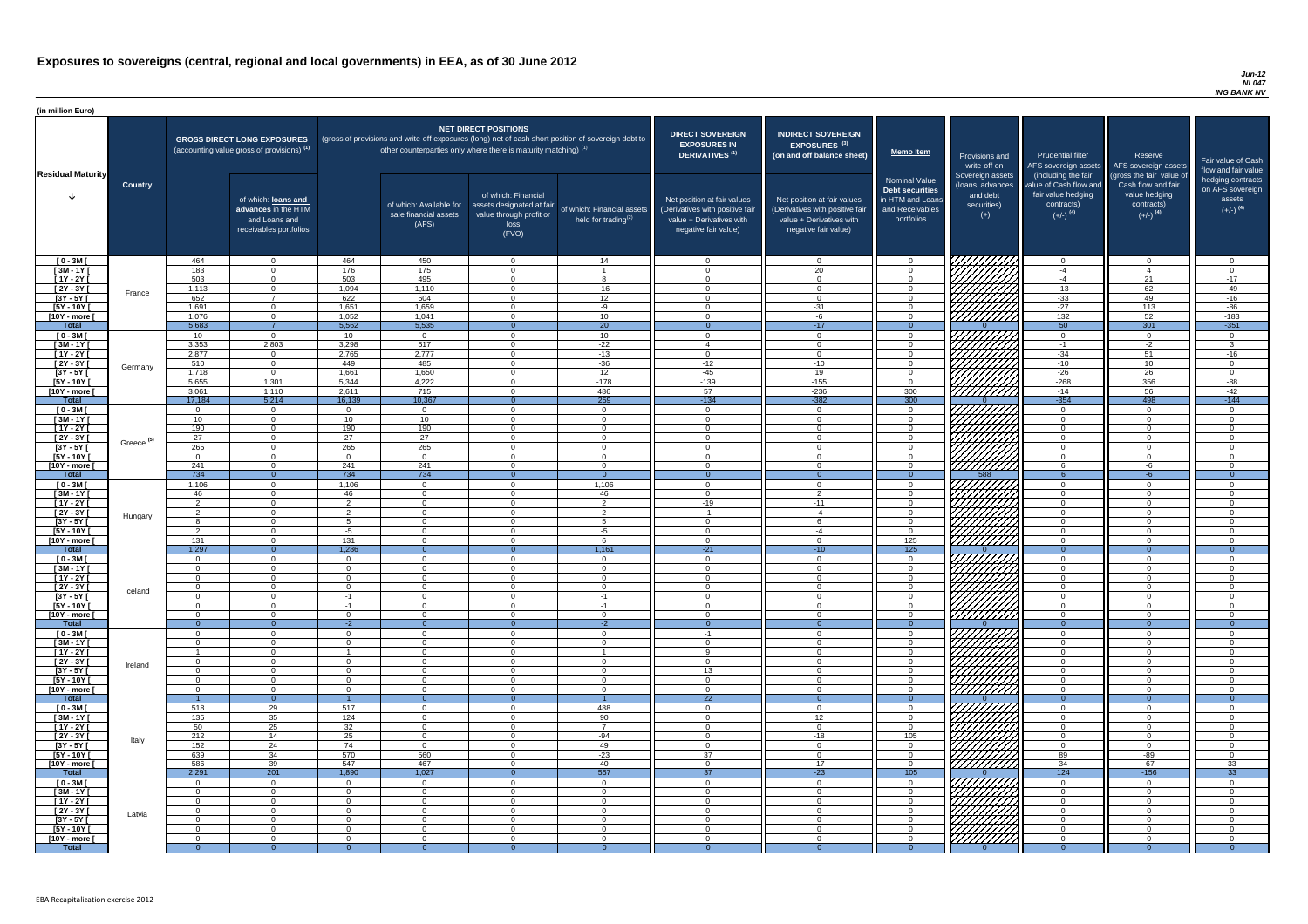#### *Jun-12 NL047 ING BANK NV*

| <b>DIRECT SOVEREIGN</b><br><b>EXPOSURES IN</b><br><b>DERIVATIVES<sup>(1)</sup></b><br>Net position at fair values<br>(Derivatives with positive fair<br>value + Derivatives with<br>negative fair value) | <b>INDIRECT SOVEREIGN</b><br>EXPOSURES <sup>(3)</sup><br>(on and off balance sheet)<br>Net position at fair values<br>(Derivatives with positive fair<br>value + Derivatives with<br>negative fair value) | <b>Memo Item</b><br><b>Nominal Value</b><br>Debt securities<br>in HTM and Loans<br>and Receivables<br>portfolios | Provisions and<br>write-off on<br>Sovereign assets<br>(loans, advances<br>and debt<br>securities)<br>$^{(+)}$ | <b>Prudential filter</b><br>AFS sovereign assets<br>(including the fair<br>value of Cash flow and<br>fair value hedging<br>contracts)<br>$(+/-)$ <sup>(4)</sup> | Reserve<br>AFS sovereign assets<br>(gross the fair value of<br>Cash flow and fair<br>value hedging<br>contracts)<br>$(+/-)$ <sup>(4)</sup> | Fair value of Cash<br>flow and fair value<br>hedging contracts<br>on AFS sovereign<br>assets<br>$(+/-)$ <sup>(4)</sup> |
|----------------------------------------------------------------------------------------------------------------------------------------------------------------------------------------------------------|-----------------------------------------------------------------------------------------------------------------------------------------------------------------------------------------------------------|------------------------------------------------------------------------------------------------------------------|---------------------------------------------------------------------------------------------------------------|-----------------------------------------------------------------------------------------------------------------------------------------------------------------|--------------------------------------------------------------------------------------------------------------------------------------------|------------------------------------------------------------------------------------------------------------------------|
| 0                                                                                                                                                                                                        | 0                                                                                                                                                                                                         | 0                                                                                                                |                                                                                                               | $\mathbf 0$                                                                                                                                                     | 0                                                                                                                                          | 0                                                                                                                      |
| $\mathbf 0$                                                                                                                                                                                              | $\mathbf 0$                                                                                                                                                                                               | $\mathbf 0$                                                                                                      |                                                                                                               | $\mathbf 0$                                                                                                                                                     | $\mathbf 0$                                                                                                                                | $\mathbf 0$                                                                                                            |
| $\mathbf 0$                                                                                                                                                                                              | $\mathbf 0$                                                                                                                                                                                               | 0                                                                                                                |                                                                                                               | $\mathbf 0$                                                                                                                                                     | $\mathbf 0$                                                                                                                                | $\mathbf 0$                                                                                                            |
| $\mathbf 0$                                                                                                                                                                                              | $\mathbf 0$                                                                                                                                                                                               | $\mathbf 0$                                                                                                      |                                                                                                               | $\mathbf 0$                                                                                                                                                     | $\mathbf 0$                                                                                                                                | $\pmb{0}$                                                                                                              |
| $\mathbf 0$                                                                                                                                                                                              | $\mathbf 0$                                                                                                                                                                                               | 0                                                                                                                |                                                                                                               | $\mathbf 0$                                                                                                                                                     | $\mathbf 0$                                                                                                                                | $\mathbf 0$                                                                                                            |
| $\mathbf 0$                                                                                                                                                                                              | $\mathbf 0$                                                                                                                                                                                               | $\pmb{0}$                                                                                                        |                                                                                                               | $\mathbf 0$                                                                                                                                                     | $\mathbf 0$                                                                                                                                | $\mathbf 0$                                                                                                            |
| $\mathbf 0$                                                                                                                                                                                              | $\mathbf 0$                                                                                                                                                                                               | $\mathbf 0$                                                                                                      |                                                                                                               | $\mathbf 0$                                                                                                                                                     | $\mathbf 0$                                                                                                                                | $\mathbf 0$                                                                                                            |
| $\mathbf{0}$                                                                                                                                                                                             | $\overline{0}$                                                                                                                                                                                            | $\overline{0}$                                                                                                   | $\Omega$                                                                                                      | $\overline{0}$                                                                                                                                                  | $\overline{0}$                                                                                                                             | $\overline{0}$                                                                                                         |
| $\mathbf 0$<br>$\pmb{0}$                                                                                                                                                                                 | $\mathbf 0$<br>$\mathbf 0$                                                                                                                                                                                | $\boldsymbol{0}$<br>$\mathbf 0$                                                                                  |                                                                                                               | $\mathbf 0$<br>$\mathbf 0$                                                                                                                                      | $\mathbf 0$<br>$\mathbf 0$                                                                                                                 | $\mathbf 0$<br>$\mathbf 0$                                                                                             |
| $\mathbf 0$                                                                                                                                                                                              | $\mathbf 0$                                                                                                                                                                                               | $\mathbf 0$                                                                                                      |                                                                                                               | $\mathbf 0$                                                                                                                                                     | $\mathbf 0$                                                                                                                                | $\overline{0}$                                                                                                         |
| $\mathbf 0$                                                                                                                                                                                              | $\mathbf 0$                                                                                                                                                                                               | $\mathbf 0$                                                                                                      |                                                                                                               | $\mathbf 0$                                                                                                                                                     | $\overline{0}$                                                                                                                             | $\mathbf 0$                                                                                                            |
| $\mathbf 0$                                                                                                                                                                                              | $\mathbf 0$                                                                                                                                                                                               | $\mathbf 0$                                                                                                      |                                                                                                               | $\mathbf 0$                                                                                                                                                     | $\overline{0}$                                                                                                                             | $\mathbf 0$                                                                                                            |
| $\mathbf 0$                                                                                                                                                                                              | $\mathbf 0$                                                                                                                                                                                               | $\mathbf 0$                                                                                                      |                                                                                                               | $\mathbf 0$                                                                                                                                                     | $\overline{0}$                                                                                                                             | $\mathbf 0$                                                                                                            |
| $\mathbf 0$                                                                                                                                                                                              | $\mathbf 0$                                                                                                                                                                                               | $\mathbf 0$                                                                                                      |                                                                                                               | $\mathbf 0$                                                                                                                                                     | $\mathbf 0$                                                                                                                                | $\mathbf 0$                                                                                                            |
| $\overline{0}$                                                                                                                                                                                           | $\overline{0}$                                                                                                                                                                                            | $\overline{0}$                                                                                                   | $\Omega$                                                                                                      | $\overline{0}$                                                                                                                                                  | $\overline{0}$                                                                                                                             | $\overline{0}$                                                                                                         |
| $\mathbf 0$                                                                                                                                                                                              | $\mathbf 0$                                                                                                                                                                                               | $\boldsymbol{0}$                                                                                                 |                                                                                                               | $\mathbf 0$                                                                                                                                                     | $\overline{0}$                                                                                                                             | $\mathbf 0$                                                                                                            |
| $\mathbf 0$                                                                                                                                                                                              | $\mathbf 0$                                                                                                                                                                                               | $\pmb{0}$                                                                                                        |                                                                                                               | $\mathbf 0$                                                                                                                                                     | $\overline{0}$                                                                                                                             | $\mathbf 0$                                                                                                            |
| $\mathbf 0$                                                                                                                                                                                              | $\mathbf 0$                                                                                                                                                                                               | $\mathbf 0$                                                                                                      |                                                                                                               | $\mathbf 0$                                                                                                                                                     | $\overline{0}$                                                                                                                             | $\mathbf 0$                                                                                                            |
| 0                                                                                                                                                                                                        | 0                                                                                                                                                                                                         | $\boldsymbol{0}$                                                                                                 |                                                                                                               | 0                                                                                                                                                               | 0                                                                                                                                          | $\mathbf 0$                                                                                                            |
| $\Omega$<br>$\mathbf 0$                                                                                                                                                                                  | $\Omega$<br>$\mathbf 0$                                                                                                                                                                                   | $\Omega$<br>$\boldsymbol{0}$                                                                                     |                                                                                                               | $\Omega$                                                                                                                                                        | $\Omega$<br>1                                                                                                                              | $\Omega$<br>$\mathbf 0$                                                                                                |
| $\mathbf 0$                                                                                                                                                                                              | 0                                                                                                                                                                                                         | 0                                                                                                                |                                                                                                               | -1<br>$\mathbf 0$                                                                                                                                               | 0                                                                                                                                          | 0                                                                                                                      |
| $\mathbf{0}$                                                                                                                                                                                             | $\overline{0}$                                                                                                                                                                                            | $\mathbf 0$                                                                                                      | $\Omega$                                                                                                      | $-2$                                                                                                                                                            | $\overline{2}$                                                                                                                             | $\overline{0}$                                                                                                         |
| 0                                                                                                                                                                                                        | 0                                                                                                                                                                                                         | 0                                                                                                                |                                                                                                               | $\mathbf 0$                                                                                                                                                     | 0                                                                                                                                          | 0                                                                                                                      |
| 0                                                                                                                                                                                                        | 0                                                                                                                                                                                                         | 0                                                                                                                |                                                                                                               | $\mathbf 0$                                                                                                                                                     | 0                                                                                                                                          | 0                                                                                                                      |
| $\mathbf 0$                                                                                                                                                                                              | 0                                                                                                                                                                                                         | 0                                                                                                                |                                                                                                               | 0                                                                                                                                                               | 0                                                                                                                                          | 0                                                                                                                      |
| $\pmb{0}$                                                                                                                                                                                                | $\mathbf 0$                                                                                                                                                                                               | 0                                                                                                                |                                                                                                               | $\mathbf 0$                                                                                                                                                     | 0                                                                                                                                          | 0                                                                                                                      |
| $\mathbf 0$                                                                                                                                                                                              | $\mathbf 0$                                                                                                                                                                                               | 0                                                                                                                |                                                                                                               | 0                                                                                                                                                               | 0                                                                                                                                          | 0                                                                                                                      |
| $\mathbf 0$                                                                                                                                                                                              | 0                                                                                                                                                                                                         | 0                                                                                                                |                                                                                                               | 0                                                                                                                                                               | 0                                                                                                                                          | 0                                                                                                                      |
| $\mathbf 0$<br>$\mathbf{0}$                                                                                                                                                                              | 0<br>$\overline{0}$                                                                                                                                                                                       | 0<br>$\overline{0}$                                                                                              | $\Omega$                                                                                                      | 0<br>$\overline{0}$                                                                                                                                             | 0<br>$\mathbf{0}$                                                                                                                          | $\Omega$<br>$\overline{0}$                                                                                             |
| 141                                                                                                                                                                                                      | 0                                                                                                                                                                                                         | 794                                                                                                              |                                                                                                               | -1                                                                                                                                                              | -1                                                                                                                                         | 0                                                                                                                      |
| $-12$                                                                                                                                                                                                    | $\mathbf 0$                                                                                                                                                                                               | 1,191                                                                                                            |                                                                                                               | $\mathbf 0$                                                                                                                                                     | -1                                                                                                                                         | $-1$                                                                                                                   |
| 202                                                                                                                                                                                                      | $\mathbf 0$                                                                                                                                                                                               | 1,191                                                                                                            |                                                                                                               | $-26$                                                                                                                                                           | 22                                                                                                                                         | 4                                                                                                                      |
| 751                                                                                                                                                                                                      | $\mathbf 0$                                                                                                                                                                                               | 794                                                                                                              |                                                                                                               | $-2$                                                                                                                                                            | 14                                                                                                                                         | $-13$                                                                                                                  |
| 428                                                                                                                                                                                                      | $\mathbf 0$                                                                                                                                                                                               | 794                                                                                                              |                                                                                                               | $-1$                                                                                                                                                            | 3                                                                                                                                          | $-2$                                                                                                                   |
| $-479$                                                                                                                                                                                                   | 0                                                                                                                                                                                                         | 1,588                                                                                                            |                                                                                                               | $-86$                                                                                                                                                           | 149                                                                                                                                        | $-63$                                                                                                                  |
| $-2,295$                                                                                                                                                                                                 | 0                                                                                                                                                                                                         | 397                                                                                                              |                                                                                                               | $-17$                                                                                                                                                           | 25                                                                                                                                         | -9                                                                                                                     |
| $-1,264$                                                                                                                                                                                                 | $\overline{0}$                                                                                                                                                                                            | 6,750                                                                                                            | $\overline{0}$                                                                                                | $-132$                                                                                                                                                          | 215                                                                                                                                        | $-83$                                                                                                                  |
| 0<br>$\boldsymbol{0}$                                                                                                                                                                                    | 0<br>$\mathbf 0$                                                                                                                                                                                          | 0<br>0                                                                                                           |                                                                                                               | $\mathbf 0$<br>$\mathbf 0$                                                                                                                                      | 0<br>0                                                                                                                                     | 0<br>0                                                                                                                 |
| $\mathbf 0$                                                                                                                                                                                              | 0                                                                                                                                                                                                         | $\mathbf 0$                                                                                                      |                                                                                                               | $\mathbf 0$                                                                                                                                                     | 0                                                                                                                                          | 0                                                                                                                      |
| $\mathbf 0$                                                                                                                                                                                              | 0                                                                                                                                                                                                         | $\mathbf 0$                                                                                                      |                                                                                                               | $\mathbf 0$                                                                                                                                                     | 0                                                                                                                                          | 0                                                                                                                      |
| $\boldsymbol{0}$                                                                                                                                                                                         | 0                                                                                                                                                                                                         | $\boldsymbol{0}$                                                                                                 |                                                                                                               | 0                                                                                                                                                               | 0                                                                                                                                          | 0                                                                                                                      |
| $\boldsymbol{0}$                                                                                                                                                                                         | $\mathbf 0$                                                                                                                                                                                               | $\pmb{0}$                                                                                                        |                                                                                                               | $\mathbf 0$                                                                                                                                                     | 0                                                                                                                                          | 0                                                                                                                      |
| $\mathbf 0$                                                                                                                                                                                              | 0                                                                                                                                                                                                         | $\pmb{0}$                                                                                                        |                                                                                                               | 0                                                                                                                                                               | 0                                                                                                                                          | 0                                                                                                                      |
| $\mathbf{0}$                                                                                                                                                                                             | $\overline{0}$                                                                                                                                                                                            | $\overline{0}$                                                                                                   | $\Omega$                                                                                                      | $\overline{0}$                                                                                                                                                  | $\overline{0}$                                                                                                                             | $\overline{0}$                                                                                                         |
| $\mathbf 0$<br>$\mathbf 0$                                                                                                                                                                               | 4<br>$-3$                                                                                                                                                                                                 | 1<br>11                                                                                                          |                                                                                                               | 0<br>$\mathbf 0$                                                                                                                                                | 0<br>0                                                                                                                                     | 0<br>0                                                                                                                 |
| $\mathbf 0$                                                                                                                                                                                              | 31                                                                                                                                                                                                        | 15                                                                                                               |                                                                                                               | 0                                                                                                                                                               | 0                                                                                                                                          | 0                                                                                                                      |
| $\mathbf 0$                                                                                                                                                                                              | $-14$                                                                                                                                                                                                     | 30                                                                                                               |                                                                                                               | 0                                                                                                                                                               | 0                                                                                                                                          | 0                                                                                                                      |
| $\mathbf 0$                                                                                                                                                                                              | $-4$                                                                                                                                                                                                      | 45                                                                                                               |                                                                                                               | 0                                                                                                                                                               | $\mathbf 0$                                                                                                                                | 0                                                                                                                      |
| $\mathbf 0$                                                                                                                                                                                              | 0                                                                                                                                                                                                         | 933                                                                                                              |                                                                                                               | $\mathbf 0$                                                                                                                                                     | $\mathbf 0$                                                                                                                                | 0                                                                                                                      |
| $\mathbf 0$                                                                                                                                                                                              | 0                                                                                                                                                                                                         | $\mathbf{1}$                                                                                                     |                                                                                                               | $-40$                                                                                                                                                           | 40                                                                                                                                         | 0                                                                                                                      |
| $\mathbf{0}$                                                                                                                                                                                             | 14                                                                                                                                                                                                        | 1,037                                                                                                            | 0                                                                                                             | $-40$                                                                                                                                                           | 40                                                                                                                                         | $\overline{0}$                                                                                                         |
| 0                                                                                                                                                                                                        | 0                                                                                                                                                                                                         | 0                                                                                                                |                                                                                                               | 0                                                                                                                                                               | 0                                                                                                                                          | 0                                                                                                                      |
| $\pmb{0}$                                                                                                                                                                                                | $\pmb{0}$                                                                                                                                                                                                 | 0                                                                                                                | 777777777                                                                                                     | 0                                                                                                                                                               | 0                                                                                                                                          | 0                                                                                                                      |
| $\mathbf 0$<br>$\mathbf 0$                                                                                                                                                                               | $\mathbf 0$<br>$\overline{0}$                                                                                                                                                                             | $\mathbf 0$<br>$\pmb{0}$                                                                                         |                                                                                                               | $\overline{0}$<br>$\overline{0}$                                                                                                                                | $\overline{0}$<br>$\overline{0}$                                                                                                           | $\mathbf 0$<br>$\overline{0}$                                                                                          |
| $\mathbf 0$                                                                                                                                                                                              | $\overline{0}$                                                                                                                                                                                            | $\mathbf 0$                                                                                                      |                                                                                                               | 77                                                                                                                                                              | $-77$                                                                                                                                      | $\overline{0}$                                                                                                         |
| $\mathbf 0$                                                                                                                                                                                              | $\overline{0}$                                                                                                                                                                                            | $\mathbf 0$                                                                                                      |                                                                                                               | $\overline{2}$                                                                                                                                                  | $-2$                                                                                                                                       | $\overline{0}$                                                                                                         |
| $\mathbf 0$                                                                                                                                                                                              | $\mathbf 0$                                                                                                                                                                                               | 0                                                                                                                |                                                                                                               | $\overline{0}$                                                                                                                                                  | $\overline{0}$                                                                                                                             | $\mathbf 0$                                                                                                            |
| $\overline{0}$                                                                                                                                                                                           | $\overline{0}$                                                                                                                                                                                            | $\overline{0}$                                                                                                   | $\Omega$                                                                                                      | 79                                                                                                                                                              | $-79$                                                                                                                                      | $\overline{0}$                                                                                                         |
|                                                                                                                                                                                                          |                                                                                                                                                                                                           |                                                                                                                  |                                                                                                               |                                                                                                                                                                 |                                                                                                                                            |                                                                                                                        |

| (in million Euro)             |                |                      |                                                                                             |                      |                                                                                                                                                                          |                                                                                              |                                                               |                                                                                                                    |                                                                                                                    |                                                                                              |                                                                          |                                                                                                             |                                                                                                         |                                            |
|-------------------------------|----------------|----------------------|---------------------------------------------------------------------------------------------|----------------------|--------------------------------------------------------------------------------------------------------------------------------------------------------------------------|----------------------------------------------------------------------------------------------|---------------------------------------------------------------|--------------------------------------------------------------------------------------------------------------------|--------------------------------------------------------------------------------------------------------------------|----------------------------------------------------------------------------------------------|--------------------------------------------------------------------------|-------------------------------------------------------------------------------------------------------------|---------------------------------------------------------------------------------------------------------|--------------------------------------------|
| <b>Residual Maturity</b>      |                |                      | <b>GROSS DIRECT LONG EXPOSURES</b><br>(accounting value gross of provisions) <sup>(1)</sup> |                      | (gross of provisions and write-off exposures (long) net of cash short position of sovereign debt to<br>other counterparties only where there is maturity matching) $(1)$ | <b>NET DIRECT POSITIONS</b>                                                                  |                                                               | <b>DIRECT SOVEREIGN</b><br><b>EXPOSURES IN</b><br><b>DERIVATIVES<sup>(1)</sup></b>                                 | <b>INDIRECT SOVEREIGN</b><br>EXPOSURES <sup>(3)</sup><br>(on and off balance sheet)                                | <b>Memo Item</b>                                                                             | Provisions and<br>write-off on                                           | <b>Prudential filter</b><br>AFS sovereign assets                                                            | Reserve<br>AFS sovereign assets                                                                         | Fair value<br>flow and fa                  |
|                               | <b>Country</b> |                      | of which: loans and<br>advances in the HTM<br>and Loans and<br>receivables portfolios       |                      | of which: Available for<br>sale financial assets<br>(AFS)                                                                                                                | of which: Financial<br>assets designated at fair<br>value through profit or<br>loss<br>(FVO) | of which: Financial assets<br>held for trading <sup>(2)</sup> | Net position at fair values<br>(Derivatives with positive fair<br>value + Derivatives with<br>negative fair value) | Net position at fair values<br>(Derivatives with positive fair<br>value + Derivatives with<br>negative fair value) | <b>Nominal Value</b><br>Debt securities<br>in HTM and Loans<br>and Receivables<br>portfolios | Sovereign assets<br>(loans, advances<br>and debt<br>securities)<br>$(+)$ | (including the fair<br>value of Cash flow and<br>fair value hedging<br>contracts)<br>$(+/-)$ <sup>(4)</sup> | (gross the fair value of<br>Cash flow and fair<br>value hedging<br>contracts)<br>$(+/-)$ <sup>(4)</sup> | hedging co<br>on AFS sc<br>asse<br>$(+/-)$ |
| $[0 - 3M]$                    |                | $\cap$               | $\overline{0}$                                                                              | - വ                  | $\Omega$                                                                                                                                                                 | - 0                                                                                          | $\overline{0}$                                                | $\Omega$                                                                                                           | $\overline{0}$                                                                                                     | $\overline{0}$                                                                               |                                                                          | $\cap$                                                                                                      | $\overline{0}$                                                                                          |                                            |
| $[3M - 1Y]$<br>$[1Y - 2Y]$    |                | $\cap$<br>$\cap$     | $\Omega$<br>$\Omega$                                                                        | - 0<br>റ             | $\Omega$<br>$\Omega$                                                                                                                                                     | $\cap$<br>$\cap$                                                                             | $\Omega$<br>$\Omega$                                          | റ<br>$\cap$                                                                                                        | $\Omega$<br>$\Omega$                                                                                               | $\Omega$<br>$\cap$                                                                           |                                                                          | $\Omega$                                                                                                    | $\Omega$<br>$\Omega$                                                                                    |                                            |
| $[2Y - 3Y]$                   | Liechtenstein  | $\cap$               | $\Omega$                                                                                    | $\sqrt{ }$           | $\Omega$                                                                                                                                                                 | $\cap$                                                                                       | $\Omega$                                                      | $\cap$                                                                                                             | $\overline{0}$                                                                                                     | $\overline{0}$                                                                               |                                                                          | $\Omega$                                                                                                    | $\Omega$                                                                                                |                                            |
| $[3Y - 5Y]$                   |                | $\cap$               | $\Omega$                                                                                    | $\Omega$             | $\Omega$                                                                                                                                                                 | $\Omega$                                                                                     | $\Omega$                                                      | $\cap$                                                                                                             | $\Omega$                                                                                                           | $\Omega$                                                                                     | William                                                                  | $\cap$                                                                                                      | $\cap$                                                                                                  |                                            |
| $[5Y - 10Y]$<br>[10Y - more [ |                | $\Omega$<br>$\Omega$ | $\Omega$<br>$\Omega$                                                                        | $\sqrt{ }$<br>$\cap$ | $\Omega$<br>$\Omega$                                                                                                                                                     | $\cap$<br>$\Omega$                                                                           | $\overline{0}$<br>$\overline{0}$                              | $\Omega$<br>$\Omega$                                                                                               | $\Omega$<br>$\overline{0}$                                                                                         | $\Omega$<br>$\overline{0}$                                                                   |                                                                          | $\cap$<br>$\cap$                                                                                            | $\Omega$<br>$\Omega$                                                                                    |                                            |
| <b>Total</b>                  |                | $\Omega$             | $\Omega$                                                                                    | $\Omega$             | $\Omega$                                                                                                                                                                 | - 0                                                                                          | $\Omega$                                                      | $\Omega$                                                                                                           | $\Omega$                                                                                                           | $\Omega$                                                                                     |                                                                          | $\Omega$                                                                                                    | $\Omega$                                                                                                |                                            |
| $[0 - 3M]$                    |                | $\Omega$             | $\Omega$                                                                                    | $\cap$<br>- വ        | $\Omega$                                                                                                                                                                 | $\Omega$<br>$\cap$                                                                           | $\Omega$                                                      | $\Omega$                                                                                                           | $\Omega$                                                                                                           | $\overline{0}$                                                                               | VIIIII A                                                                 | $\Omega$<br>$\cap$                                                                                          | $\Omega$                                                                                                |                                            |
| $[3M - 1Y]$<br>$[1Y - 2Y]$    |                | $\cap$               | $\Omega$<br>$\Omega$                                                                        |                      | $\Omega$<br>$\Omega$                                                                                                                                                     | $\cap$                                                                                       | $\Omega$<br>$\Omega$                                          | $\cap$                                                                                                             | $\Omega$<br>$\Omega$                                                                                               | $\Omega$<br>$\Omega$                                                                         |                                                                          |                                                                                                             | $\Omega$<br>$\Omega$                                                                                    | $\cap$                                     |
| $[2Y - 3Y]$                   | Lithuania      | $\Omega$             | $\Omega$                                                                                    |                      | $\Omega$                                                                                                                                                                 | $\cap$                                                                                       | $\Omega$                                                      |                                                                                                                    | $\overline{0}$                                                                                                     | $\Omega$                                                                                     | HAHARA KU                                                                |                                                                                                             | $\Omega$                                                                                                |                                            |
| $[3Y - 5Y]$                   |                | $\cap$               | $\Omega$                                                                                    | - വ                  | $\Omega$<br>$\cap$                                                                                                                                                       | $\cap$<br>$\cap$                                                                             | $\Omega$                                                      | $\cap$<br>$\Omega$                                                                                                 | $\overline{0}$                                                                                                     | - 0<br>$\cap$                                                                                |                                                                          | $\cap$                                                                                                      | $\Omega$<br>$\Omega$                                                                                    | $\Omega$                                   |
| $[5Y - 10Y]$<br>[10Y - more [ |                | $\cap$               | $\Omega$<br>$\Omega$                                                                        | റ                    | $\Omega$                                                                                                                                                                 | $\cap$                                                                                       | $\Omega$<br>$\Omega$                                          | $\Omega$                                                                                                           | $\Omega$<br>$\Omega$                                                                                               | . വ                                                                                          |                                                                          | $\cap$                                                                                                      | $\cap$                                                                                                  | $\Omega$                                   |
| <b>Total</b>                  |                |                      | $\Omega$                                                                                    | - റ                  | $\Omega$                                                                                                                                                                 | - റ                                                                                          | $\Omega$                                                      | $\Omega$                                                                                                           | $\Omega$                                                                                                           | $\Omega$                                                                                     |                                                                          |                                                                                                             | $\Omega$                                                                                                | $\Omega$                                   |
| $[0 - 3M]$<br>$[3M - 1Y]$     |                | $\cap$<br>$\cap$     | $\Omega$<br>$\Omega$                                                                        | - വ<br>$\cap$        | $\cap$<br>$\cap$                                                                                                                                                         | $\cap$<br>$\sqrt{ }$                                                                         | $\Omega$<br>$\Omega$                                          | $\cap$<br>$\Omega$                                                                                                 | $\Omega$<br>$\Omega$                                                                                               | - 0<br>$\Omega$                                                                              | HAHAS SAHARA                                                             | $\cap$<br>$\Omega$                                                                                          | $\cap$<br>$\Omega$                                                                                      | $\cap$<br>$\Omega$                         |
| $[1Y - 2Y]$                   |                | 47                   |                                                                                             | 47                   | 45                                                                                                                                                                       | $\cap$                                                                                       | $\Omega$                                                      | $\Omega$                                                                                                           | $\Omega$                                                                                                           | $\overline{0}$                                                                               |                                                                          | $\Omega$                                                                                                    | $\Omega$                                                                                                | $\Omega$                                   |
| $[2Y - 3Y]$                   | Luxembourg     | $\overline{1}$       |                                                                                             |                      | $\Omega$                                                                                                                                                                 | $\cap$                                                                                       | $\Omega$                                                      | $\Omega$                                                                                                           | $\Omega$                                                                                                           | $\Omega$                                                                                     |                                                                          | $\cap$                                                                                                      | $\Omega$                                                                                                | $\cap$                                     |
| $[3Y - 5Y]$<br>$[5Y - 10Y]$   |                | 44                   | $\Omega$                                                                                    | 44                   | 43                                                                                                                                                                       | - 0                                                                                          | $\Omega$                                                      |                                                                                                                    | $\Omega$                                                                                                           | $\Omega$                                                                                     | <i>HHHH</i> A                                                            | $-1$                                                                                                        |                                                                                                         |                                            |
| [10Y - more ]                 |                | $\cap$               | $\Omega$                                                                                    | $\cap$               | $\Omega$                                                                                                                                                                 | $\cap$                                                                                       | $\Omega$                                                      |                                                                                                                    | $\Omega$                                                                                                           | $\Omega$                                                                                     | 777777777                                                                | $\cap$                                                                                                      |                                                                                                         |                                            |
| <b>Total</b>                  |                | 94                   |                                                                                             | 94                   | 89                                                                                                                                                                       | $\cap$                                                                                       | $\Omega$                                                      | $\Omega$                                                                                                           | $\Omega$                                                                                                           | $\Omega$                                                                                     |                                                                          | $-2$                                                                                                        | $\Omega$                                                                                                |                                            |
| $[0 - 3M]$<br>$[3M - 1Y]$     |                | $\cap$<br>$\cap$     | $\Omega$<br>$\Omega$                                                                        | $\cap$<br>- 0        | $\Omega$<br>$\Omega$                                                                                                                                                     | - 0<br>- 0                                                                                   | $\Omega$<br>$\Omega$                                          |                                                                                                                    | $\Omega$<br>- 0                                                                                                    | $\Omega$<br>$\Omega$                                                                         |                                                                          |                                                                                                             | $\Omega$<br>$\Omega$                                                                                    |                                            |
| $[1Y - 2Y]$                   |                | $\Omega$             | $\overline{0}$                                                                              | $\Omega$             | $\Omega$                                                                                                                                                                 | $\Omega$                                                                                     | $\overline{0}$                                                | $\Omega$                                                                                                           | $\Omega$                                                                                                           | $\Omega$                                                                                     |                                                                          | $\cap$                                                                                                      | $\Omega$                                                                                                |                                            |
| $[2Y - 3Y]$                   | Malta          | റ                    | $\Omega$                                                                                    | $\cap$               | $\Omega$                                                                                                                                                                 | $\cap$                                                                                       | $\Omega$                                                      | $\Omega$                                                                                                           | $\Omega$                                                                                                           | - 0                                                                                          |                                                                          | $\cap$                                                                                                      | $\Omega$                                                                                                |                                            |
| $[3Y - 5Y]$<br>$[5Y - 10Y]$   |                | $\Omega$<br>$\cap$   | $\Omega$<br>$\overline{0}$                                                                  | $\Omega$<br>$\Omega$ | $\Omega$<br>$\Omega$                                                                                                                                                     | $\Omega$<br>$\Omega$                                                                         | $\Omega$<br>$\overline{0}$                                    | $\cap$<br>$\Omega$                                                                                                 | $\Omega$<br>$\overline{0}$                                                                                         | $\Omega$<br>$\Omega$                                                                         |                                                                          | $\cap$<br>$\Omega$                                                                                          | $\cap$<br>$\Omega$                                                                                      |                                            |
| [10Y - more [                 |                | $\cap$               | $\Omega$                                                                                    | $\cap$               | $\Omega$                                                                                                                                                                 | $\cap$                                                                                       | $\overline{0}$                                                | $\cap$                                                                                                             | $\Omega$                                                                                                           | - 0                                                                                          | HHHH                                                                     | $\cap$                                                                                                      | $\Omega$                                                                                                |                                            |
| <b>Total</b>                  |                | $\Omega$             | $\Omega$                                                                                    | $\overline{0}$       | $\overline{0}$                                                                                                                                                           | $\Omega$                                                                                     | $\Omega$                                                      | $\Omega$                                                                                                           | $\Omega$                                                                                                           | $\Omega$                                                                                     |                                                                          | $\Omega$                                                                                                    | $\Omega$                                                                                                |                                            |
| $[0 - 3M]$<br>$[3M - 1Y]$     |                | 1,675<br>1,473       | $\overline{0}$<br>24                                                                        | 1,675<br>1,463       | 878<br>201                                                                                                                                                               | $\Omega$<br>- 0                                                                              | $\overline{2}$<br>46                                          | 141<br>$-12$                                                                                                       | $\overline{0}$<br>$\Omega$                                                                                         | 794<br>1,191                                                                                 | 侅                                                                        | $-1$<br>$\Omega$                                                                                            | $\overline{1}$                                                                                          |                                            |
| $[1Y - 2Y]$                   |                | 2,661                | -5                                                                                          | 2,483                | 1,460                                                                                                                                                                    | $\cap$                                                                                       | $-172$                                                        | 202                                                                                                                | $\Omega$                                                                                                           | 1,191                                                                                        |                                                                          | $-26$                                                                                                       | 22                                                                                                      | 4                                          |
| $[2Y - 3Y]$                   | Netherlands    | 1,574                | 11                                                                                          | 1,439                | 639                                                                                                                                                                      | - റ<br>- 0                                                                                   | $-5$                                                          | 751                                                                                                                | $\Omega$                                                                                                           | 794                                                                                          | <b>V</b>                                                                 | $-2$                                                                                                        | 14                                                                                                      | $-13$                                      |
| $[3Y - 5Y]$<br>[5Y - 10Y [    |                | 1,598<br>6,140       | 16<br>1,425                                                                                 | 1,341<br>6,025       | 526<br>2,916                                                                                                                                                             | - 0                                                                                          | 95                                                            | 428<br>$-479$                                                                                                      | $\Omega$<br>- 0                                                                                                    | 794<br>1,588                                                                                 | $\not\!\!\!Z$                                                            | $-1$<br>$-86$                                                                                               | 149                                                                                                     | $-2$<br>$-63$                              |
| [10Y - more [                 |                | 3,006                | 16                                                                                          | 2,753                | 2,409                                                                                                                                                                    | റ                                                                                            | $-70$                                                         | $-2,295$                                                                                                           | $\Omega$                                                                                                           | 397                                                                                          | HHAN                                                                     | $-17$                                                                                                       | 25                                                                                                      | -9                                         |
| <b>Total</b><br>$[0 - 3M]$    |                | 18,128<br>$\cap$     | 1,497<br>$\overline{0}$                                                                     | 17,178<br>- വ        | 9,029<br>$\Omega$                                                                                                                                                        | - 0<br>$\cap$                                                                                | $-99$<br>$\overline{0}$                                       | $-1,264$<br>$\Omega$                                                                                               | - 0<br>$\Omega$                                                                                                    | 6,750<br>- 0                                                                                 |                                                                          | $-132$<br>$\Omega$                                                                                          | 215<br>$\Omega$                                                                                         | $-83$                                      |
| $[3M - 1Y]$                   |                | $\Omega$             | $\Omega$                                                                                    | - 0                  | $\Omega$                                                                                                                                                                 | റ                                                                                            | $\Omega$                                                      | $\Omega$                                                                                                           | $\Omega$                                                                                                           | $\overline{0}$                                                                               | HA<br>HA                                                                 | $\Omega$                                                                                                    | $\Omega$                                                                                                |                                            |
| $[1Y - 2Y]$                   |                | $\Omega$             | $\Omega$                                                                                    | $\cap$               | $\Omega$                                                                                                                                                                 | $\Omega$                                                                                     | $\Omega$                                                      | $\Omega$                                                                                                           | $\Omega$                                                                                                           | $\overline{0}$                                                                               |                                                                          | $\cap$                                                                                                      | $\Omega$                                                                                                |                                            |
| $[2Y - 3Y]$<br>$[3Y - 5Y]$    | Norway         | $\Omega$<br>$\Omega$ | $\Omega$<br>$\Omega$                                                                        | $\Omega$<br>$\Omega$ | $\Omega$<br>$\Omega$                                                                                                                                                     | $\Omega$<br>$\Omega$                                                                         | $\Omega$<br>$\Omega$                                          | $\Omega$<br>$\Omega$                                                                                               | $\Omega$<br>$\Omega$                                                                                               | $\overline{0}$<br>$\Omega$                                                                   |                                                                          | $\Omega$<br>$\Omega$                                                                                        | $\Omega$<br>$\Omega$                                                                                    |                                            |
| $[5Y - 10Y]$                  |                |                      | $\Omega$                                                                                    | $\cap$               | $\Omega$                                                                                                                                                                 | $\cap$                                                                                       | $\Omega$                                                      |                                                                                                                    | $\Omega$                                                                                                           | $\Omega$                                                                                     |                                                                          | $\cap$                                                                                                      | $\Omega$                                                                                                |                                            |
| [10Y - more [                 |                |                      | $\Omega$                                                                                    | $\cap$               | $\Omega$                                                                                                                                                                 | $\cap$                                                                                       | $\Omega$                                                      |                                                                                                                    | $\Omega$                                                                                                           | $\Omega$                                                                                     |                                                                          |                                                                                                             |                                                                                                         |                                            |
| <b>Total</b><br>$[0 - 3M]$    |                | $\Omega$<br>10       | $\Omega$                                                                                    | $\Omega$<br>10       | $\Omega$<br>$\Omega$                                                                                                                                                     | റ                                                                                            | $\Omega$<br>-8                                                |                                                                                                                    | $\Omega$<br>$\overline{4}$                                                                                         | -C                                                                                           |                                                                          |                                                                                                             | $\Omega$                                                                                                |                                            |
| $[3M - 1Y]$                   |                | 114                  | 23                                                                                          | 88                   | $\Omega$                                                                                                                                                                 | - 0                                                                                          | 54                                                            |                                                                                                                    | $-3$                                                                                                               | 11                                                                                           |                                                                          |                                                                                                             | $\Omega$                                                                                                |                                            |
| $[1Y - 2Y]$                   |                | 54                   | 38                                                                                          | 11                   | $\Omega$                                                                                                                                                                 | $\Omega$                                                                                     | $-42$                                                         |                                                                                                                    | 31                                                                                                                 | 15                                                                                           |                                                                          | $\Omega$                                                                                                    | $\Omega$                                                                                                |                                            |
| $[2Y - 3Y]$<br>$[3Y - 5Y]$    | Poland         | 87<br>214            | 52<br>158                                                                                   | 81<br>214            | $\Omega$<br>$\Omega$                                                                                                                                                     | റ<br>$\cap$                                                                                  | $-1$<br>11                                                    | റ<br>$\cap$                                                                                                        | $-14$<br>-4                                                                                                        | 30<br>45                                                                                     | HITTI KA                                                                 | $\cap$<br>$\cap$                                                                                            | $\Omega$<br>$\cap$                                                                                      |                                            |
| $[5Y - 10Y]$                  |                | 1,365                | 402                                                                                         | 1,328                | $\Omega$                                                                                                                                                                 | $\Omega$                                                                                     | $-7$                                                          | $\cap$                                                                                                             | $\Omega$                                                                                                           | 933                                                                                          |                                                                          | $\Omega$                                                                                                    | $\Omega$                                                                                                |                                            |
| [10Y - more [                 |                | 2,683                | 48                                                                                          | 2,680                | 2,634                                                                                                                                                                    | $\Omega$                                                                                     | $-2$                                                          |                                                                                                                    | $\Omega$                                                                                                           |                                                                                              | <u> 7777777</u>                                                          | -40                                                                                                         | 40                                                                                                      |                                            |
| <b>Total</b><br>$[0 - 3M]$    |                | 4,526<br>$\Omega$    | 722<br>$\overline{0}$                                                                       | 4,412<br>$\cap$      | 2,634<br>$\overline{0}$                                                                                                                                                  | $\Omega$<br>$\Omega$                                                                         | $\overline{20}$<br>$\Omega$                                   | $\Omega$                                                                                                           | 14<br>$\Omega$                                                                                                     | 1,037<br>- 0                                                                                 | 777777777                                                                | $-40$<br>$\Omega$                                                                                           | 40<br>$\Omega$                                                                                          |                                            |
| $[3M - 1Y]$                   |                |                      | $\overline{0}$                                                                              |                      | $\mathbf{0}$                                                                                                                                                             | - 0                                                                                          | $\overline{0}$                                                |                                                                                                                    | $\overline{0}$                                                                                                     | $\Omega$                                                                                     |                                                                          | $\Omega$                                                                                                    | $\Omega$                                                                                                |                                            |
| $[1Y - 2Y]$                   |                |                      | $\overline{0}$                                                                              | $\Omega$             | $\Omega$                                                                                                                                                                 | $\Omega$                                                                                     | $\overline{0}$                                                | $\Omega$                                                                                                           | $\Omega$                                                                                                           | $\Omega$                                                                                     |                                                                          | $\Omega$                                                                                                    | $\Omega$                                                                                                | $\Omega$                                   |
| $[2Y - 3Y]$<br>$[3Y - 5Y]$    | Portugal       | $\Omega$<br>624      | $\overline{0}$<br>$\overline{0}$                                                            | - 0<br>624           | $\Omega$<br>624                                                                                                                                                          | - 0<br>- ೧                                                                                   | $\overline{0}$<br>$\overline{0}$                              | $\Omega$                                                                                                           | $\overline{0}$<br>$\overline{0}$                                                                                   | - 0<br>$\Omega$                                                                              |                                                                          | $\Omega$<br>77                                                                                              | $\Omega$<br>$-77$                                                                                       | $\Omega$<br>$\Omega$                       |
| $[5Y - 10Y]$                  |                | 10                   | $\overline{0}$                                                                              | 10                   | -9                                                                                                                                                                       | - 0                                                                                          |                                                               | $\Omega$                                                                                                           | $\Omega$                                                                                                           | $\Omega$                                                                                     | HANAS<br>HANAS                                                           | $\Omega$                                                                                                    | $-2$                                                                                                    | $\Omega$                                   |
| [10Y - more [                 |                | $\Omega$             | $\overline{0}$                                                                              | - വ                  | $\overline{0}$                                                                                                                                                           | - 0                                                                                          | $\Omega$                                                      | $\Omega$                                                                                                           | $\Omega$                                                                                                           | $\Omega$                                                                                     |                                                                          | - റ                                                                                                         | . റ                                                                                                     | $\Omega$                                   |
| <b>Total</b>                  |                | 634                  | $\overline{0}$                                                                              | 634                  | 633                                                                                                                                                                      | $\Omega$                                                                                     |                                                               |                                                                                                                    | - 0                                                                                                                | - 0                                                                                          |                                                                          | 79                                                                                                          | $-79$                                                                                                   | $\overline{0}$                             |